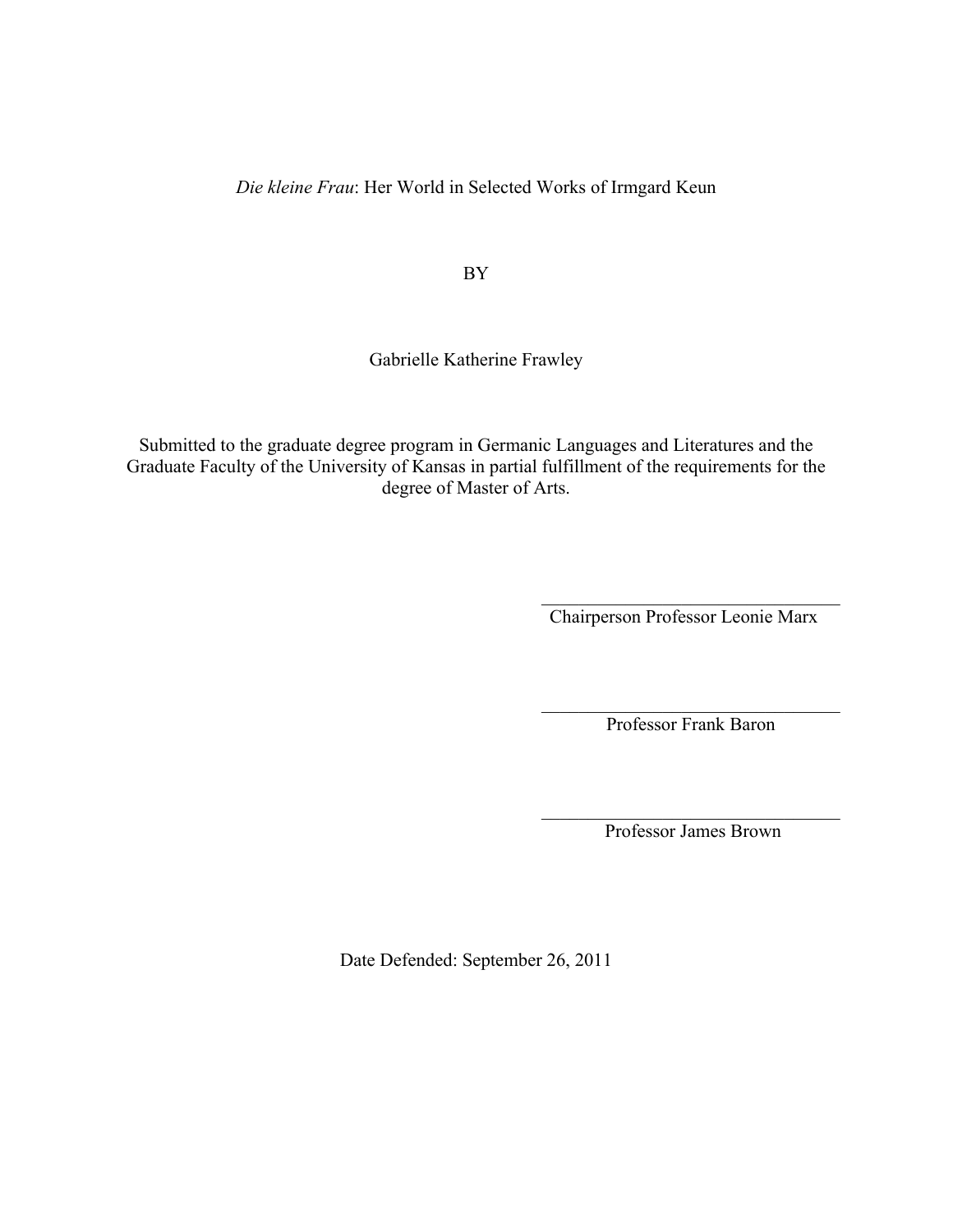The Thesis Committee for Gabrielle Katherine Frawley certifies that this is the approved version of the following thesis:

*Die kleine Frau*: Her World in Selected Works of Irmgard Keun

 $\mathcal{L}_\text{max}$  , and the set of the set of the set of the set of the set of the set of the set of the set of the set of the set of the set of the set of the set of the set of the set of the set of the set of the set of the Chairperson Professor Leonie Marx

Date approved: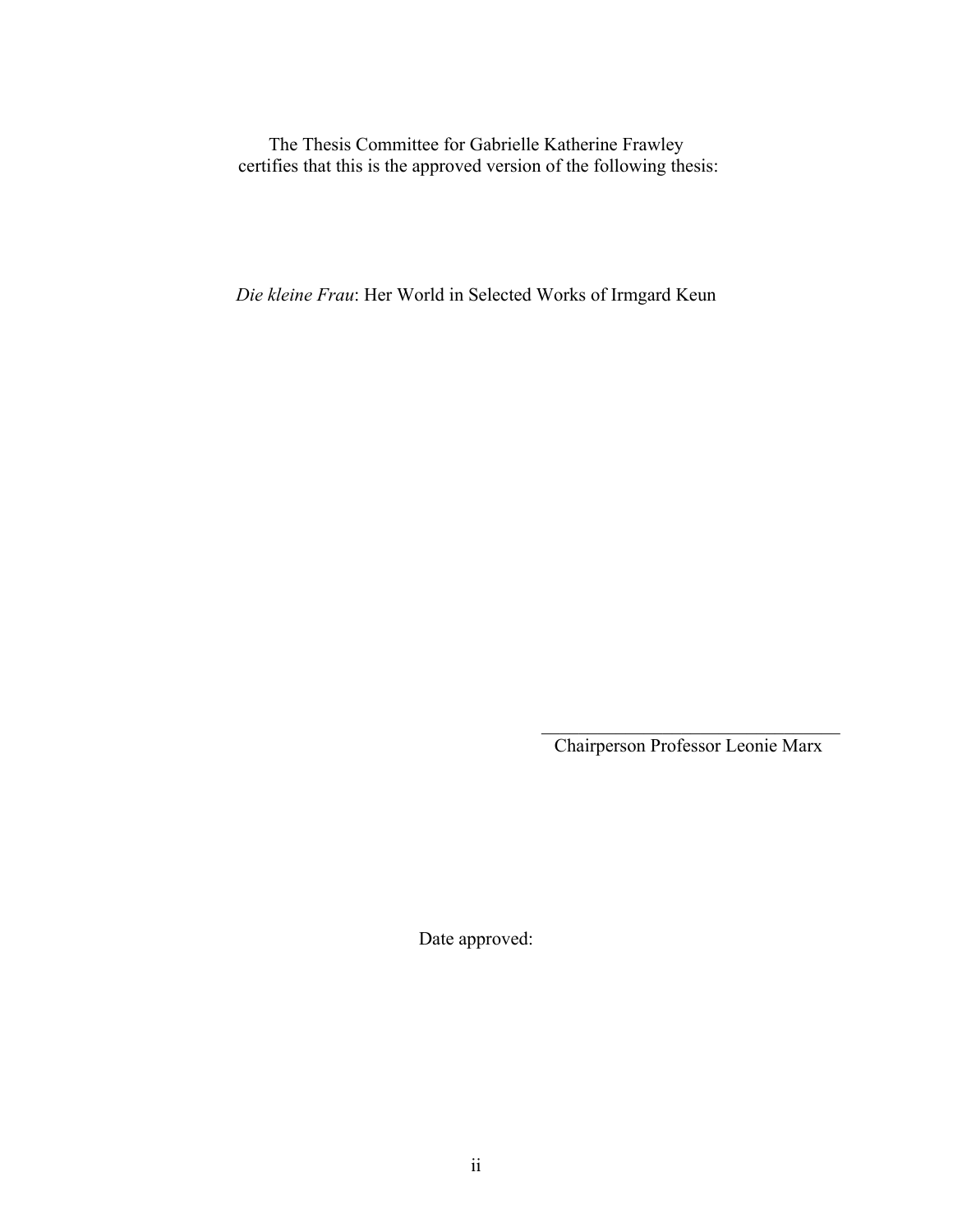#### Abstract

The concept of *die kleine Frau*, a notion unique to this analysis, is applied to Irmgard Keun's depiction of young, lower middle class women during the interwar period in her novels *Gilgi – eine von uns*, *Das kunstseidene Mädchen*, and *Nach Mitternacht*. The common process of societal disillusionment culminating in emotional and physical displacement that the protagonists of these novels experience is explored in the context of the everyday and how it was lived by *die kleine Frau*. As a foundation for the literary analysis of Keun's novels, the socioeconomic and –political history of women in Germany from the Weimar Republic through to the prewar NS-Regime is discussed, which further serves to underscore the volatile state of flux that female identity experienced during this time. The concept of *der kleine Mann*, prominent in 20<sup>th</sup> century German literature, is explored in order to contextualize Keun's *kleine Frau* and her distinction from *der kleine Mann*. Included in the analysis of the common process of societal disillusionment that the protagonists undergo is a discussion of their roles as modern daughters and their consequent incompatibility with the traditional family-unit, which is interpreted as the foundational dimension of their notion of displacement. Finally, the development of the protagonists over the course of the novels, and their common realization of their susceptibility to socio-economic and –political forces is explored. Their inability to establish a satisfying and stable socio-economic position within the social structure culminates in their self-determined flight from their respective situations. This analysis demonstrates that, although each of the novels ends with the protagonist facing an uncertain future, *die kleine Frau* nevertheless exhibits a paradoxical duality; none of the protagonists are willing to conform to the subjugated societal positions available to them at the end of the novels, and thereby in their flight maintain a degree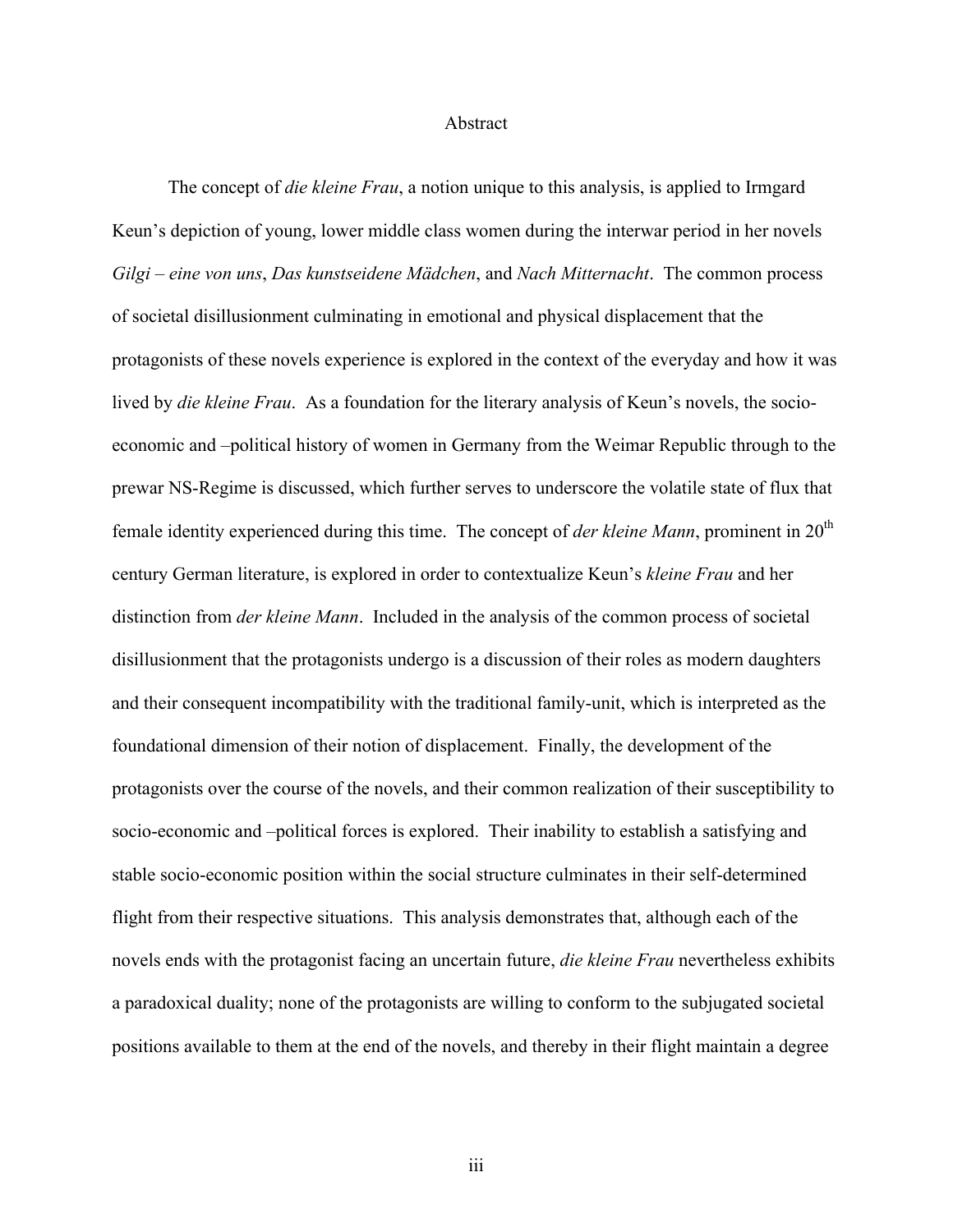of self-determination, despite their vulnerability to greater socio-economic and –political forces of the volatile interwar period.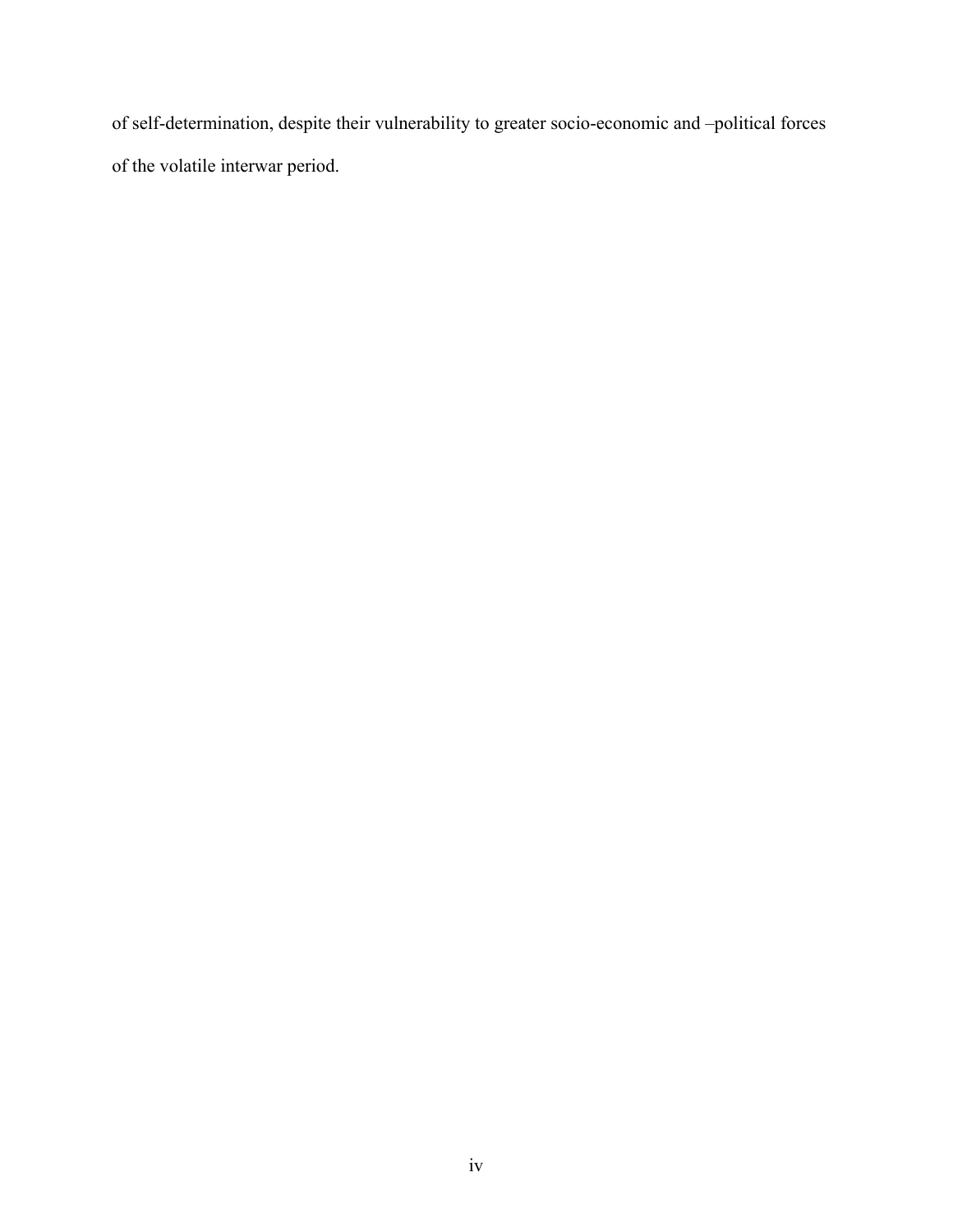# Table of Contents

| 1.  | Identity in Flux: Rapid Change in the Societal Roles of Women, 1920s - 1930s1 |
|-----|-------------------------------------------------------------------------------|
| 1.1 |                                                                               |
| 1.2 | "Liberated from Women's Emancipation:" die deutsche Frau und Mutter of the    |
|     |                                                                               |
| 2.  |                                                                               |
| 3.  |                                                                               |
| 3.1 |                                                                               |
| 3.2 |                                                                               |
| 3.3 |                                                                               |
| 4.  |                                                                               |
| 4.1 |                                                                               |
| 4.2 |                                                                               |
| 4.3 |                                                                               |
| 5.  |                                                                               |
|     |                                                                               |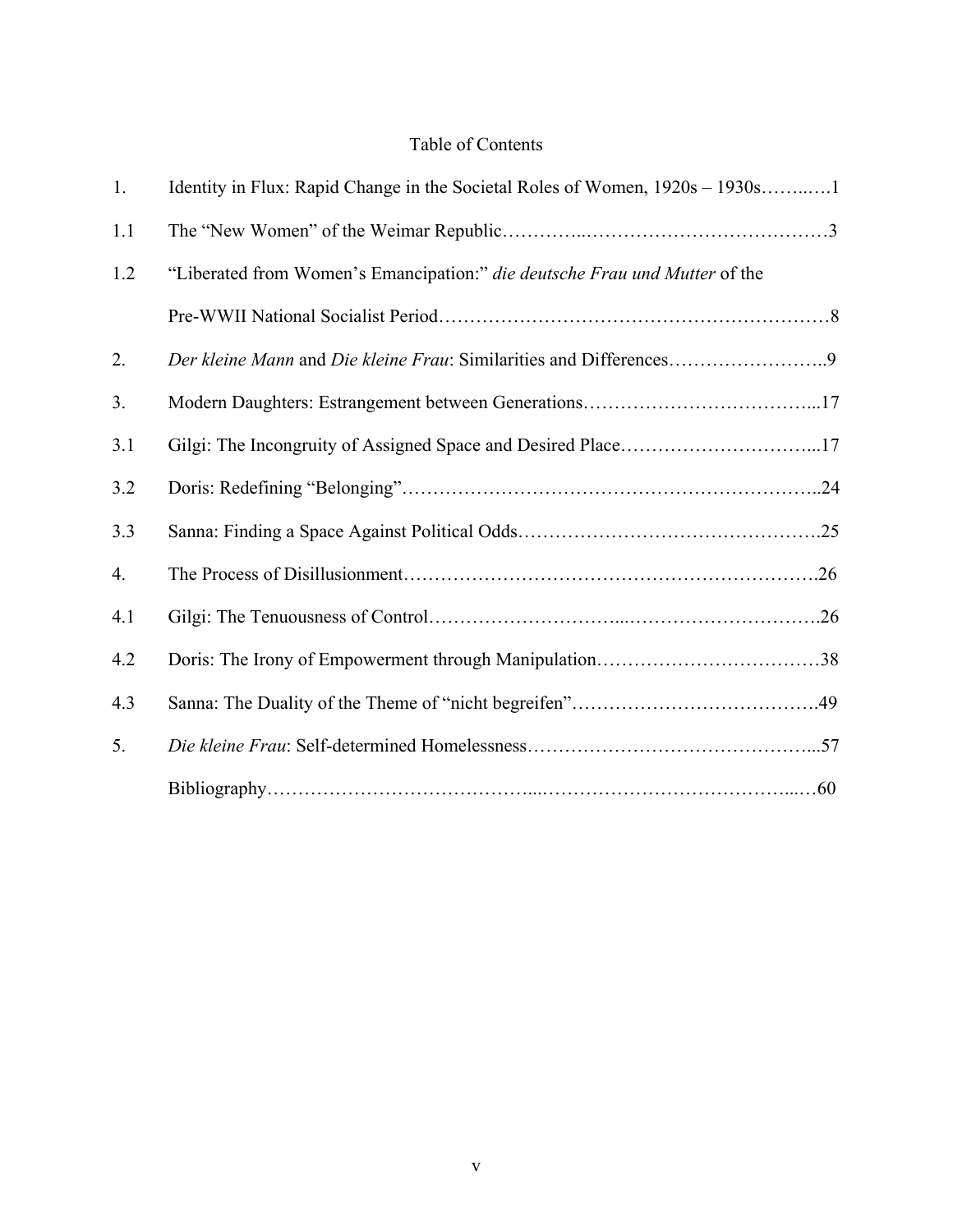1. Identity in Flux: Rapid Change in the Societal Roles of Women, 1920s – 1930s

Through the narrative perspectives of young female protagonists, Irmgard Keun's novels *Gilgi, eine von uns* (1931), *Das kunstseidene Mädchen* (1932), and *Nach Mitternacht* (1937) provide insight into the fluctuation of women's societal roles and identity in Germany during the volatile interwar period. Published between 1931 and 1937, Keun's novels span the period of transition from the late Weimar Republic to the prewar National Socialist (NS) Regime of the 1930s and capture the eminent historical events of this time from the perspective of the everyday. Through the eyes of *die kleine Frau*, Keun portrays the struggle of the modern woman to determine and secure her place in society during a period in which female identity was in flux.

In all three works, the protagonist, a young woman from the lower-middle class, undergoes a process of societal disillusionment that culminates in her emotional and physical displacement. Despite the great differences in their characters, all three protagonists exhibit a duality at the end of the novels; although they realize – however reluctantly – that they are subject to greater social, political and economic forces, they maintain a degree of selfdetermination. The protagonists of *Gilgi, eine von uns* and *Das kunstseidene Mädchen*, Gilgi and Doris, each attempt to establish identities based on aspects of the *neue Frau*, a financially independent and sexually liberated celluloid notion that dominated the media of the Weimar Republic. The complete independence of the *neue Frau* was, however, unattainable for the vast majority of women in the Weimar Republic, a fact that manifests itself in Gilgi's and Doris' inability to achieve and maintain the social status of the *neue Frau* and their consequent realization of their susceptibility to socio-economic forces. Although *Nach Mitternacht* differs from *Gilgi, eine von uns* and *Das kunstseidene Mädchen* in its depiction of the pre-war National Socialist (NS) period, its protagonist, Sanna, undergoes a process of societal disillusionment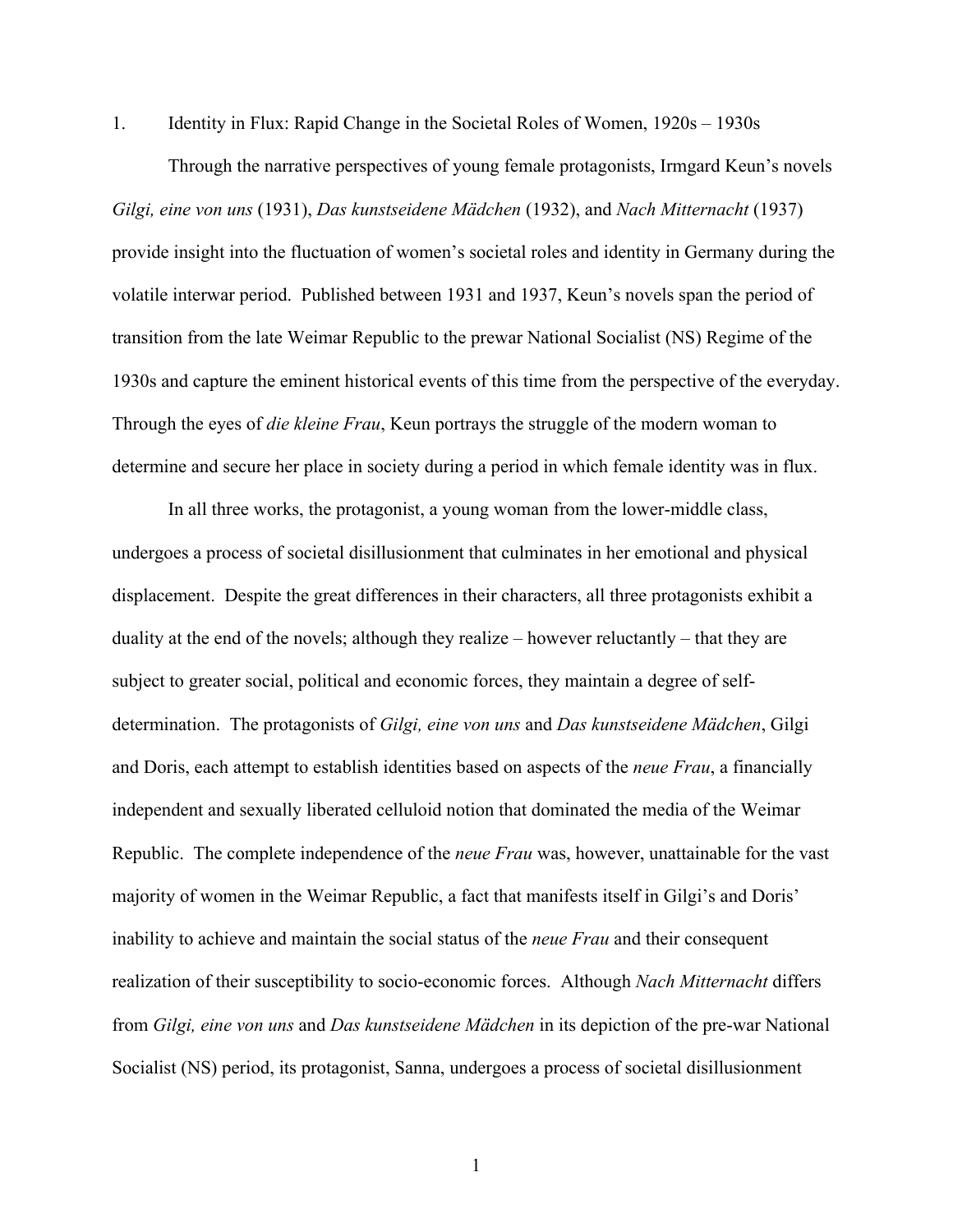similar to that of Gilgi and Doris. At the beginning of the novel, Sanna repeatedly notes her inability to understand NS ideology and how it seems to contradict her instinctual sense of societal order and human interactions. As the novel develops, Sanna becomes continually more aware of the chasm between the NS-world-view and her own, a realization that renders her intellectually and emotionally displaced within NS-society.

In all three novels, the protagonist's process of social disillusionment culminates in her sense of displacement within the social construct; she realizes the restrictive influence of socioeconomic and –political forces on the individual and the consequent difficulty of establishing a self-determined social identity. None of the protagonists are willing to conform to the subjugated societal positions available to them at the end of the novels, however, and consequently flee their respective situations. The protagonists of *Gilgi, eine von uns, Das kunstseidene Mädchen* and *Nach Mitternacht*, in their self-determined homelessness, thus serve to represent Keun's paradoxical conclusion about the modern German woman of the lower middle class, *die kleine Frau*, of the volatile interwar period; she ultimately maintains a degree of self-determination, despite her susceptibility to socio-economic and –political forces that deny her a sphere of independence within society.

*Die kleine Frau* and her representation in literature is an original concept not previously explored by scholars. Although *die kleine Frau* is an extension of *der kleine Mann* and *die kleinen Leute*, themes that took hold and found unprecedented expression in the literature of the 20th century, she is not merely the female counterpart of *der kleine Mann* or an indiscernible unit among *die kleinen Leute*; she gives voice to the experience of the everyday in a uniquely female context. Although much has been written on Keun's depiction of female identity in her novels *Gilgi, eine von uns*, *Das kunstseidene Mädchen* and *Nach Mitternacht* by scholars such as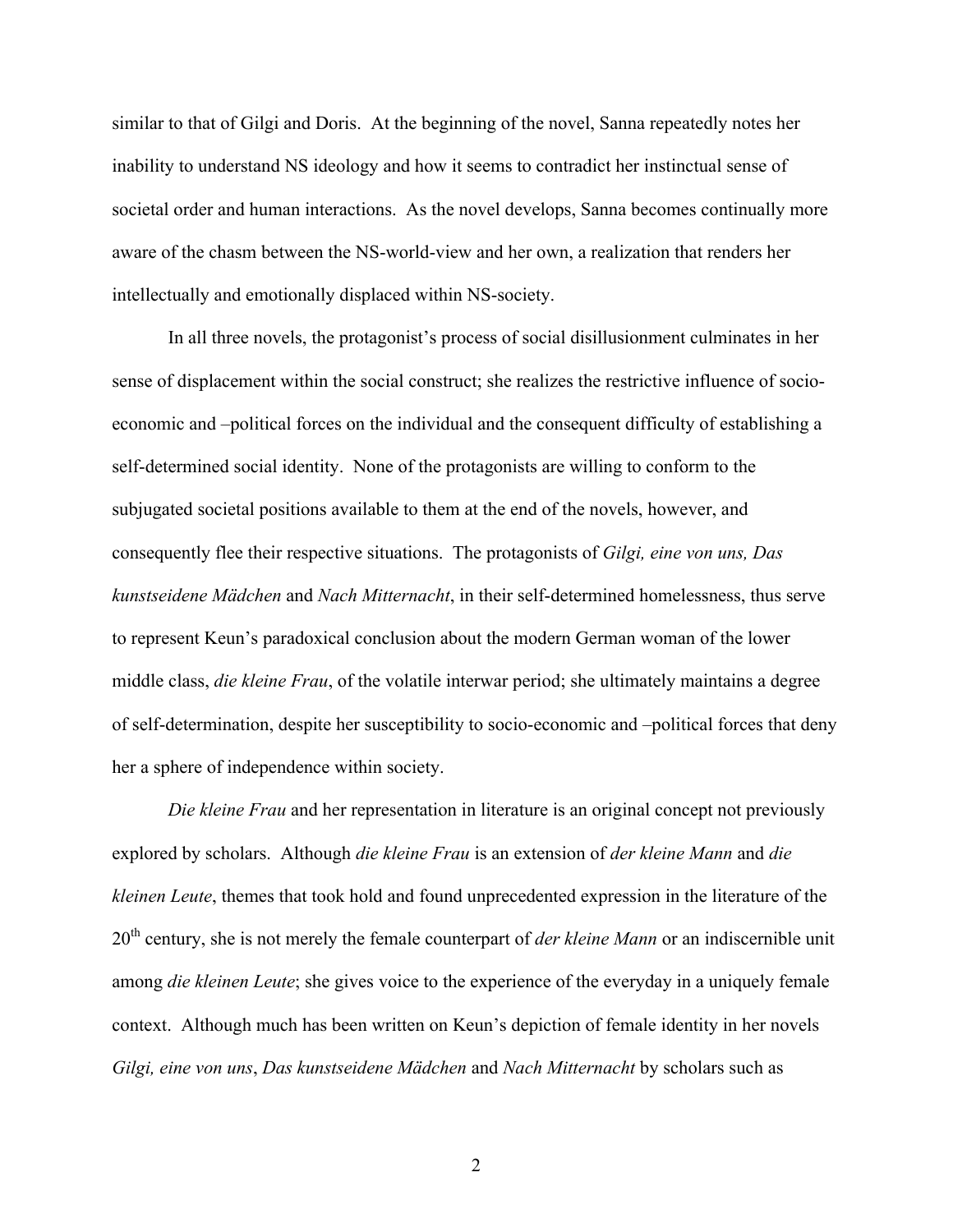Katharina von Ankum, Irene Lorisika, Birgit Maier-Katkin, Leonie Marx, Eva-Maria Siegel, Jill Suzanne Smith and Edda Ziegler, these works have yet to be interpreted based on the concept of *die kleine Frau* and her societal experience during the interwar period. Further, this thesis, through its analysis of the common societal-disenchantment of Keun's protagonists and their consequent chosen physical displacement, proves, in direct contradiction to the conclusions of Birgit Maier-Katkin, that Keun's *kleine Frau* paradoxically maintains a degree of selfdetermination, despite her vulnerability to socio-economic and –political forces (312).

#### 1.1 The "New Women" of the Weimar Republic

World War I, sometimes referred to as 'the father of women's emancipation,' created an enormous momentum in the transition of women's societal roles. With men away at war, working-class women entered the labor force to replace them, while middle-class women organized their efforts in the form of volunteer social work to help ameliorate the catastrophic social conditions. The result of "women's heightened visibility on the home front" was the deconstruction of "sexual division of labor and traditional skill hierarchies," which facilitated women's continued presence in the work force once men returned from the war (Bridenthal, "Introduction" 3). Despite this, however, demobilization after the war removed thousands of women from their wartime jobs and displaced them into "lower paying 'female' areas," thereby creating unemployment and job competition that "intensified antagonism between the sexes" (7).

The creation of the Weimar Republic in 1919 and its promise of gender equality seemed to acknowledge women's new visibility and active role in society. Women were granted equal rights and equal pay as men, and, most significantly, the right to vote. In the 1919 elections, 80% of eligible women voted, a percentage slightly higher than that of men. Women were also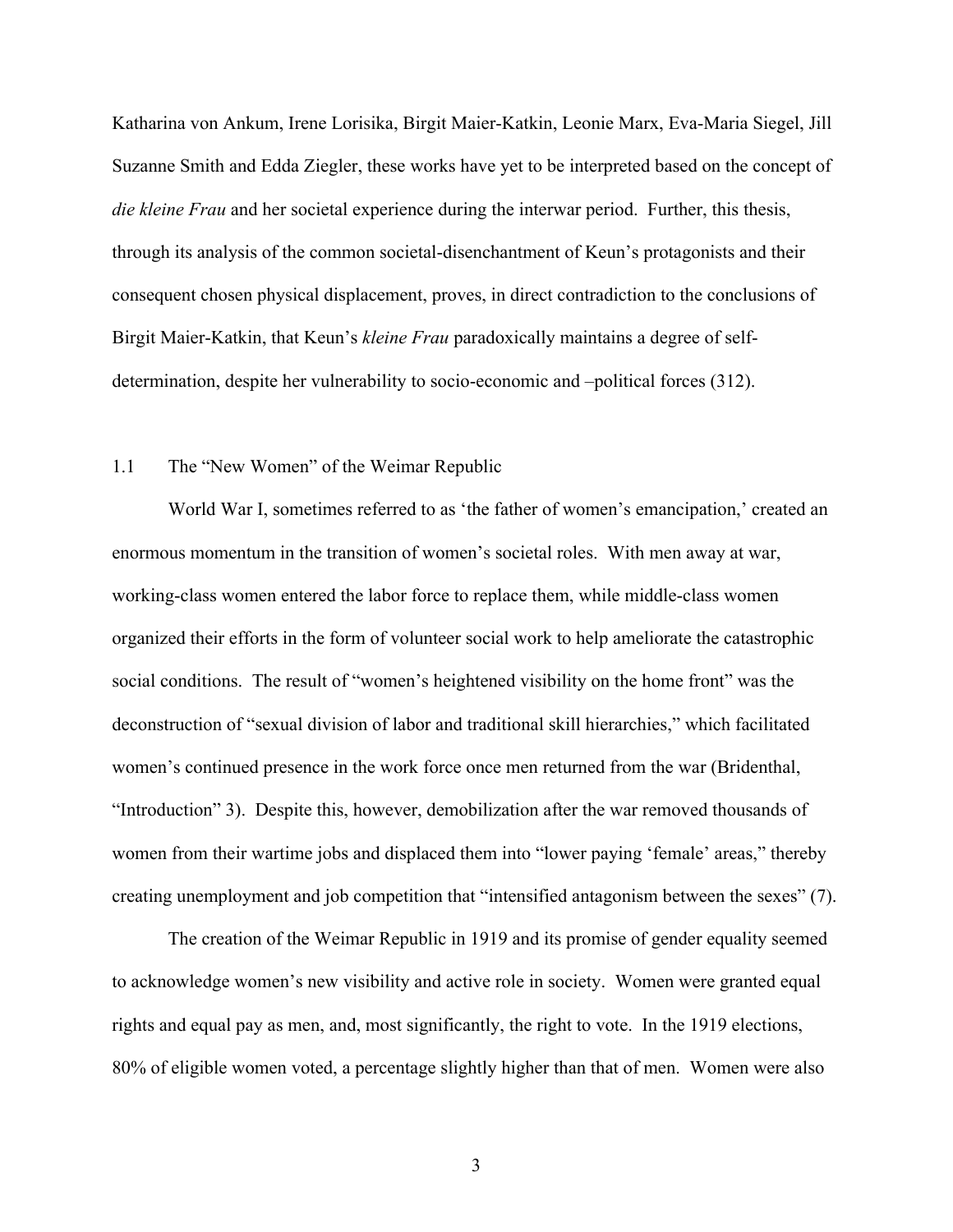elected to office, composing 10% of the National Assembly delegates and between 5-10% of the state legislators (Bridenthal, *Beyond* 35).

Professionally, women also maintained their presence in the workforce and entered occupations normally reserved for men. Panikos Panayi asserts, "women made more progress in the Germany of the 1920s than in virtually any other contemporaneous state," and "consequently, 112 women were elected to the Reichstag between 1919 and 1932, and by 1929 there were 2,500 women physicians, 300 lawyers and several dozen judges and professors" (10). These gains are strikingly less impressive, however, when put in the context that women comprised only 5% of all doctors, and between .5-1.5% of lawyers during the Weimar Republic. Another telling fact is that even though 30% of teachers were women, a court decision in 1922 placed women on a lower salary schedule than men on the grounds that female teachers were creating housewives, whereas male teachers were creating workmen to restore Germany (Bridenthal, *Beyond* 53). Such insights lead to the conclusion that:

> Despite the frequent praise of the emancipated German woman, the progress of women's rights was disappointing. Judicial decisions upheld women's legal inequality in family law and property rights. Wages, job security and working conditions continued to be more favorable for men than for women. Even sweeping legislation to protect mothers and improve health care for children failed to pass in the Reichstag. The "woman question" continued to be one of the most controversial topics of the 1920s, but the economic and legal status of women did not improve. (36)

Although Article 109 of the Weimar constitution explicitly promised gender equality, the reality of most women brought this equality into question. For the vast majority of women, higher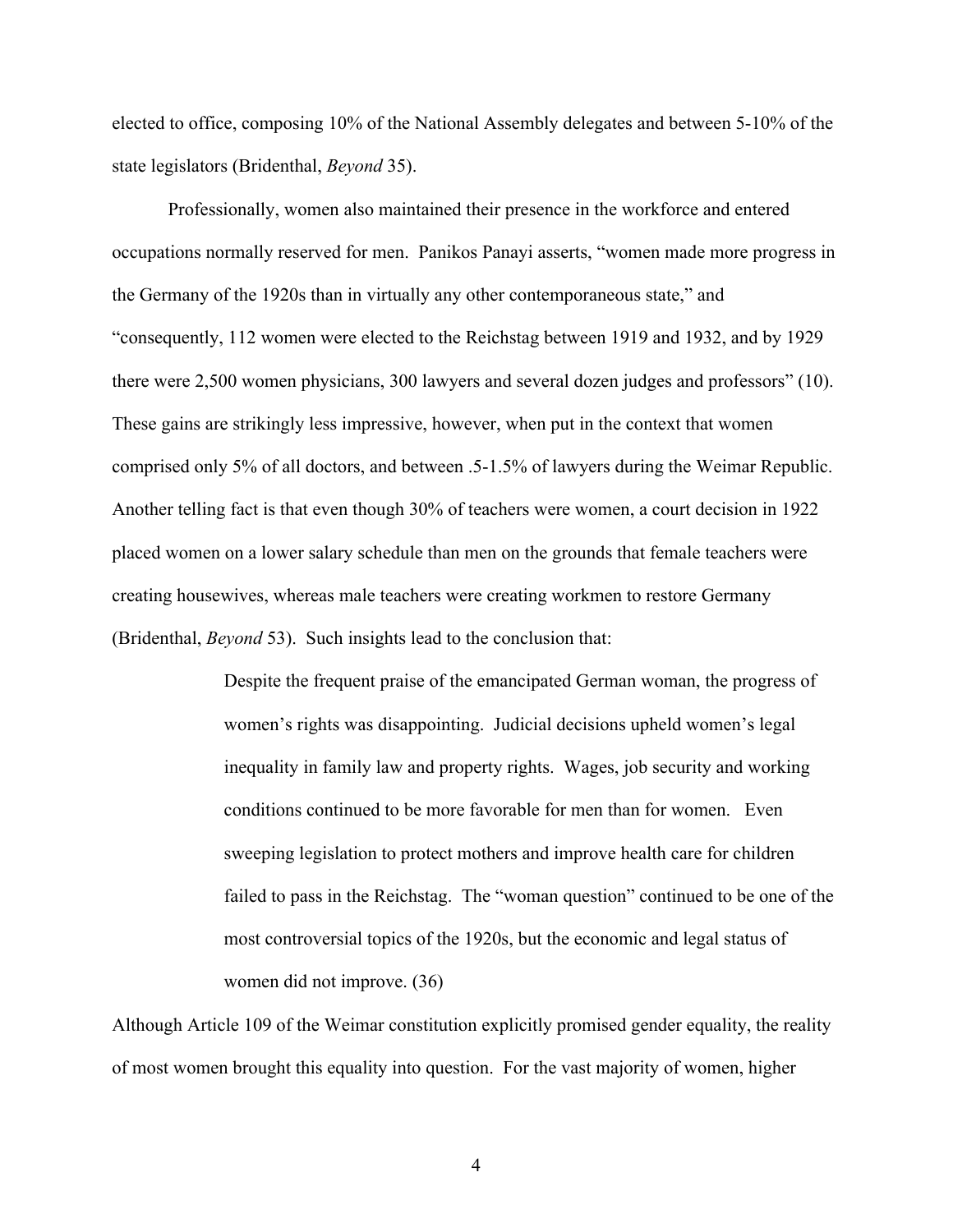education and professional careers were not viable options. The Weimar Republic was plagued by political and economic instability. Forced to sign the Treaty of Versailles, Germany was unable to pay the astronomical war reparations that the treaty stipulated, which set off a period of hyperinflation and incredible upheaval. It was not until the mid-1920s, with the US implementation of the Dawe's Plan (1924) to help Germany meet the war reparations, that some economic stability was attained. This was short-lived, however, with the US Stock Market Crash in October 1929 devastating the already fragile German economy. By 1933, when the NS-Regime came to power, nearly 6 million Germans were unemployed (Panayi 9). Most women remained in a domestic-based role, entrenched in the patriarchal socio-economic structures that continued from the first German Empire, struggling to help their families survive the economically and politically volatile times.

Despite the many ways the validity of women's emancipation was contradicted by the reality of their experience, there still existed in the Weimar Republic the notion of *die neue Frau.* A celluloid creation with manifestations in film, art, magazines and literature, *die neue Frau*, with her *Bubikopf* haircut, short-hemline and urban lifestyle, was both financially and sexually liberated. She worked, often as a white-collar worker in an office or store, used birth control, and participated in a culture of distraction. She distinctly broke the traditional female mold of mother and wife, and was therefore at the pith of the debate in the Weimar Republic about women's societal role. Although most women did not have the means to attain the independence of *die neue Frau* and many rejected her as a force of moral decay, her ubiquitous representation in media and the consequent debate it incited is imperative to understanding the culture in flux that characterized the Weimar Republic. Some scholars, such as Rüdiger Graf and Reinhart Koselleck, argue that *die neue Frau* was "an anticipation of the future in the present" (Graf 672).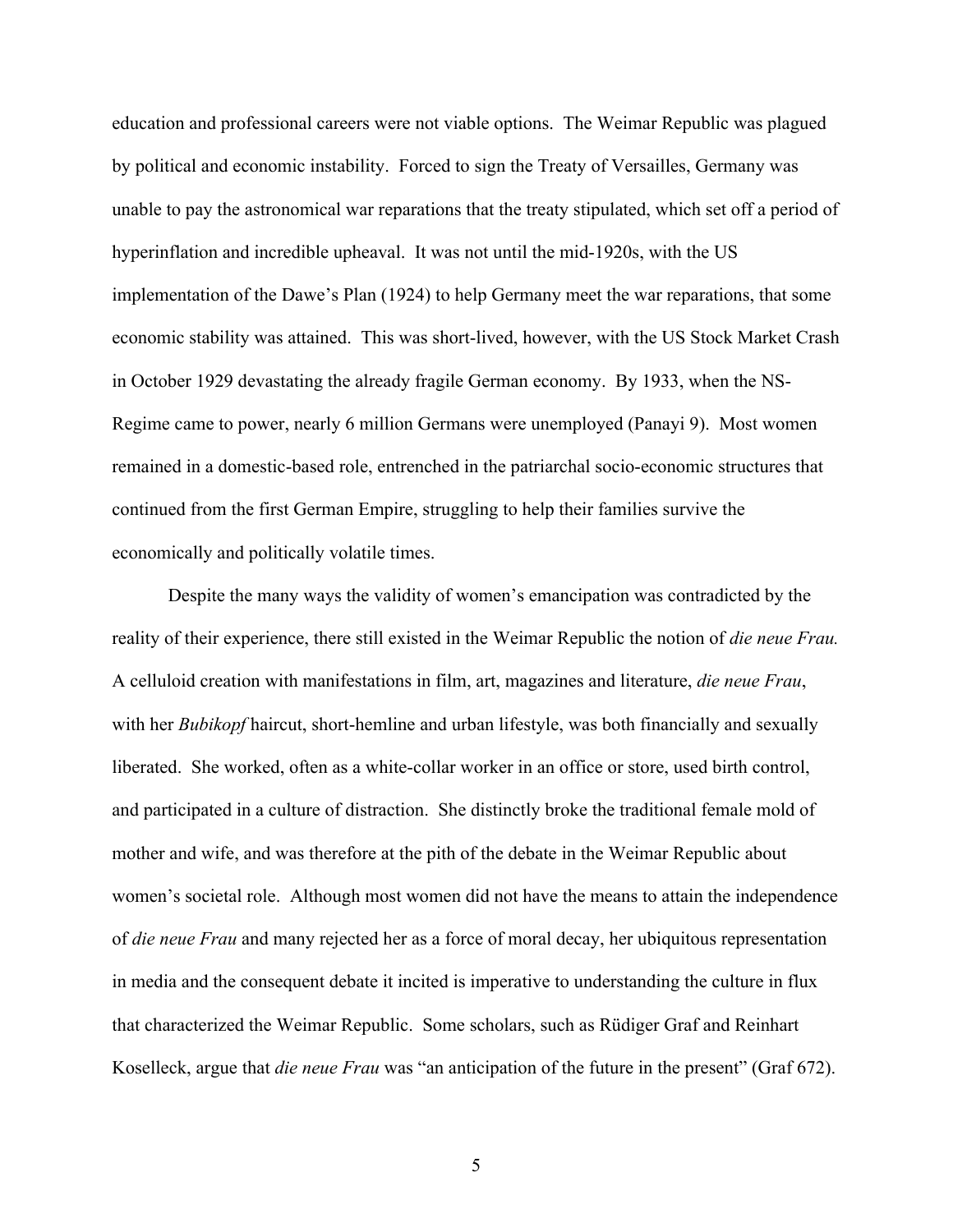In the Weimar Republic there existed a distinct gap between *Erfahrungsraum*, the experience of one's reality, and *Erwartungshorizont*, what one expected from a future that had not yet arrived (Koselleck 349-375; Graf 672). Graf explains:

> The "new woman" was one of these anticipations trying to bridge the transition from the present into the future and, therefore, a distinctively "modern" figure. It would be mistaken, however, to contrast her as the "modern" woman against "traditional" visions of femininity. Rather, she epitomized one of a set of different and competing schemes of gender relations that were all "modern" in the sense that they tried to anticipate and secure the transition from the present into a better future. This temporal structure connected the "new woman" to other beings of the future and made her a paradigm case for Weimar political culture in general. (672)

Graf's statement provides invaluable insight into the question of women's equality in the Weimar Republic. The physical androgyny of *die neue Frau*, with her *Bubikopf* and lack of overtly feminine curves, paralleled the social androgyny of her financial, social and sexual independence. The equality of *die neue Frau* was thus based on her approximation of the man in the Weimar Republic. Most women, however, conceived of equality as the creation of a separate but equal feminine social sphere, a tradition of thought that originated with the women's movements of the Wilhemine Empire. All major political parties in the Weimar Republic promoted women's 'equal' participation in politics, but female politicians were not to be the same as male politicians. Rather, female politicians were to bring "special feminine concerns and ideals" into politics and to handle issues that were especially suited to their gender. It was not thought that women would abandon their primary social function of wives and mothers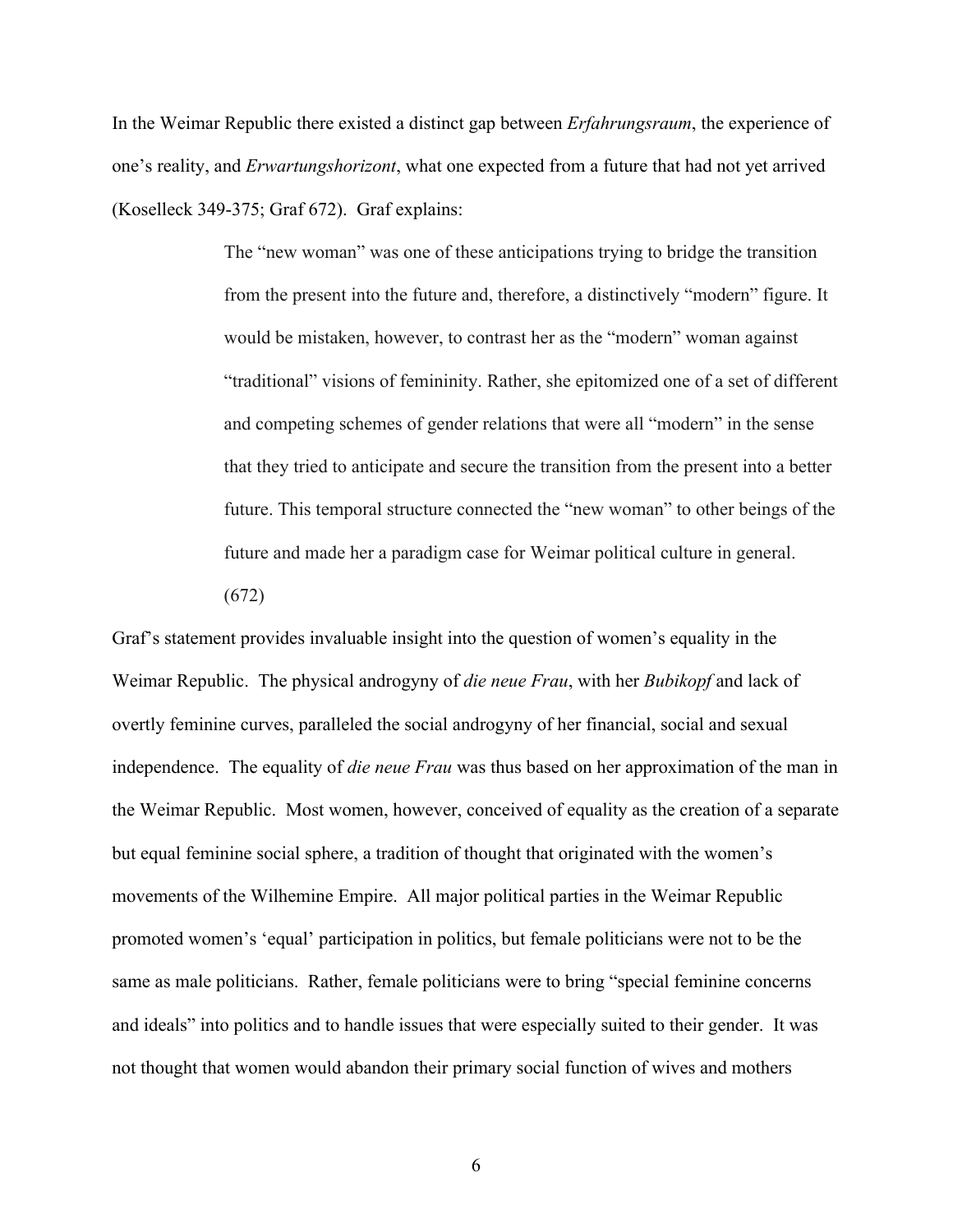(Bridenthal, *Beyond* 37-38; Koonz 199-202). As Claudia Koonz concludes, "most German women, even those who identified with the women's movement, accepted gender roles based on biological differences between the sexes and spoke of complementary spheres for women and men, rather than an integrated society with equal access to power and to resources for all" (199). *Die neue Frau* of the Weimar Republic was thus not a 'modern' figure in opposition to the 'traditional' mother and wife, but rather one that embodied the possible future societal roles conceived of for women. Ultimately, the alternative to *die neue Frau*, the creation of complementary spheres for men and women, defined women's societal role as German society transitioned from the Weimar Republic to the NS Regime. The fact that women voted for conservative parties that sought to restrict the scope of their rights and keep them primarily in the domestic sphere is not merely a result of their desire to maintain this role of mother and wife. It is also indicative of women's realization that the lifestyle of *die neue Frau* was not readily available to them. Socially, the Weimar Republic "retained a large body of imperial law, especially relating to the illegality of abortion and the restricted rights of women in marriage and divorce" and "[its] attitude to sexuality was riven with contradictions and ambivalences" (Meskimmon 152). Economically, women were subject to acute hardships that undermined their economic independence. The creation of a feminine sphere, although dependent on the male sphere, would at least secure them a place in society. As Julia Sneeringer explains, "women's role in Weimar's discursive conflicts shows that they were not without the power to articulate, prescribe, or refashion identities for women. But their power to do so was ultimately dependent upon structures controlled by men" (282).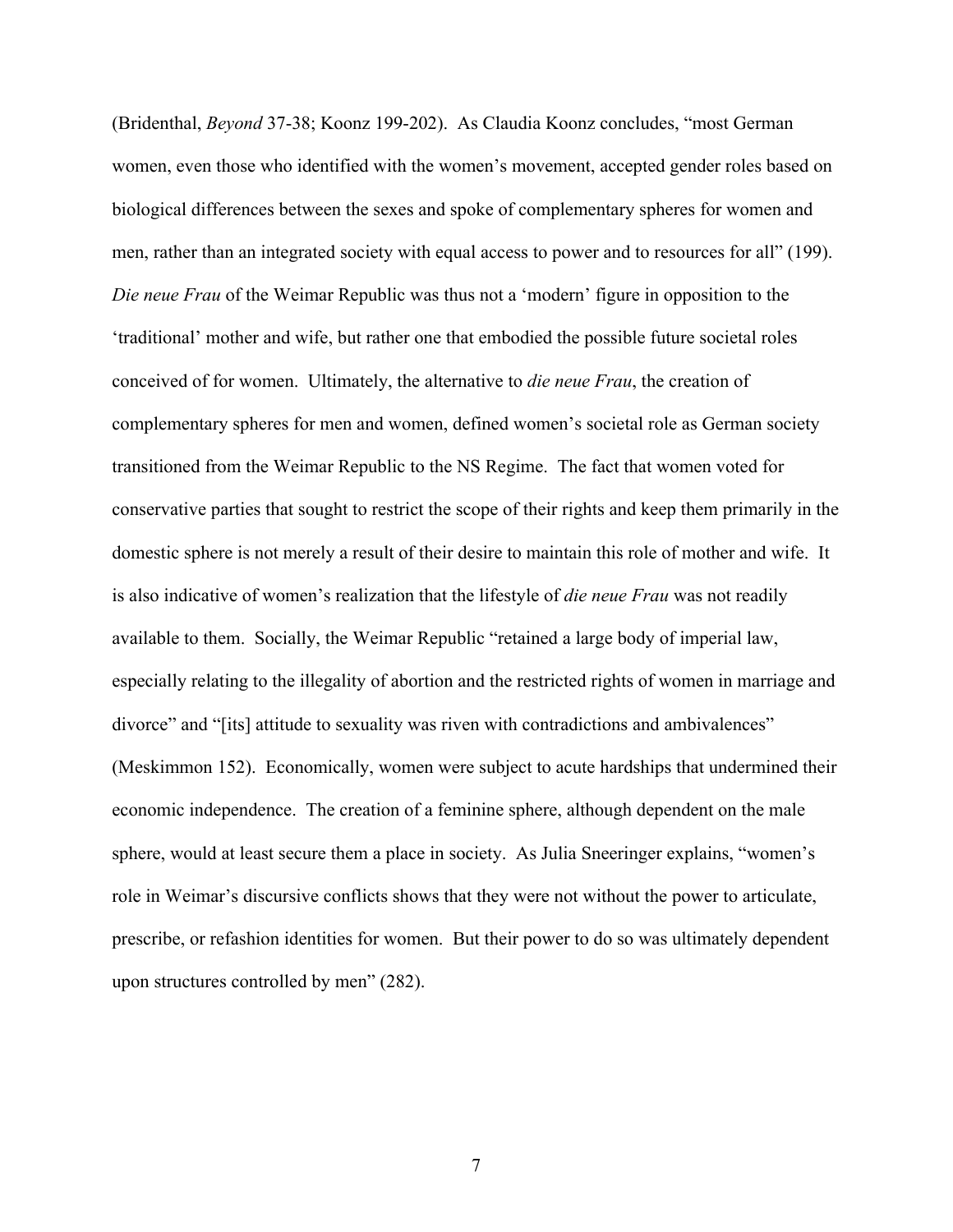# 1.2 "Liberated from Women's Emancipation:" *die deutsche Frau und Mutter* of the Pre-WWII National Socialist Period

 The NS-Regime capitalized on women's economic vulnerability and the tradition of separate male and female spheres. The Great Depression from 1929 had "acutely affected women's socio-economic position. With jobs increasingly scarce, there was resentment when women – and especially married women [*Doppelverdiener*] – were employed; they were, allegedly, stealing men's jobs" (Stephenson 9). Many believed that the 'emancipation' of women in the 1920s exacerbated male unemployment and caused a negative birthrate, thereby threatening the continued existence of the German nation. Women's return to the domestic sphere, according to NS-ideology, provided a solution to both of these issues.

In 1933 Josef Goebbels, the Minister of Propaganda, announced the NS-Regime's intention to "liberate women from women's emancipation" (Mouton 945). The focus of women's lives was to shift back to the home and family. By May 1933, the NS-Regime had destroyed the emerging network of birth control, sex counseling and sex reform organizations created during the Weimar Republic, and thereby undermined female sexual liberation; a woman's body was no longer her own, it belonged to the state (Bridenthal 20-21). The NS-Regime went to great lengths to control the private sphere, especially reproduction and marriage. It encouraged the perpetuation of the Aryan race through the marriage of 'desirable' couples and restricted the reproduction of 'undesirables' through race-based marriage regulations and even sterilization. Also in 1933, an interest-free marriage loan was made available to Aryan couples, so long as the woman was willing to leave the workforce for marriage. An incentive for reproduction was soon added to the law, which allowed for the cancellation of one-quarter of the loan for each child born (Stephenson 28). Women were not entirely restricted to the home,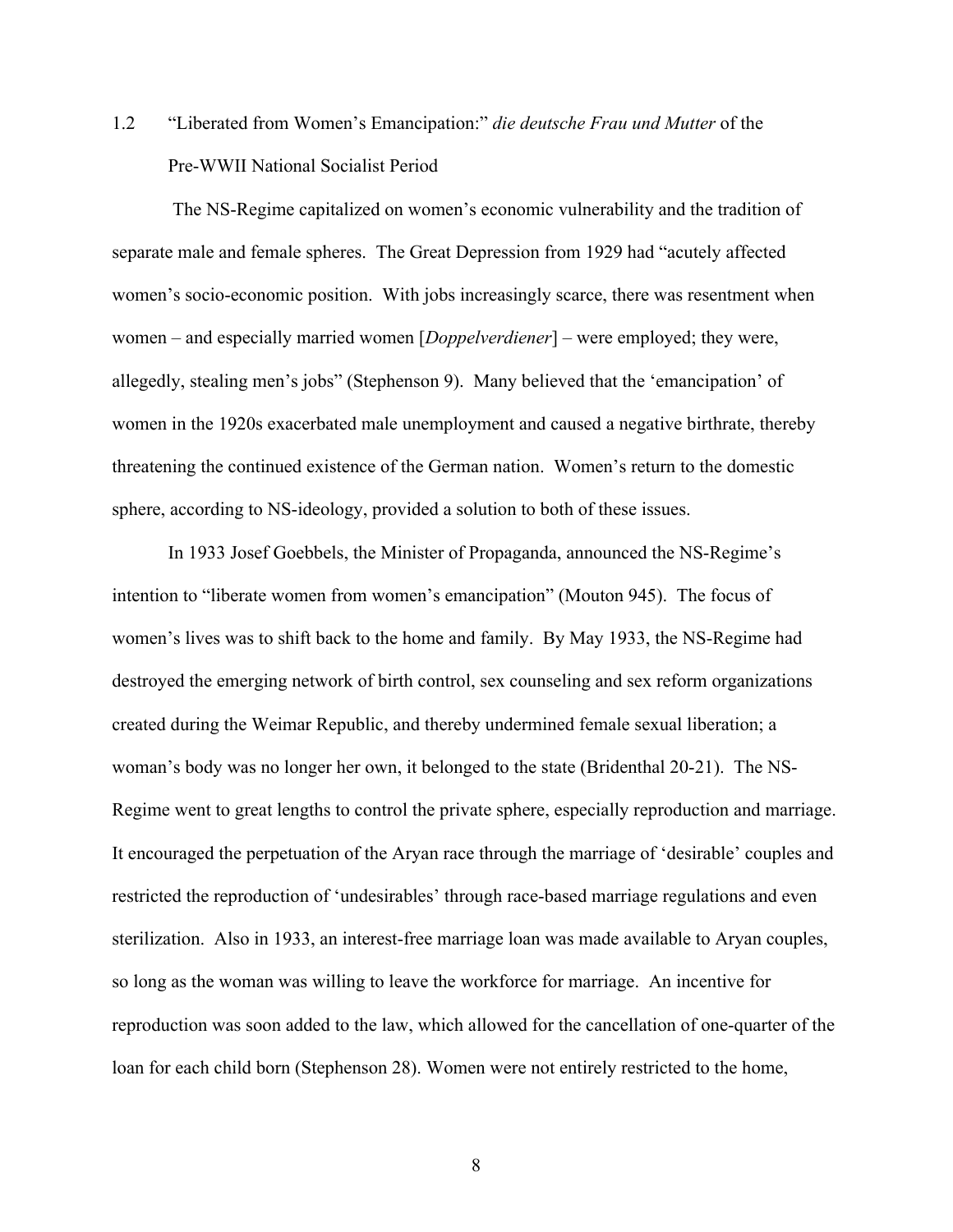however. The rapid economic revival of the mid-1930s brought labor-shortages that necessitated that women enter the workforce (50-53). The NS-Regime was therefore forced to adapt its policies to suit its needs; the encouragement of women to move out of the domestic sphere and into employment reveals one of NS-ideology's numerous contradictions in relation to women.

Fundamental to NS-ideology was the belief that men and women are inherently different. This notion resonated with the tradition of separate male and female spheres, as promoted from the beginning of the women's movement. At the 1934 Nuremberg Party Rally, Hitler addressed the NS-Frauenschaft and stated that, due to women's 'emancipation' during the Weimar Republic, the natural order between men's and women's worlds had become displaced. In order to restore the natural order of things, it was imperative that women return to the domestic sphere, as dictated by nature (142-143). Although many women sought to find a kind of social *Lebensraum* through the promotion of a distinct female sphere as dictated by NS-ideology, this ultimately resulted in a complete loss of autonomy. It was believed that women had no place in politics, and the women's sphere was thus subjugated to that of men.

# 2. *Der kleine Mann* and *Die kleine Frau*: Similarities and Differences

In her novels *Gilgi, eine von uns* (1931), *Das kunstseidene Mädchen* (1932), and *Nach Mitternacht* (1937), Keun employs the narrative perspective of *die kleine Frau* to depict everyday life in Germany from the late Weimar Republic through to the mid-1930s, the prewar National Socialist period. The term *die kleine Frau* is meant to be understood as an adaptation of *der kleine Mann*, a concept that took hold in the early 20<sup>th</sup> century and found expression in literature, film, and theatre. A representative of the common man, *der kleine Mann* is the exemplar of the masses who live in a world controlled by a powerful minority, largely invisible,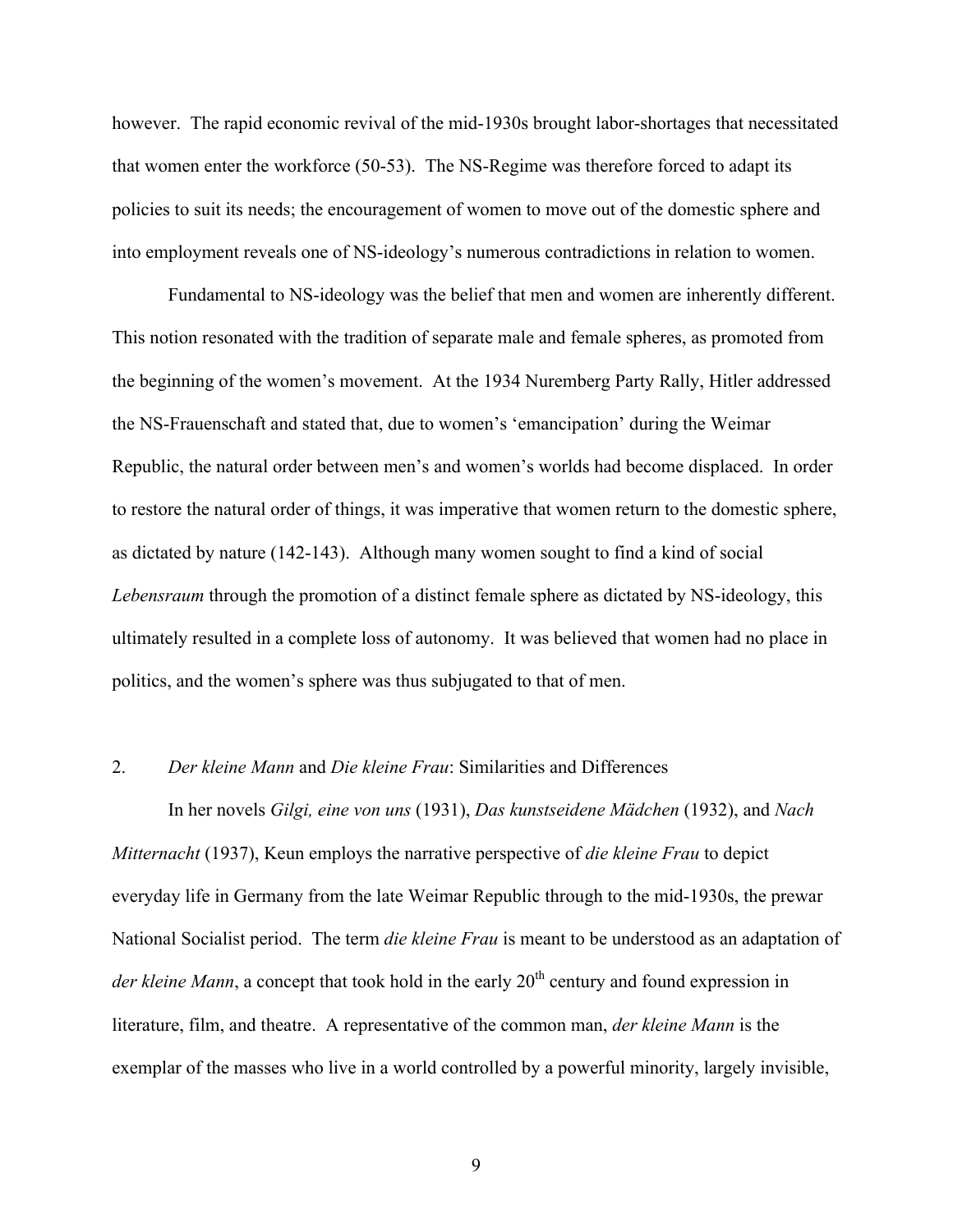except for figures of authority and their representatives. His survival is dependent upon his ability to navigate through the greater social, political and economic forces that define his world.

During the interwar period, numerous writers depicted great historical events from the perspective of the everyday through the figure of *der kleine Mann*. Erich Maria Remarque's novel, *Im Westen nichts Neues* (1929), presents World War I through the eyes of young German soldiers. Unlike other books written at the time, Remarque's novel does not glorify war but rather imbues it with the experience of *der kleine Man*, his daily struggles and suffering. When it was published in 1929, *Im Westen nichts Neues* resonated with the German people, with one million copies sold in Germany by June 1930 (Waine 72).

The eponymous protagonist in Jaroslav Hašek's *The Good Soldier Švejk* (1921-1923) is one of the earliest representations of *der kleine Mann* in 20<sup>th</sup> century European literature. Although the figure of Švejk appeared in Hašek's writings before WWI, it was Hašek's depiction of him after the war in *The Good Soldier Švejk* that later writers used as the basis of their own works. The novel, which Hašek did not complete before his death in 1923, is informed by Hašek's experience in WWI and employs Švejk, a jester-like figure and Czech soldier in the Austro-Hungarian Empire, to satirize bureaucracy and military life. Through feigned incompetence and idiocy, Švejk continually frustrates military leaders and facilitates absurd comedic scenarios that illuminate the pointlessness of war and military discipline as well as the failings of the Austro-Hungarian bureaucracy (Knopf 484-485). Švejk's antics form a passive resistance to the socio-political structures, in which *der kleine Mann* is perceived of as insignificant, and thereby suggest that *der kleine Mann*, however subject to the socio-political forces around him, is not entirely powerless.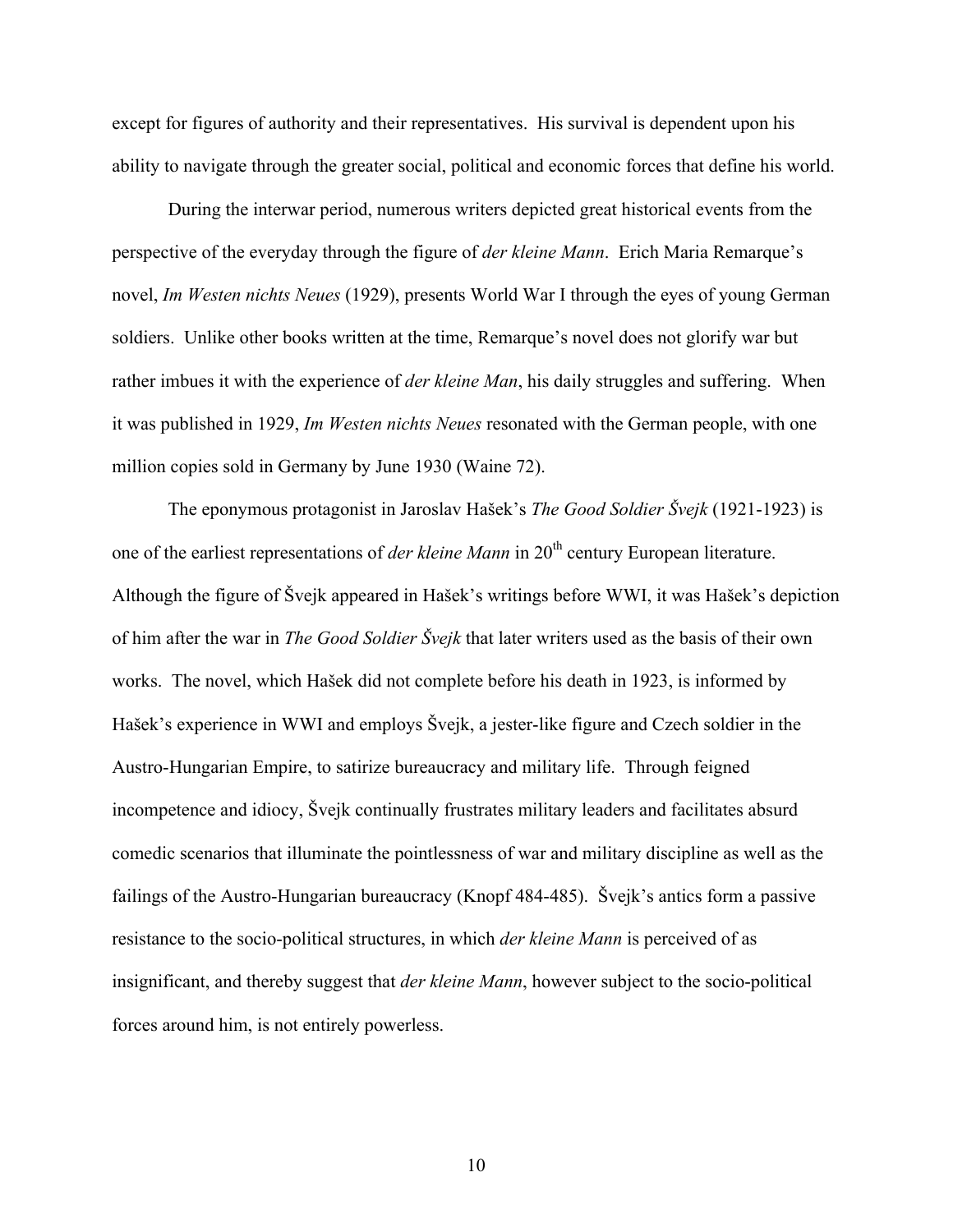Hašek's *The Good Soldier Švejk* resonated with the German experience through WWII and served as the basis of works that sought to question the position of *der kleine Mann* relative to the greater social, political and economic forces that determine his existence. As early as 1927, Erwin Piscator produced, in collaboration with Bertold Brecht, an adaptation of the novel that debuted in Berlin at the short-lived Piscator-Bühne entitled *Die Abenteuer des braven Soldaten Schweyk*. Piscator, a proponent of political theatre and stage experimentation, emphasized the socio-political dimension of drama and sought through his productions to influence voters and clarify his political theories and sympathies (43). The theme of *der kleine Mann* in *Die Abenteuer des braven Soldaten Schweyk*, as produced by Piscator, suggests an awareness of not only the plight of *der kleine Mann* and his development into the 1920s, but also of his capacity to resist, thereby bringing into question his assumed complete insignificance.

Brecht perceived his depiction of the common people's experience as integral to his purpose and identity as a writer. In a diary entry dated August 5, 1940, Brecht writes:

> …solche dichter wie hajek, silone, o'duffy und mich zögert man oft, bürgerliche dichter zu nennen, aber mit unrecht. wir mögen die sache des proletariats zu der unsrigen machen, wir mögen sogar für eine gewisse zeitspanne die dichter des proletariats sein – dann hat eben das proletariat in dieser zeitspanne bürgerliche dichter, die für seine sache eintreten. wir wiederum mögen uns sagen, daß es weder ein vorteil noch ein verdienst ist, proletarier zu sein und daß der kampf darum geht, dem antlitz der menschheit alle proletarischen züge auszutilgen…freilich, wenn wir die bürgerliche kultur überliefern, so ist es doch eben die kultur. in gewissen phasen der entwicklung, wenn das proletariat gesiegt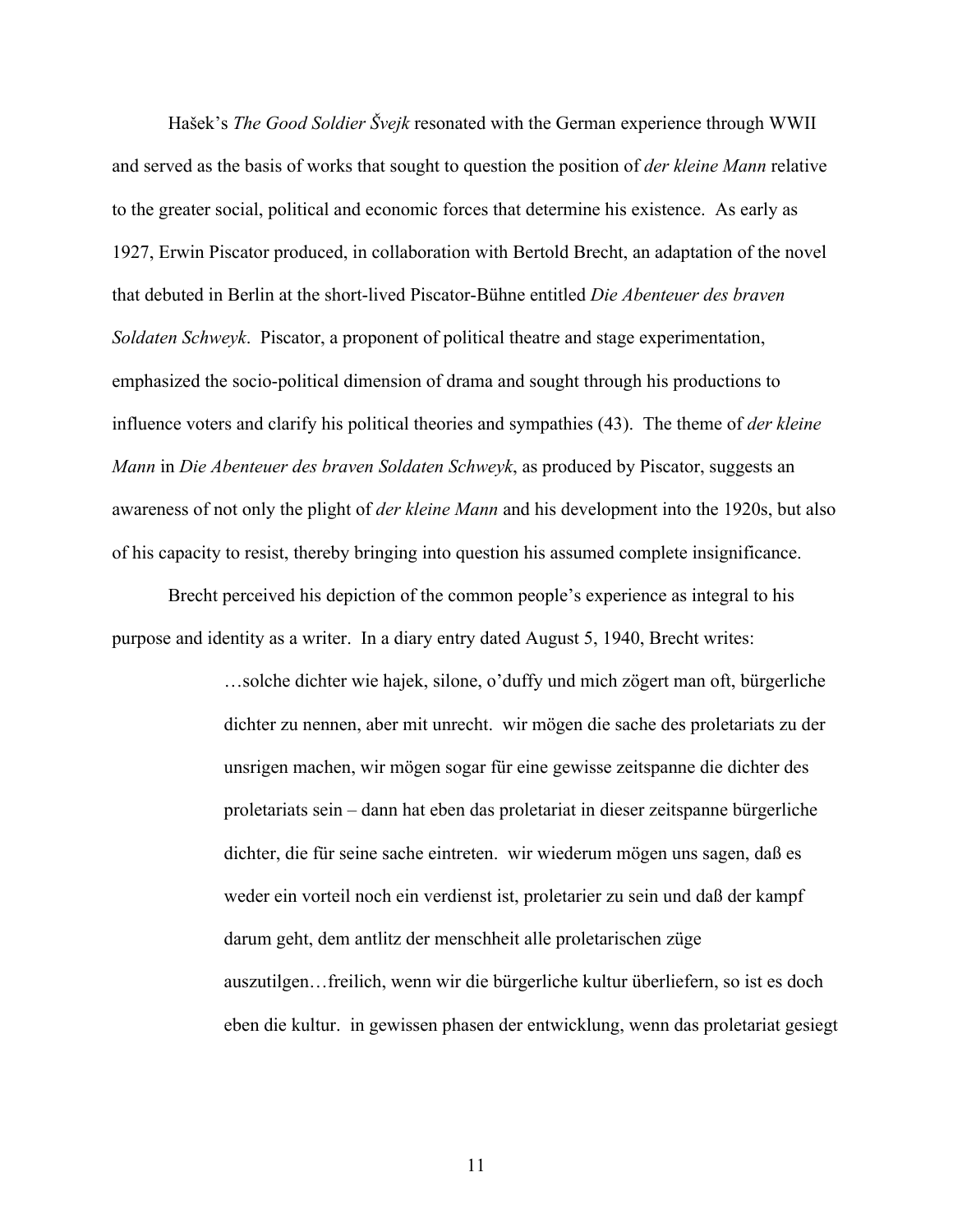hat aber noch proletariat ist, wird die funktion der bürgerlichen vorkämpfer, wie es sich gezeigt hat, eine formalistische… (Knust 288)

In 1943, Brecht, writing in exile from California, depicted the experience of the proletariat and the lower middle class during WWII in his own Švejk drama entitled Schweyk im zweiten Weltkrieg. In the context of WWII, Brecht's drama focuses on the societal role of der kleine Mann and the complex interdependent relationship that exists between him and the structure of power. In the prologue, Hitler, in discussion with his cabinet, inquires about the opinion of der kleine Mann towards him:

Hitler: …Wie, mein lieber Chef der Polizei und SS

Steht der kleine Mann zu mir?...

Ist er für mich oder – liebt er mich?

Würde er mir im Notfall beispringen, oder – ließe er mich im Stich?

…Hat er die Opferfreude, Treue und Hingabe

Besonders auch seiner Habe

Die ich brauche für meinen Krieg, denn so gescheit ich

Schließlich bin, ich bin auch nur ein Mensch… (Brecht 7-8)

Although Hitler is a dictator with seemingly absolute power, Brecht illuminates in the prologue his dependence on *der kleine Mann* and thereby sets the tone for the drama. Brecht's *Schweyk* uses a similar technique of feigned incompetence and idiocy as Hašek's to undermine authority figures, underscore the futility of war, and ultimately satirize the power structure and bureaucracy of the National Socialist regime. More so than Hašek, however, Brecht emphasizes the fallibility of the powerful. The drama is framed by the prologue, discussed above, and an epilogue in which Schweyk encounters Hitler outside of Stalingrad. Hitler is lost and unable to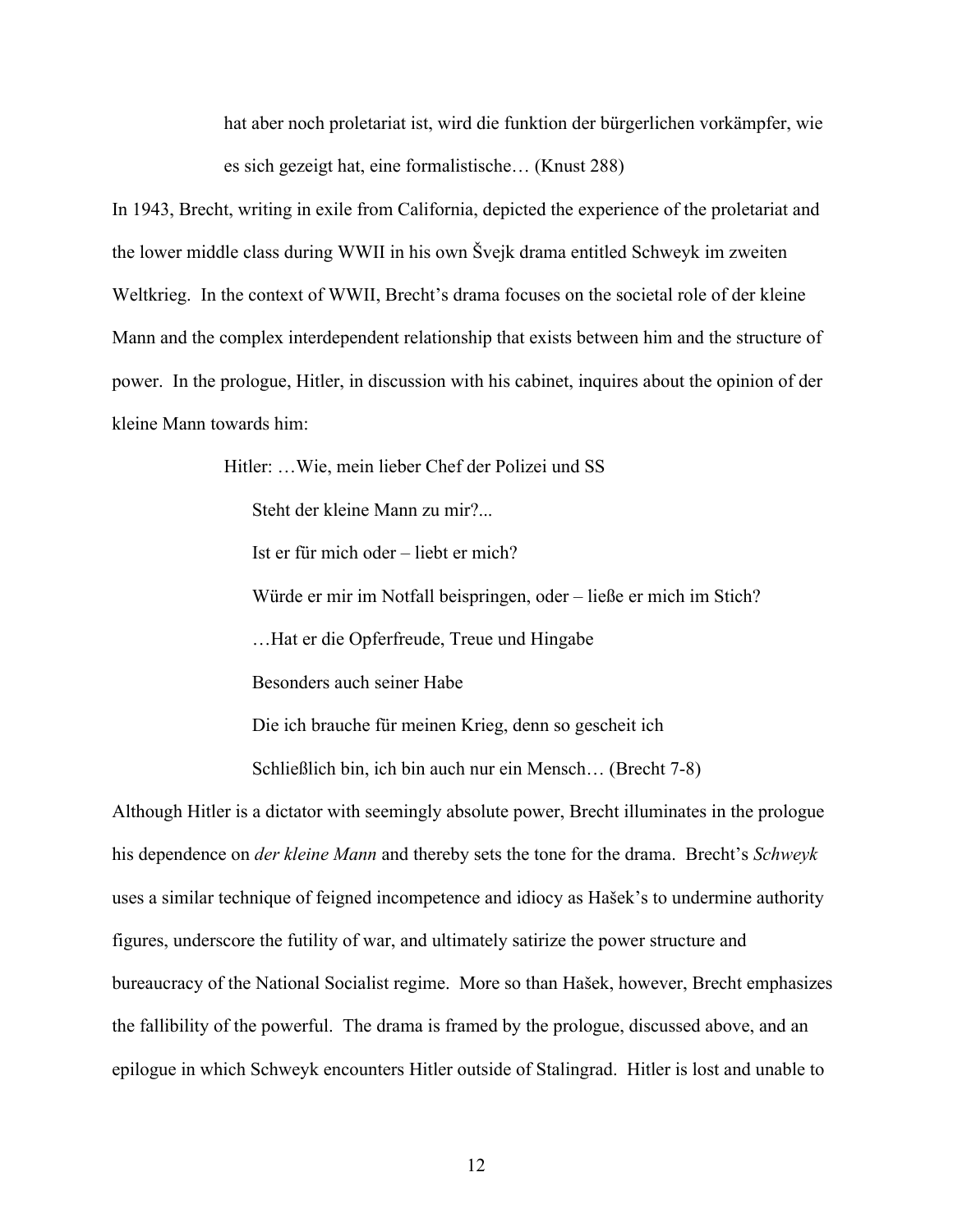find his way, blocked on all sides by either snow, corpses, the Soviets or the German people. This is a striking final scene in the discussion of the theme of *der kleine Mann*. The epilogue completes the fall of the powerful that Brecht initiates in the prologue and alludes to in "Das Lied von der Moldau," bringing Hitler below the level of *der kleine Mann,* Schweyk, from whom he now seeks direction. Brecht frames the drama with explicit references to *der kleine Mann* and concludes it with this reversal of power-roles, ending the epilogue with "Das Lied von der Moldau," which is sung earlier in the work by Frau Kopecka, who owns the Wirtshaus in which much of the drama is set:

> Am Grunde der Moldau wandern die Steine Es liegen drei Kaiser begraben in Prag. Das Große bleibt groß nicht und klein nicht das Kleine Die Nacht hat zwölf Stunden, dann kommt schon der Tag.

Es wechseln die Zeiten. Die riesigen Pläne Der Mächtigen kommen am Ende zum Halt. Und gehn sie einher auch wie blutige Hähne Es wechseln die Zeiten, da hilft kein Gewalt. (Brecht 105-106)

Brecht introduces "Das Lied von der Moldau" to the drama through the character of Frau Kopecka, a figure who represents a female counterpart to *der kleine Mann*. As a widow who owns a business, Frau Kopecka approximates a male characterization in her relative financial and personal independence. Brecht does not distinguish her as a *kleine Frau* who faces challenges unique to her gender, but rather includes her with a cast of figures who represent, in their common experience, the *kleine Mann*. With his inclusion of "Das Lied von der Moldau," Brecht suggests a new power constellation in which both *der kleine Mann* and those in power are subject to time, thereby rendering the political and social structures instituted by the minority in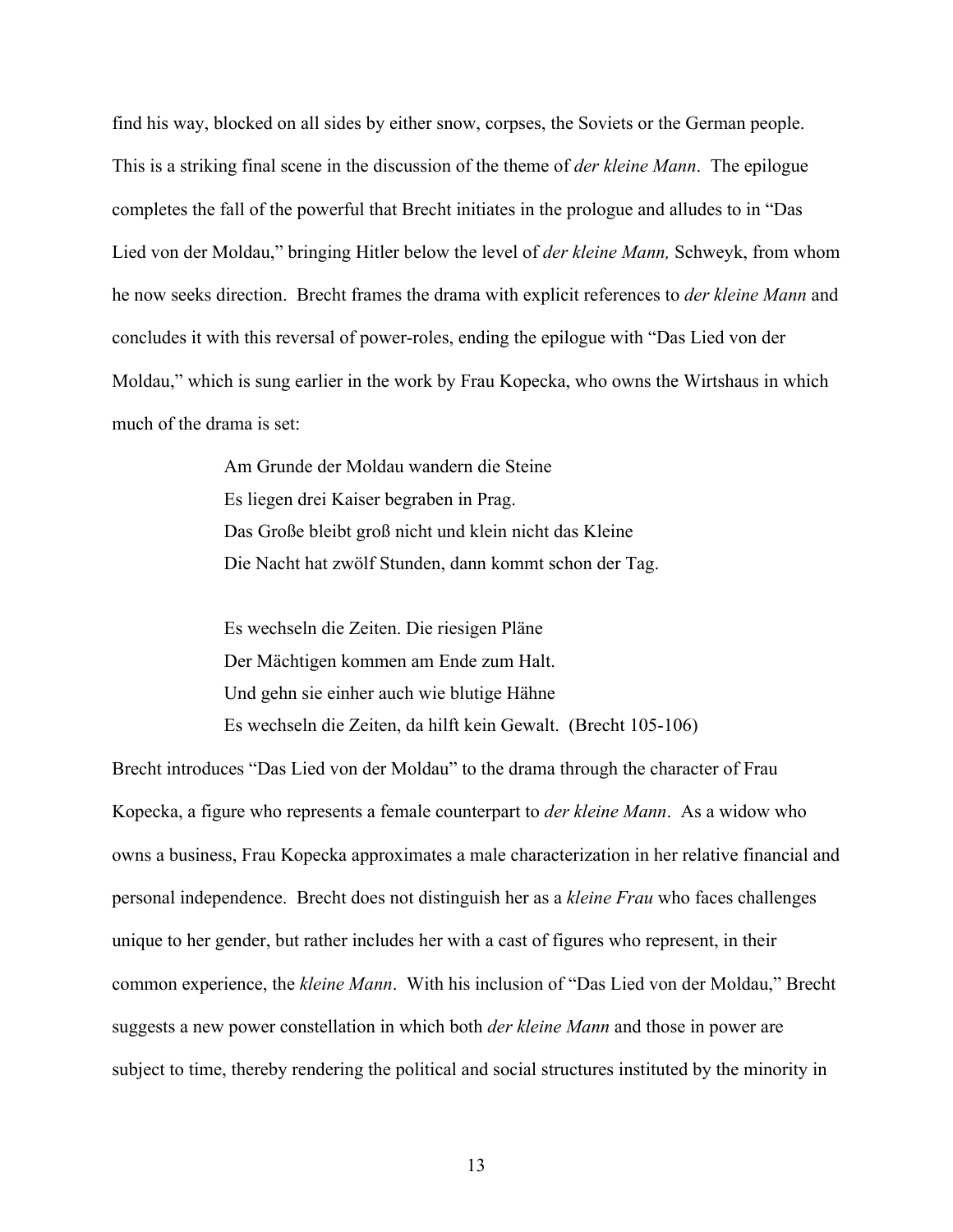power as transitory. The survival of *der kleine Mann*, in the short and long term, is a complicated issue at the pith of the drama. Relative to the infinite span of time, all human power structures are ephemeral and will ultimately change; *der kleine Mann* and his female counterpart must still navigate through them in order to survive. The difficulty lies therein that, if *der kleine Mann* conforms to the ideology of a power structure such as the National Socialist regime, he will spiritually perish when the regime inevitably collapses. At the same time, however, if he openly criticizes the regime, he will be physically eliminated. To maintain a sense of selfdetermination and individualism while simultaneously surviving within the societal framework of a power structure that left little or no room for individualism was the paradoxical challenge that *der kleine Mann* in the German context faced in the first half of the 20<sup>th</sup> century.

This paradox was especially apparent in the life of *der kleine Mann* of the Weimar Republic. Hans Fallada directly addresses *der kleine Mann* in the title of his novel *Kleiner Mann – was nun?* (1932), which depicts the life of Johannes Pinneburg, a shop assistant in Berlin during the Great Depression. Pinneburg is presented as a good-natured and relatively intelligent figure, a dedicated employee, and a loving husband and father. Despite these qualities, however, he is not able to protect his family from the economic disaster of the Great Depression nor prevent their plummet into poverty. In *Changing Cultural Tastes: Writers and the Popular in Modern Germany*, Anthony Waine suggests that Pinneburg is "powerless to determine the social conditions of his life because – and this is perhaps where Fallada is indirectly leveling some criticism against him – he is motivated by a desire to be an individual and to acquire the trappings of social success" (74). Waine's comment resonates with the conclusions that Siegfried Kracauer made in *Die Angestellten* (1929), a sociological analysis of the lower middle class in Berlin during the 1920s. Kracauer's work discusses the socio-economic processes of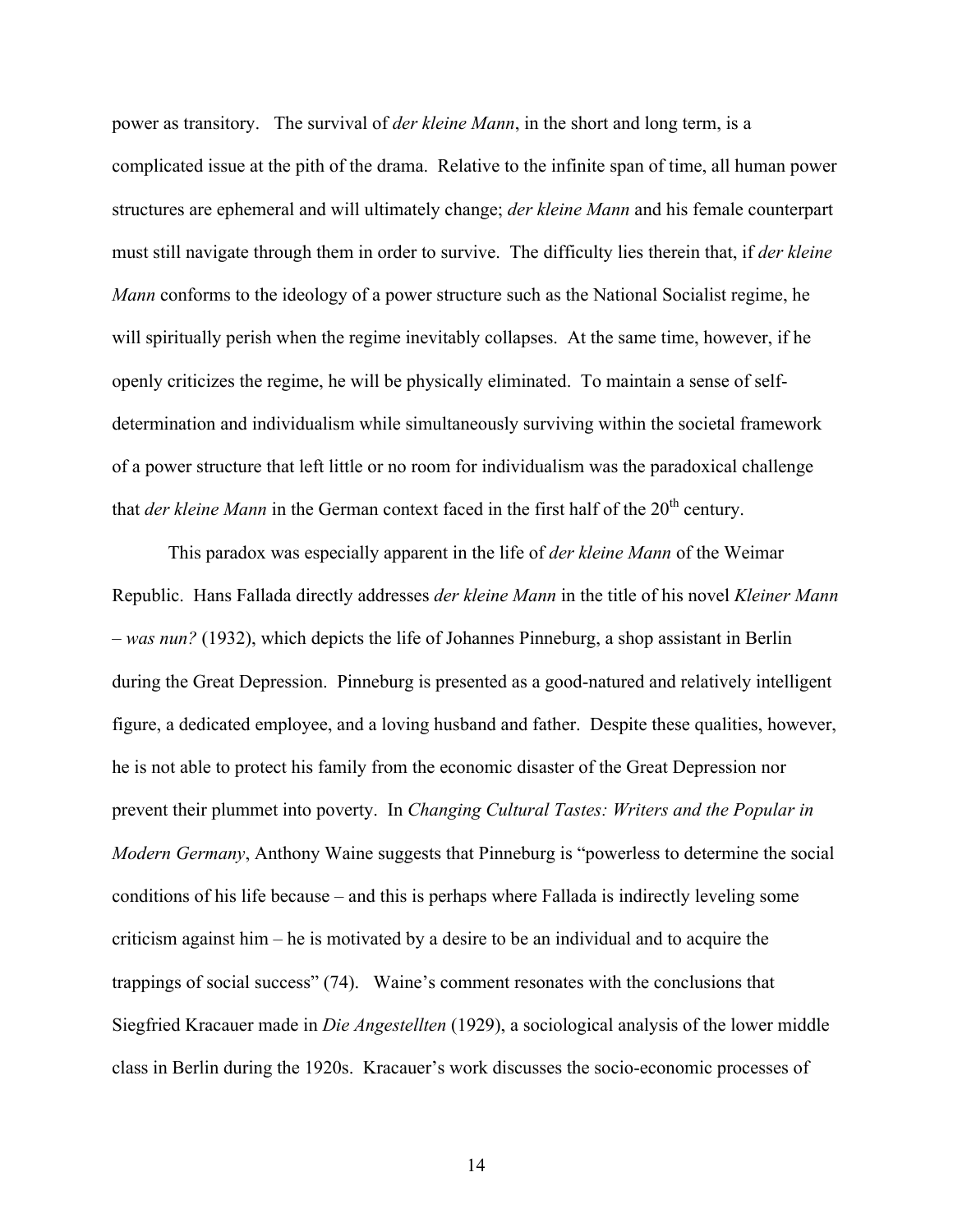modernization and their effect on the lower middle class in Germany. The "new middle-class" was a term coined at the end of the  $19<sup>th</sup>$  century and defined salaried employees as a new center of society. This class "cultivated models of self-definition in terms of bureaucratic rank and professional stratum" and there was "no other Western country in which employees, both in their own consciousness and in that of the public, so early played such a central role as in Germany" (Mülder-Bach 6). The distinction between this new middle-class and the working-class was even legally substantiated in the *Angestelltenversicherungsgesetz* of 1911, which defined them as a higher-class and granted them labor and insurance rights. During the Weimar era, however, the new middle-class became susceptible to economic forces – inflation, large-scale unemployment, lack of job security, the Great Depression – and could not maintain this social distinction. Kracauer states that this process led to a 'spiritual homelessness.' With their identity based on a socio-economic status that they can no longer maintain, the new middle-class find themselves socially displaced:

> Die Masse der Angestellten unterscheidet sich vom Arbeiter-Proletariat darin, dass sie geistig obdachlos ist. Zu den Genossen kann sie vorläufig nicht hinfinden, und das Haus der bürgerlichen Begriffe und Gefühle, das sie bewohnt hat, ist eingestürzt, weil ihm durch die wirtschaftliche Entwicklung die Fundamente entzogen worden sind. Sie lebt gegenwärtig ohne eine Lehre, zu der sie aufblicken, ohne ein Ziel, das sie erfragen könnte. Also lebt sie in Furcht davor, aufzublicken und sich bis zum Ende durchzufragen. (Kracauer 91)

The paradoxical challenge that *der kleine Mann* faced during the Weimar era is thus that he defines himself in terms of a socio-economic status that he cannot maintain, and yet the solution – a conception and determination of self outside of the social structure – is complicated by the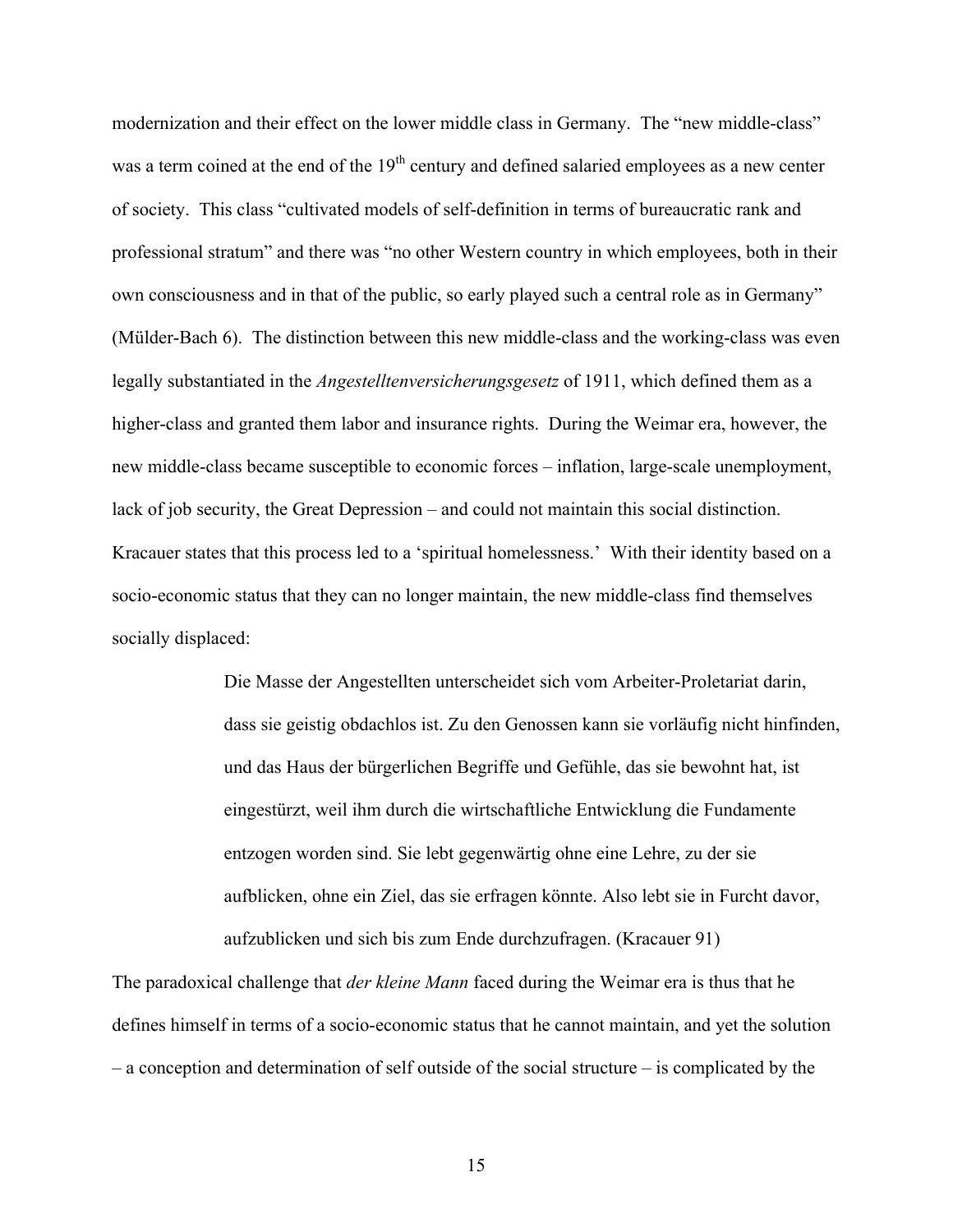fact that he is psychologically and economically shackled to this social structure. *Der kleine Mann* is subsequently disillusioned and displaced – as Kracauer describes, he is 'spiritually homeless.'

Inherent in the defeat of his *kleiner Mann* by the socio-economic forces of modernization is Fallada's critique of *der kleine Mann* and his existence in the social purgatory that Kracauer describes. This critique acknowledges the paradoxical challenge that *der kleine Mann* faces and indirectly suggests, through Pinneburg's decline, that *der kleine Mann* must do something to ameliorate his situation. In a much more explicit call on *der kleine Mann* to take action, Margarete Steffin, Brecht's close collaborator, responds to Fallada's novel:

> Reicht es schon, zu fragen ihn: Kleiner Mann was nun? Kleiner Mann hatte bislang Zeit sich auszuruhn.

> Doch jetzt stellt es sich heraus Daß der kleine Mann Außer dieser Fragerei Nichts begann und kann.

 Nachdem es stets nötig war Wird es dringend nun: Eh es ganz zu spät, mußt du Kleiner Mann, was tun! (Steffin, *Konfutse* 68-69)

Steffin's poem underscores the desperation and hopelessness of *der kleine Mann* – he cannot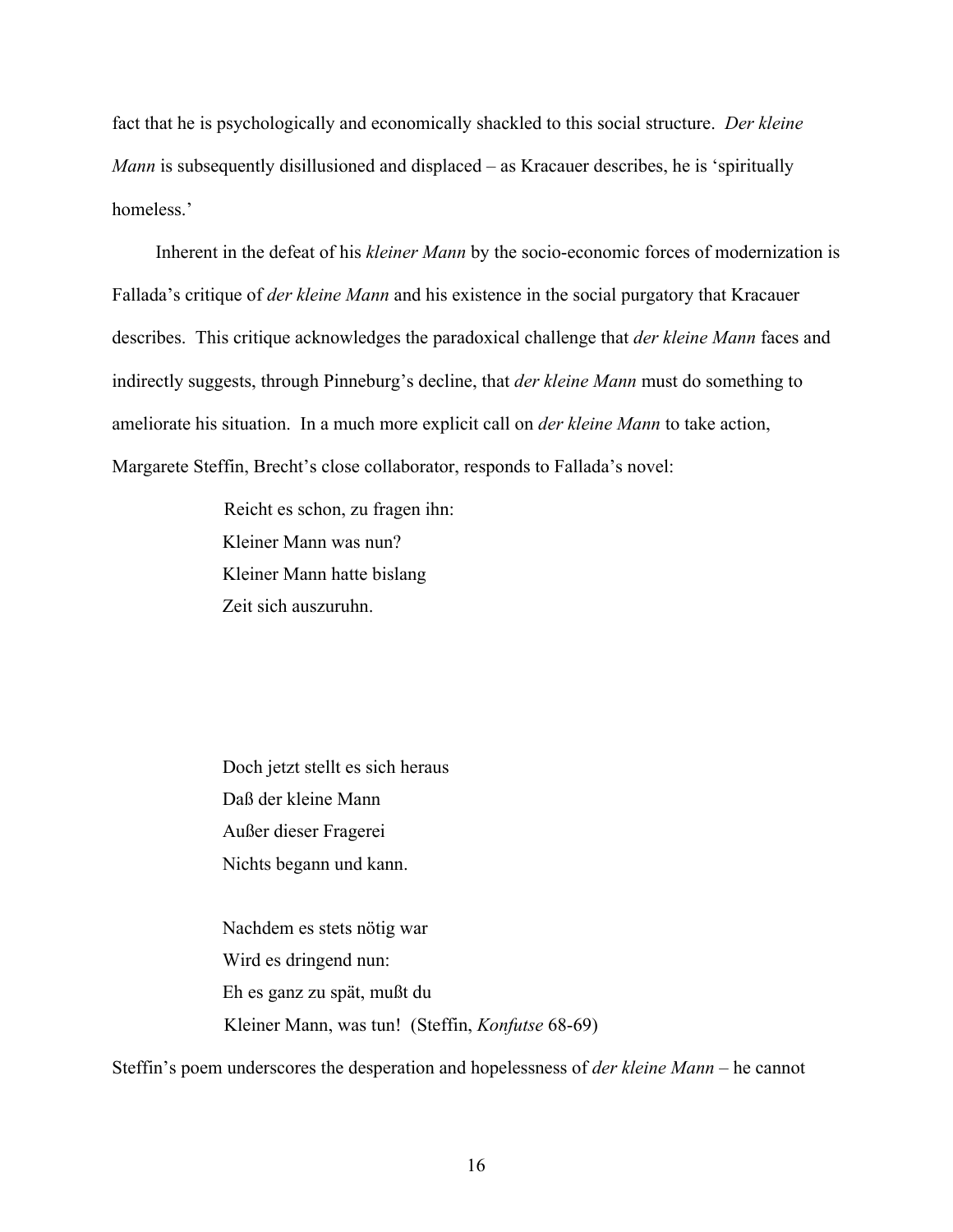even begin to answer the question of how to ameliorate his situation – and yet she does not excuse him of his responsibility to himself. Written in April of 1933 when Germany – and especially *der kleine Mann* – was economically devastated and the NSDAP was coming into power, the urgency of Steffin's appeal is latent.

In light of the literary manifestations of *der kleine Mann* in German literature from the first half of the 20<sup>th</sup> century, Keun's contribution to the discourse of *der kleine Mann* from the female perspective provide invaluable insight into the complexity of the concept. In her three novels, *Gilgi, eine von uns*, *Das kunstseidene Mädchen*, and *Nach Mitternacht,* which span the short but volatile period from the end of the Weimar Republic to the prewar NS period of the 1930s, Keun depicts the futile attempt of *die kleine Frau* to establish a stable and fulfilling socio-economic identity. Although there are many similarities between *der kleine Mann* and *die kleine Frau*, she is not simply his counterpart. She faces a unique set of challenges as the societal role of women, ridden with contradictions, undergoes rapid change. While Brecht does not distinguish between men and women when he works with the concept of *der kleine Mann* in *Schweyk im zweiten Weltkrieg*, Keun is acutely aware of the differences.

The paradoxical challenge traditionally faced by *der kleine Mann* in the literature of the first half of the  $20<sup>th</sup>$  century is an integral element of the process of disillusionment that Keun's protagonists, as representatives of *die kleine Frau*, experience in a uniquely female context. The paradox that Keun's protagonists face is that they seek to establish an identity that is incompatible with the socio-economic construct within which they live, and yet the solution – to establish an identity outside of the construct – is impossible. Over the course of the novels, each of the protagonists realizes that she is subject to greater socio-economic forces that render her socially and ideologically displaced. Keun's response to the paradoxical challenge of *die kleine*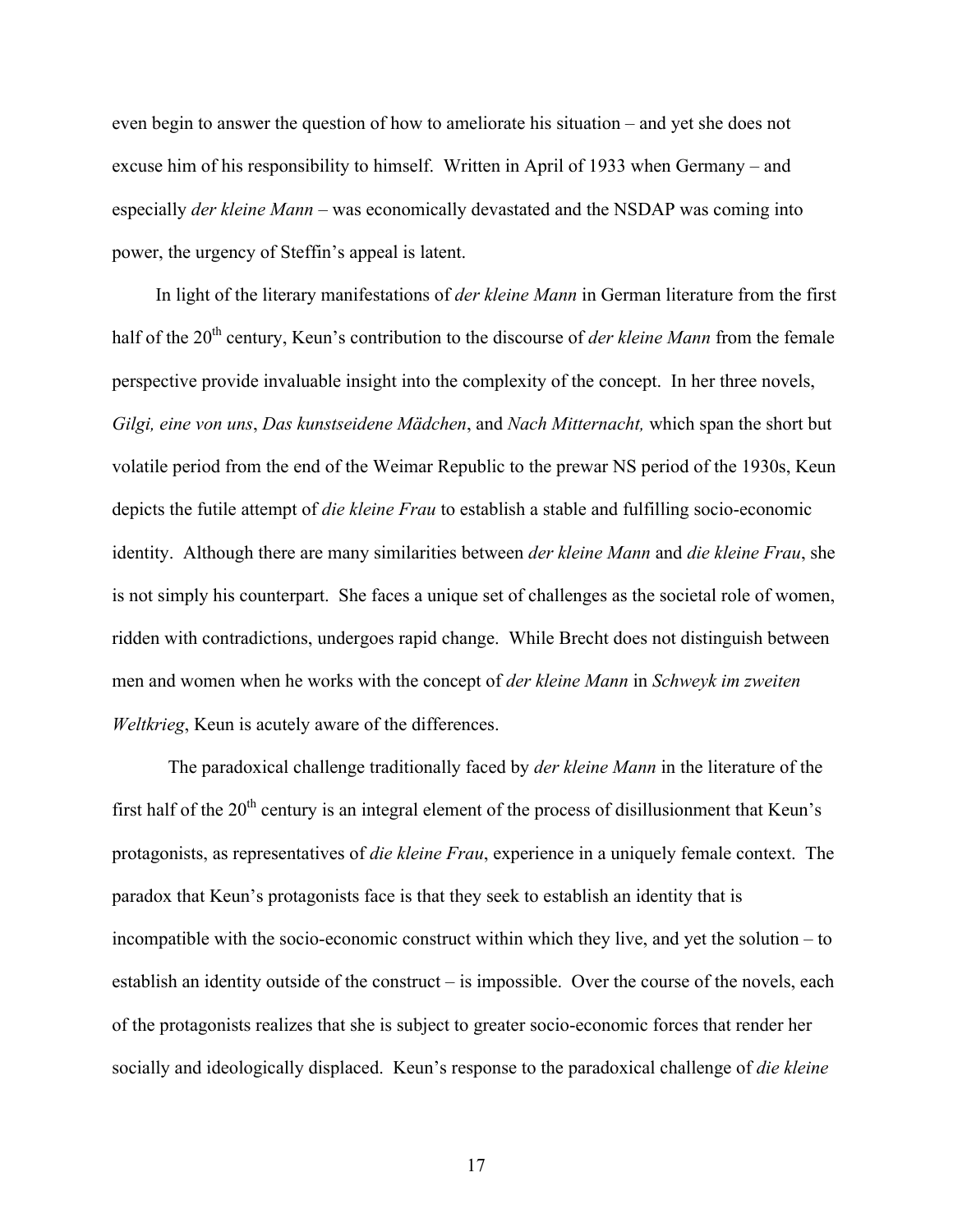*Frau* lies in the duality of her female protagonist, that, rather than conform to the subjugated socio-economic position readily available to her as a *kleine Frau*, she flees her circumstances for an unknown future in which she hopes to negotiate a more fulfilling social identity, and thereby ultimately maintains a degree of self-determination.

# 3. Modern Daughters: Estrangement between Generations

A striking similarity among *Gilgi, eine von uns, Das kunstseidene Mädchen*, and *Nach Mitternacht* is the separation that exists between the protagonist and her mother. Although the nature of this separation differs among the three novels and exhibits various physical, emotional and ideological manifestations, it is significant that all three young women, despite the differences in their characterization, share this common experience. When considered in light of the process of social disillusionment that each protagonist, as representative of *die kleine Frau*, experiences, this separation between the protagonist and her mother illuminates a familial dimension of the modern woman's displacement during a period of rapid societal change.

#### 3.1 Gilgi: The Incongruity of Assigned Space and Desired Place

 The estrangement between generations is most apparent in *Gilgi, eine von uns*. From the very beginning of the novel, it is apparent that the protagonist, Gilgi, is out of place in her family's home. While getting ready in the morning, she is tempted to remove a bland genre painting from her bedroom.

> …ein harmlos umrahmtes Genrebildchen, das – blaß und reizlos wie ein verlassenes Mädchen – endgültig verzichtet hat, aufzufallen. Man hätte ihn schon längst entfernen sollen, diesen sentimentalen Farbfleck. Gilgi hebt angriffslustig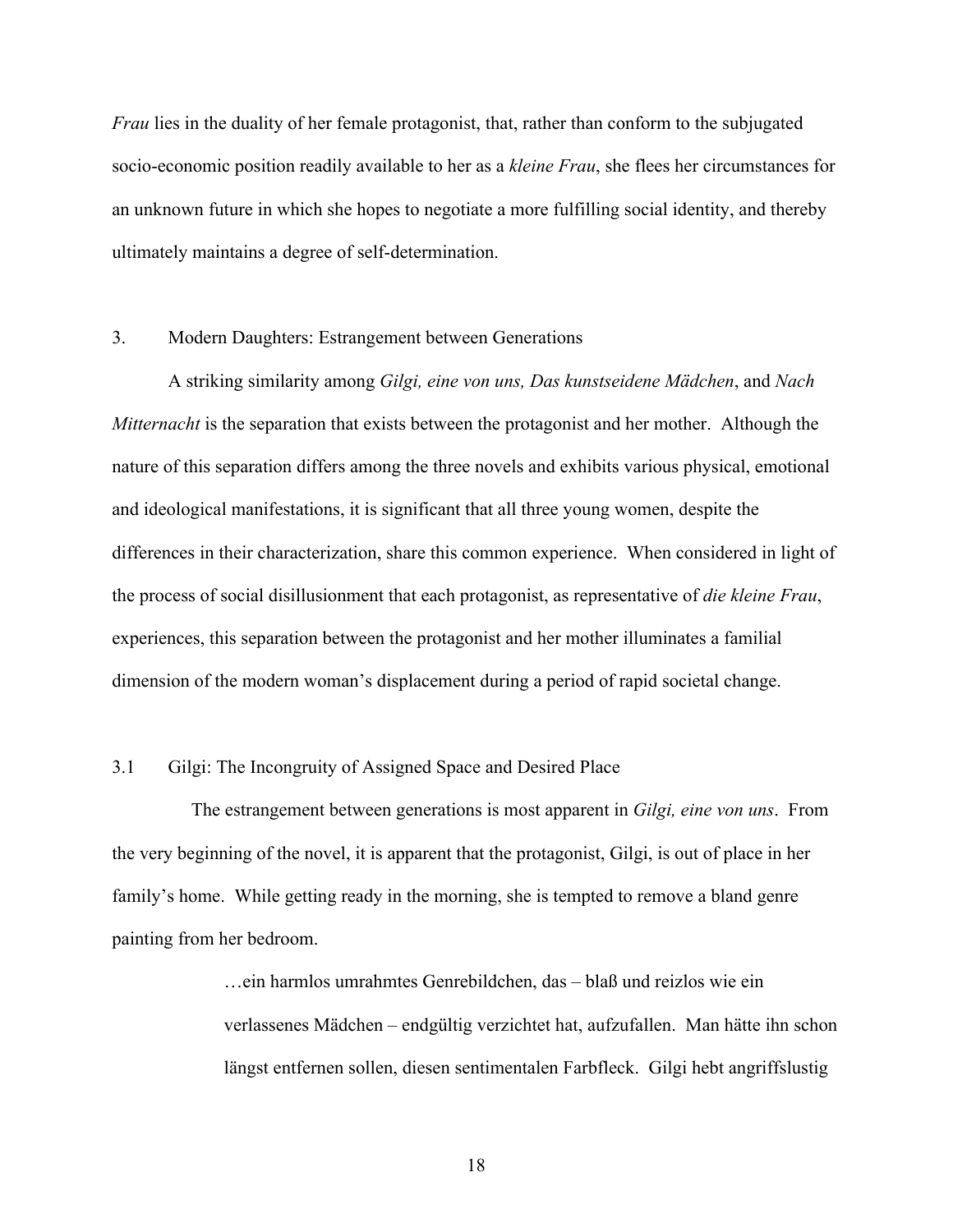den Arm. Läßt ihn wieder sinken. Ach, wozu? Mutter hat's ihr mal geschenkt, das Ding. Die würde gekränkt sein, wenn man's forschmisse. Soll's hängen bleiben. Stört ja nicht weiter. Geht einen nichts an, das ganze Zimmer. Man wohnt ja nicht hier, schläft nur in diesem weißen Jungfrauenbett. (Keun *Gilgi* 7)

Gilgi's distaste for the "Genrebildchen" is the novel's first indication of a separation between the generations of modern daughters and their parents. The genre painting, which harkens back to the Biedermeier period, represents the middle-class and its conservative values and therefore does not resonate with Gilgi, a young modern woman. Beyond the painting, the entire room itself is "reizlos." She does not attempt to change the room, however, noting that she does not live in it, but rather only sleeps there. This discussion of her childhood bedroom parallels her experience within the familial construct. Just as her childhood bedroom does not provide her with a space in which she feels that she can live, her family does not provide her a space in which she can fulfill her self-conception as a modern woman. Although her family is kind to her – as the bedroom is harmless – their conservative middle-class values, indicated by the "Genrebildchen" and "Jungfrauenbett," are incompatible with her identity as an independent and sexually liberated modern woman. It is of great significance that she rents a room for herself outside of the family home: "Hier ist sie zu Hause. Dieses Zimmerchen hat sie gemietet, um ungestört arbeiten zu können. Sie bezahlt es, und es gehört ihr. Die Wände hat sie mit braunem Rupfen bespannen lassen. Die Möbel: Diwan, Schreibtisch, Schrank, Stuhl hat sie allmählich Stück für Stück angeschafft. Alles ist eigenst erworbener Besitz" (21). Beyond a place to work, the room provides Gilgi a space in which to live as a modern woman outside of the confines of the middle-class home. The room, with its modern décor that she purchased herself, stands in striking contrast to the childhood bedroom given to her by her parents. Gilgi's creation of a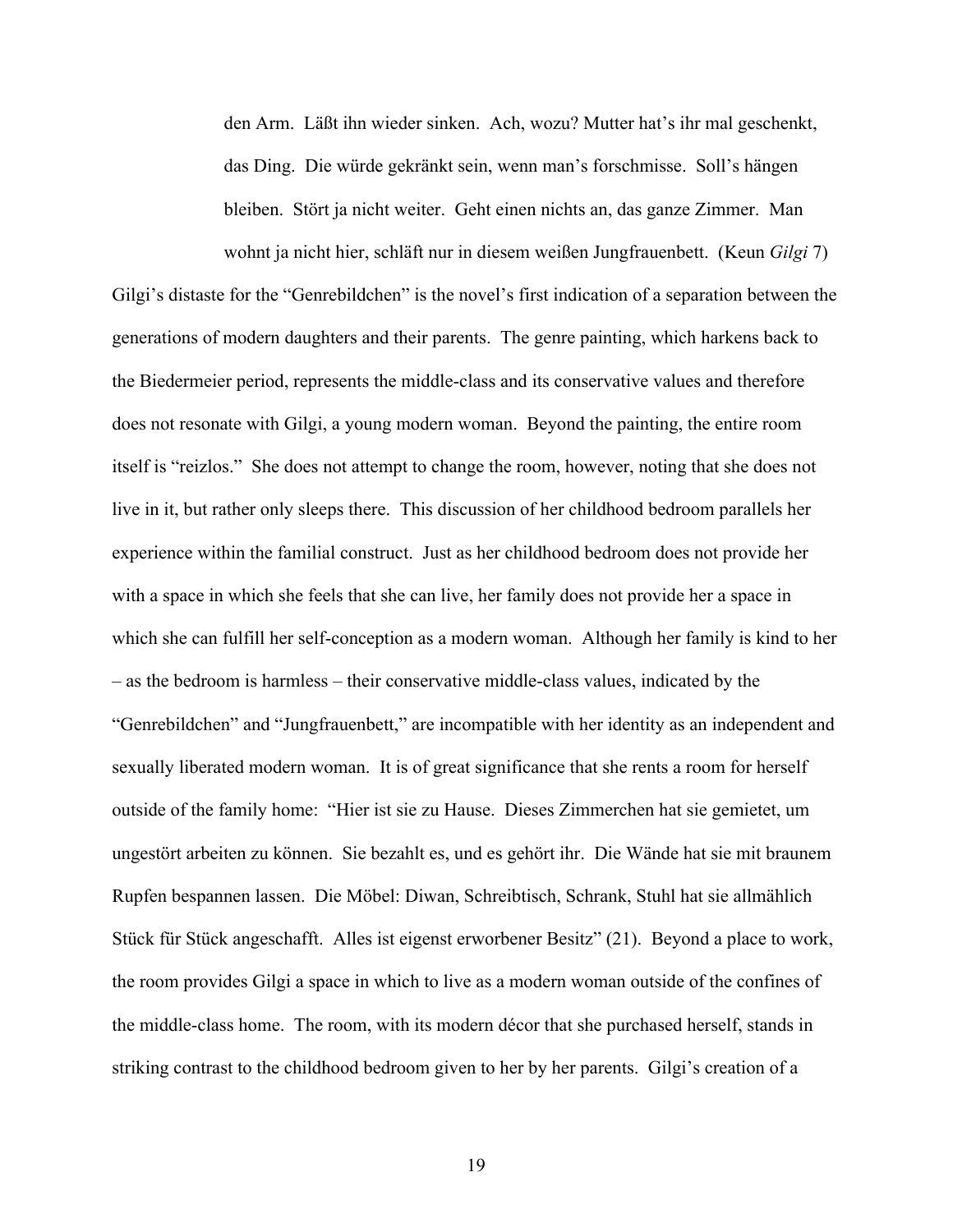space for herself independent and outside of the family home represents her sense of selfdetermination as a modern woman.

Gilgi's sense of physical displacement within the family home resonates with the ideological differences that exist between her and her parents, the Krons. The Krons' marriage is an integral element of the traditional middle-class family structure that they represent and stands in striking contrast to Gilgi's perspective on romantic relationships. At the family breakfast table, it is noted:

> Keiner spricht. Jeder ist stumpf beflissen mit sich selbst beschäftigt. Der vollkommene Mangel an Unterhaltung kennzeichnet das Anständige, Legitimierte der Familie. Das Ehepaar Kron hat sich ehrbar bis zur silbernen Hochzeit durchgelangweilt…die Langeweile ist die Gewähr für das Stabile ihrer Beziehungen, und daß man sich nichts zu sagen hat, macht einander unverdächtig. (10)

Beyond a satirical critique of the traditional marriage, this passage serves to illuminate the juxtaposition between the marriage of conservative middle-class parents and the romantic relationships of the modern daughter. Early on in the novel, Gilgi states that she is still young and, with innumerable opportunities, considers "jede Existenzmöglichkeit" except for marriage, movie star and beauty queen (22). Her rejection of marriage is mentioned early in the novel and persists through to the end, despite the great evolution of her character and world-view. It corresponds to her sense of sexual-liberation and represents the attempt of the modern woman to redefine her sexuality in terms of her personal desires. This redefinition of female sexuality in terms of personal desire and pleasure rejects marriage as the legitimization of a sexual relationship and thereby reconfigures the power structure in a romantic relationship. The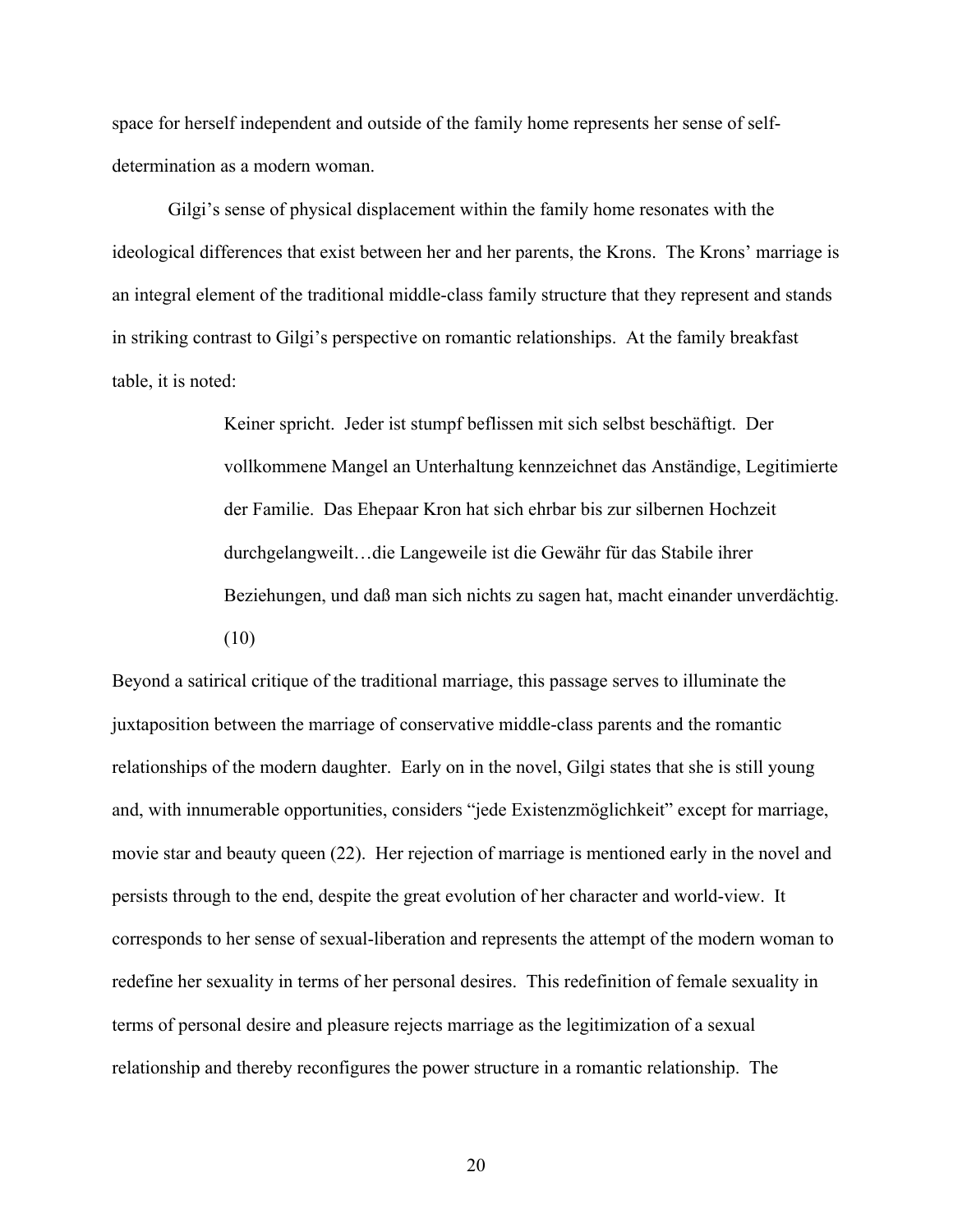traditional male role of initiating marriage and providing a space within which the relationship can legitimately exist is rendered unnecessary when a woman's sexuality is not defined in terms of the prescribed societal role of wife and mother. In removing the maternal aspect from female sexuality, the woman's physical desires become an element of paramount significance in the relationship.

Frau Kron's traditional marriage therefore represents the conservative middle-class perspective on female sexuality to which Gilgi's sexual liberation as a modern daughter is juxtaposed. Gilgi is confident in her sexuality and in-tune with her physical desires. She notes: Ich hab' Freunde gehabt – zwei – drei…man hat sich gefallen gegenseitig, man hatte Freude zusammen, und die Haut sagte ja zueinander. Das war natürlich und übersehbar, es hat mir absolut keine Gewissenbisse gemacht und mich nicht beunruhigt. Ich fühlte mich immer sauber und klar…" (170). The natural affinity that she felt for her romantic partners justified her sexual relationship with them. This represents the modern woman's turning inward and consulting her own feelings in the definition of her sexuality, rather than conforming to the marriage-defined sexuality of conservative middle-class society.

When Frau Kron informs Gilgi on her twenty-first birthday that she was adopted, Gilgi's sense of displacement within the family is heightened. She feels guilty that the Krons provided for her when she was not their biological child and feels that she is indebted to them. Beyond causing this sense of guilt, it is apparent that the news of her adoption intensified her notion of not belonging to the family. She notes, "Wenn die sie in die Welt gesetzt hätten, na schön, dann könnten sie auch für einen sorgen, solange man nicht für sich selber sorgen kann. Aber so! Ja, wenn man sie lieb hätt' und zu ihnen gehörte, dann würd' man sich eben mit Gefühlen bezahlt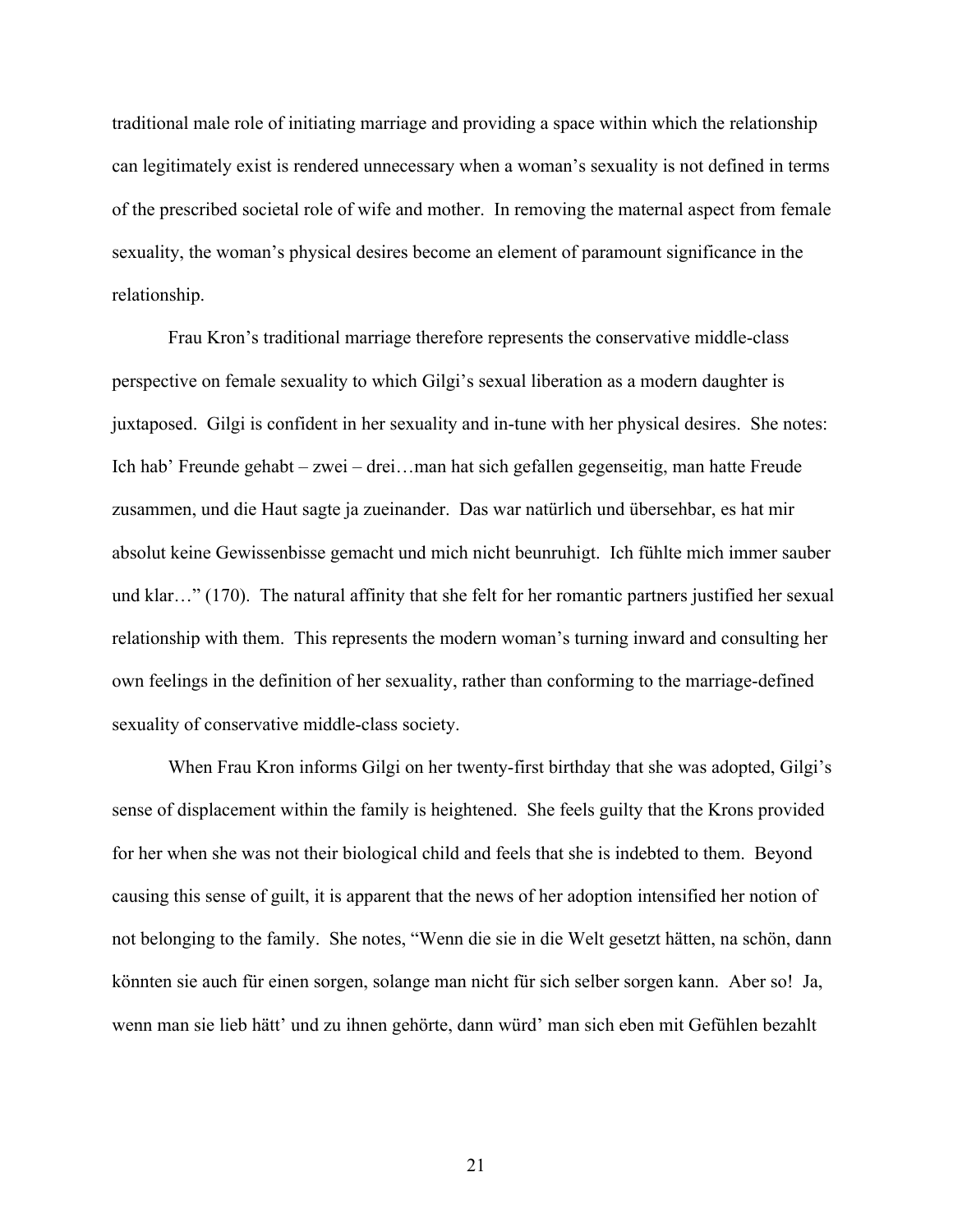machen" (Keun 36). The implication is thus that Gilgi does not belong with the Krons – she is biologically, ideologically and emotionally outside of the family structure.

Gilgi goes in search of her biological mother, whom she initially believes is a seamstress from the lower-class: "Eine kleine Näherin ist ihre Mutter. Vater unbekannt. Von Proletariern stammt sie ab. Das freut sie, denn sie hat nie Wert darauf gelegt, zur bürgerlichen Gesellschaft zu gehören" (31). The concept of belonging again comes into play, here in terms of classdistinction. The fact that it pleases Gilgi that she does not biologically come from the middleclass resonates with her rejection of the female role as prescribed by middle-class family values. However, in light of Kracauer's sociological analysis of salaried workers in *Die Angestellten*, who, like Gilgi, formed a "new middle-class" and sought through work to achieve a standard of living equal to that of the middle-class, the comment here can be read as ironic. Although Gilgi does not value the social status of the middle-class, she seeks the economic status thereof. Ironically, Gilgi discovers that her mother is not the impoverished seamstress but rather a woman from the upper middle-class whose family concealed her pregnancy in order to preserve her marketability for marriage. Thus the multiple levels of displacement that Gilgi experiences become apparent. She is not only biologically and ideologically displaced from her adopted parents, she is also socio-economically 'rootless.' Barbara Kosta explains:

> Gilgi's search proceeds through various social strata of women. Her journey suggests the modern woman's rootlessness, her dispossession and displacement: an urban nomad. Like the modern woman, Gilgi is "illegitimate," which means born outside of any traditionally sanctioned space and not compliant with the notions of family that Freud was plotting at the time. (Kosta 275)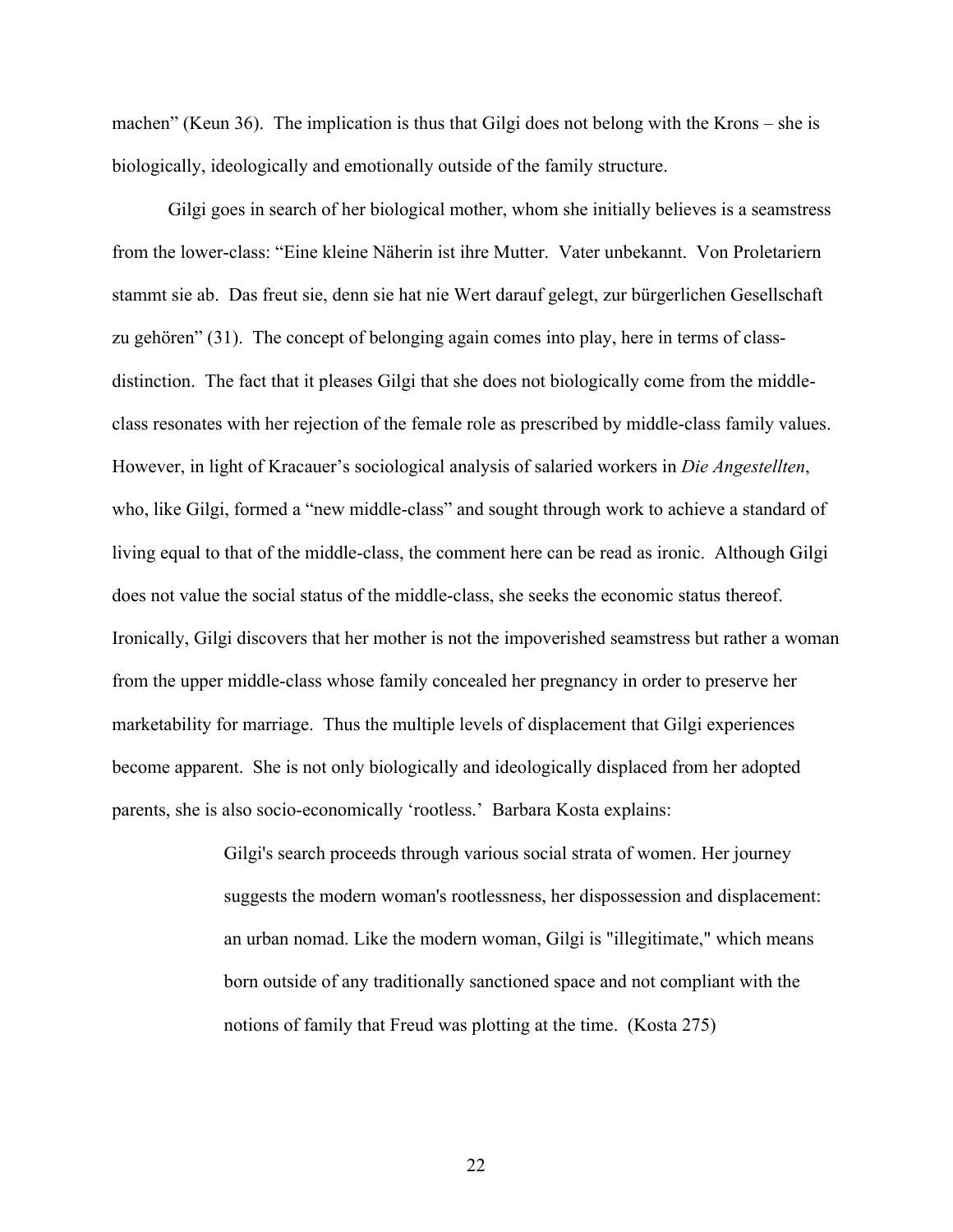Interestingly, once Gilgi locates her biological mother, she does not seek to establish a relationship with her, but rather asks for money for a desperate friend. The relationship is not mentioned again after that, "no expectations are aroused, no desire for a resuscitated bond is expressed, no melodramatic reunion staged" (Kosta 276). Gilgi's dismissal of the mother-figure illuminates the estrangement between generations of mothers and their modern daughters. In consideration of the term "mother," Gilgi's response is a mix of indifference and aversion:

> Viel merkwürdiger aber ist ihre tiefe, nicht zu erschütternde Gleichgültigkeit für diesen Begriff. Ist doch nicht normal – von Rechts wegen müßte sie doch aufgeregt sein…nichts zu machen – man ist nicht aufgeregt. Ob das denn wirklich sowas Wichtiges ist: Mutter! Ja, und wenn man überhaupt etwas für diese unbekannte Mutter empfindet – dann eine unerklärliche, aber nicht wegzuleugnende Abneigung." (Keun, *Gilgi* 224)

Gilgi's disregard for the concept of "mother," which borders on antipathy, must be understood in the context of her ever-growing sense of displacement. The identity of the New Woman in the Weimar Republic was in flux, a constant negotiation between the conservative culture of the former Wilhelmine Empire and the liberal new social and sexual emancipation of women during the Weimar Republic. Gilgi's sense of sexual, social and economic independence as a modern woman culminates in the world-view that is irreconcilably incongruous with that of the older generations of women. She is thus not the continuation of any lineage, but rather the first generation of her kind; she has no predecessors and therefore no mother.

The incompatibility of her lifestyle as a modern daughter with the conservative middleclass family home leads to Gilgi's departure from the Krons. When Gilgi spends several nights away from home, the Krons become suspicious that she is with a man. With pre-marital sexual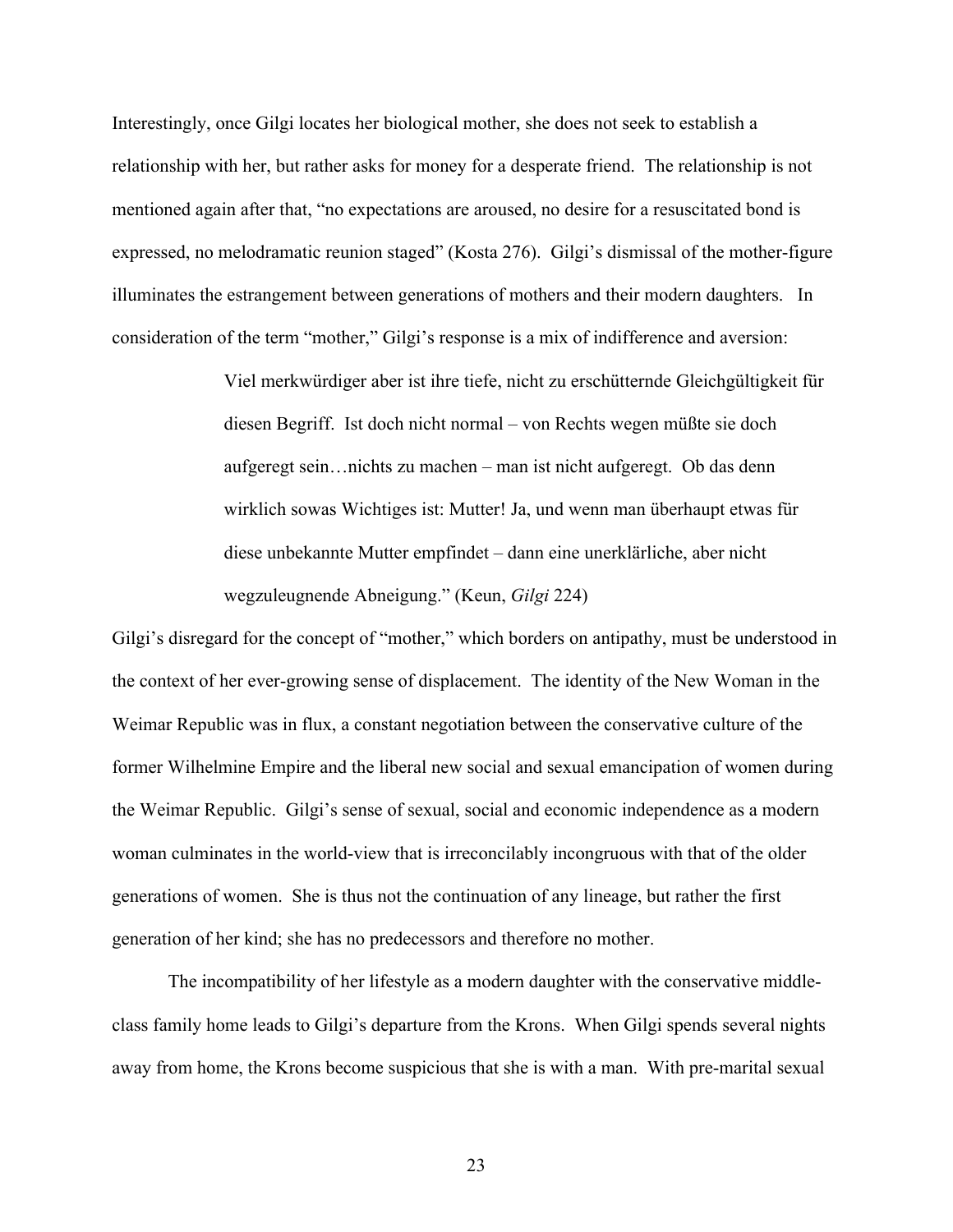relations unacceptable for a young woman as dictated by conservative family values, Gilgi's parents confront her. Much to their surprise, however, Gilgi defends her lifestyle and sexual freedom. When Gilgi's mother asks, "Gilgi, du hast doch nichts Häßliches getan?," she responds, "was du häßlich nennst, Mutter – wird immer und nur häßlich, wenn ein Dritter darüber denkt und spricht" (108). The conversation continues:

> Frau Kron hebt den Kopf: "Wer ist es denn eigentlich? Und Gilgi" – ihre Stimme wird hoffnungshell –, "wird er dich heiraten?"

Na, das hat mir noch gefehlt! Gilgi steht auf: "ob – er mich heiraten wird? Weiß ich nicht. Ich werde ihn nicht heiraten – das weiß ich." (109)

In this moment, the values of the mother versus those of the modern daughter form a harsh juxtaposition. Again one sees the reconfiguration of the power structure in the romantic relationship of the modern woman. Frau Kron perceives of marriage as the legitimization of and the premise for a sexual relationship. By asking Gilgi if the man with whom she has been spending nights will marry her, Frau Kron indicates that in the power structure of the romantic relationship, the woman is subservient and subject to the will of the man. The man determines the nature of the relationship, whether or not it will culminate in marriage, which is the only means through which the woman can legitimize her sexuality. Gilgi, however, defines her sexuality in terms of personal desire and pleasure and thereby rejects marriage as a means through which to legitimize a sexual relationship. She realizes that she and her mother cannot reconcile their differences in perspective and concludes that the only option is to leave: "ist die einzige Lösung. Man kann doch nicht hierbleiben, sich als Fehltritt behandeln, großmütig verzeihen lassen, wo's gar nichts zu verzeihen gibt" (110). Confident in her lifestyle, sexuality and right to self-determination, Gilgi permanently leaves the confines of the middle-class family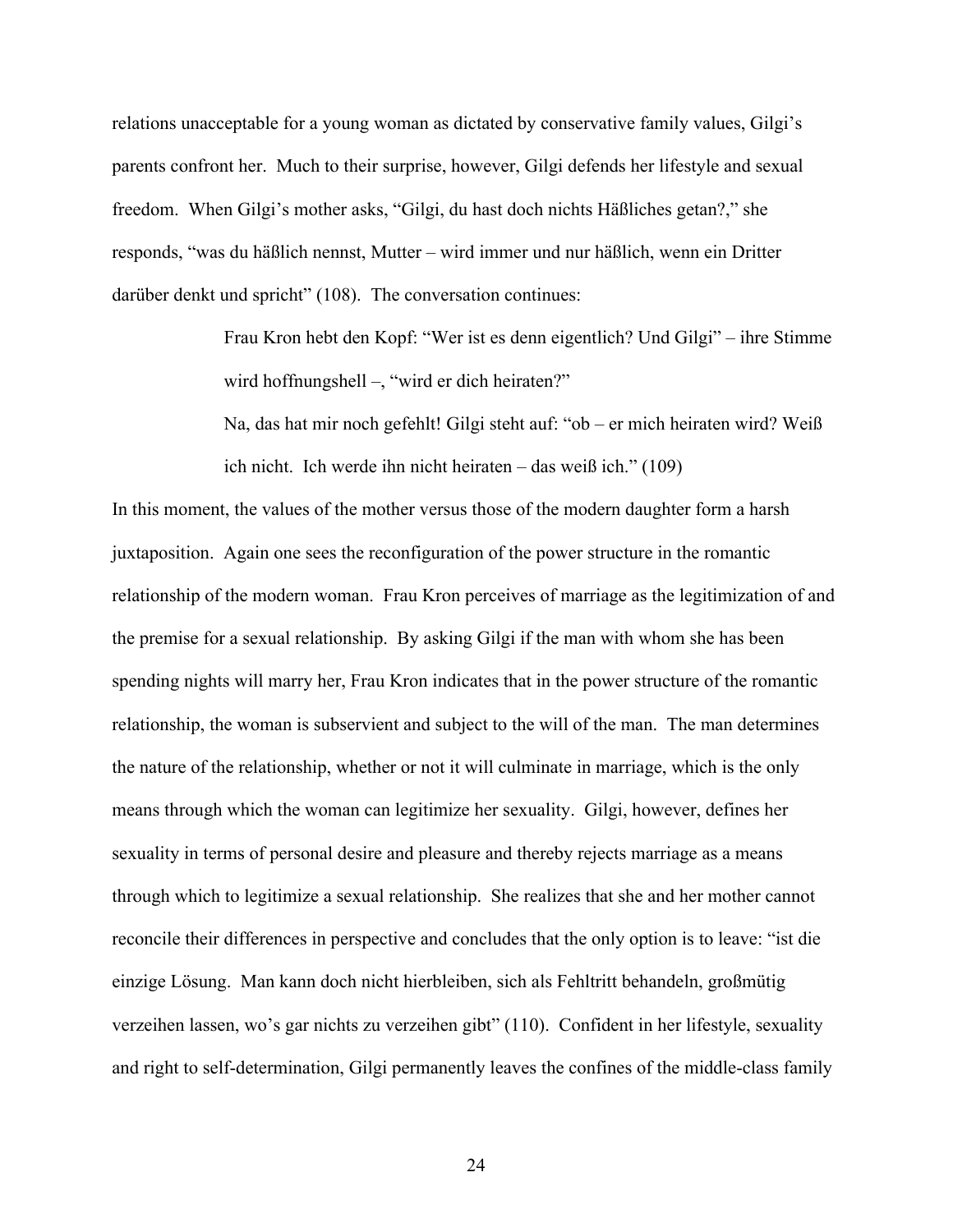home. Gilgi's sense of biological and ideological estrangement within the family-structure culminates in her chosen physical displacement from the family home.

#### 3.2 Doris: Redefining "Belonging"

Although separation, whether physical or ideological, between the mother and the modern daughter does not take the prominent role in the novels *Das kunstseidene Mädchen* and *Nach Mitternacht* that it does in *Gilgi, eine von uns*, its presence is still significant. The process of social disillusionment that culminates in the protagonist's sense of displacement is common to all three works, and the separation between mother and daughter is a contributing factor to this sense of displacement. In *Das kunstseidene Mädchen*, the protagonist Doris has a seemingly good relationship with her mother and holds her in high esteem. What she cannot understand, however, is why her mother, who possesses beauty, talent and intelligence, married her father, who lacks all of these traits. When Doris confronts her mother with this question, she is struck by her answer that, "irgendwo muss man doch einmal hingehören" (Keun, *Mädchen* 16). Doris' desire to belong is a theme throughout the novel, and it is apparent that her mother's statement hit a nerve. She does not necessarily understand why she is moved by these words, however. Despite this affinity that she feels for her mother, Doris does not feel that she is subject to the same socio-economic forces that led her mother to marry her father. She believes that she is special, distinct from other women: "aber ich erkannte, daß etwas Besonderes in mir ist…und ich bin ganz verschieden von Therese und den anderen Mädchen auf dem Büro und so, in denen nie Großartiges vorgeht" (8). Doris flees her family home for Berlin, the iconic city of the New Woman, after stealing a fur coat. Although she does not leave her family for the ideological reasons that Gilgi does, her conception of herself as a sexually liberated woman for whom all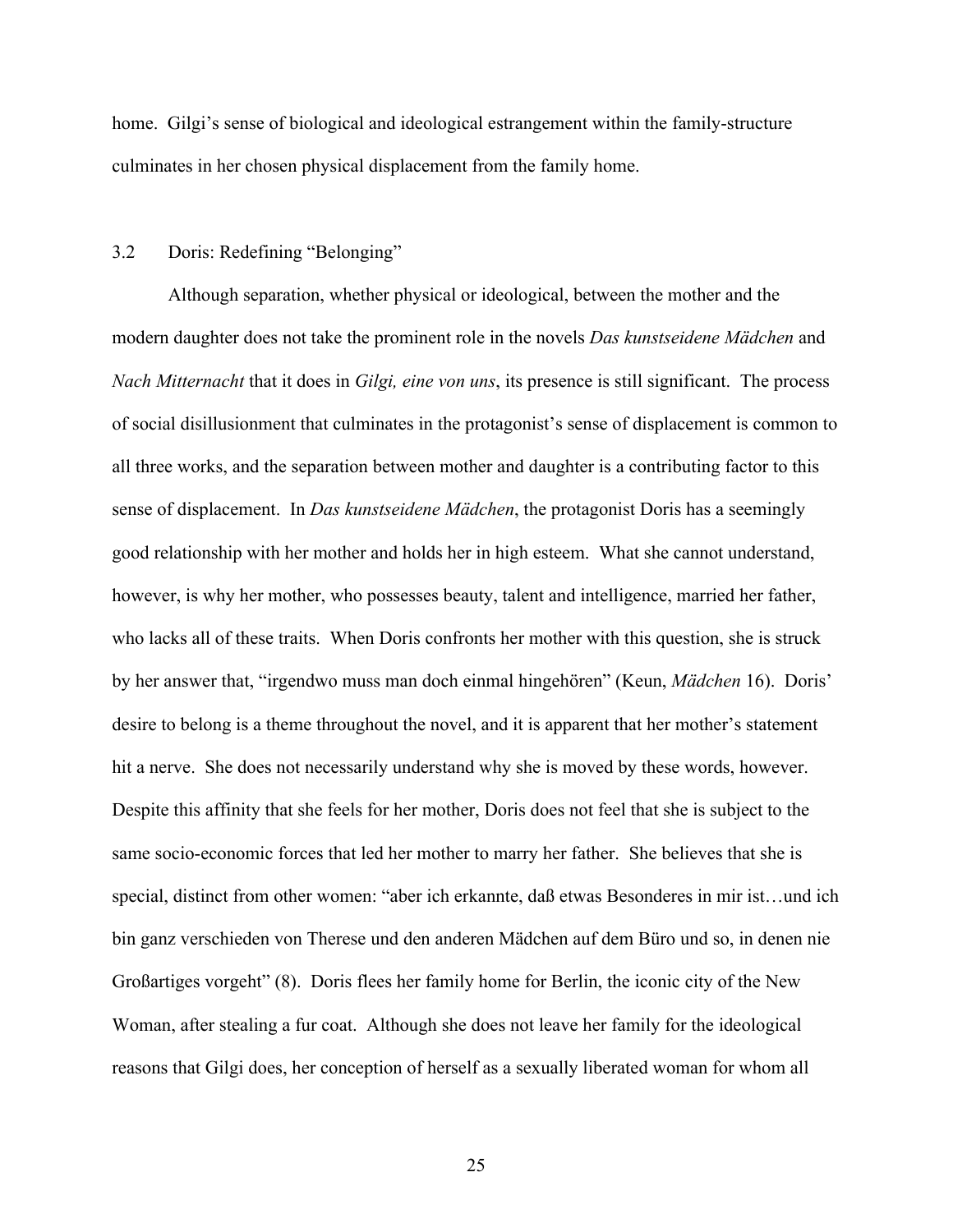things are possible ultimately necessitated that she leave the family unit, which she perceives as arbitrary.

# 3.3 Sanna: Finding a Space Against Political Odds

Sanna's role as a modern daughter in *Nach Mitternacht* is not readily apparent. It is striking, however, that she does not have a female role model; her mother died when she was a child, she does not have any sisters, and her Aunt is an NS-supporting "Biest" (Keun, *Mitternacht* 6). Although she has a loving father and brother, Sanna lacks a maternal figure in her life. In consideration of the common theme of the modern woman's societal disillusionment culminating in displacement that connects the three novels, the role of the protagonist as a modern daughter must also be of significance. Sanna is maternally orphaned, a fact that suggests that the modern woman of the NS-period had no predecessors; she lacked a role model and was the first of her kind. Sanna grew up within the Weimar Republic and witnessed Germany's transition into the NS-Regime, a span of time in which the socio-economic identity of women underwent volatile change. From the sexually and socio-economically liberated *neue Frau* of the Weimar Republic to the domestic, institutionalized and politicized *deutsche Frau und Mutter* of the NS-Regime, female identity was in an unprecedented state of flux during the interwar period. Sanna's lack of a maternal figure suggests that she must navigate uncharted socio-economic and -political territory in her attempt to establish an identity within the context of Germany's dynamic society.

## 4. The Process of Disillusionment

# 4.1 Gilgi: The Tenuousness of Control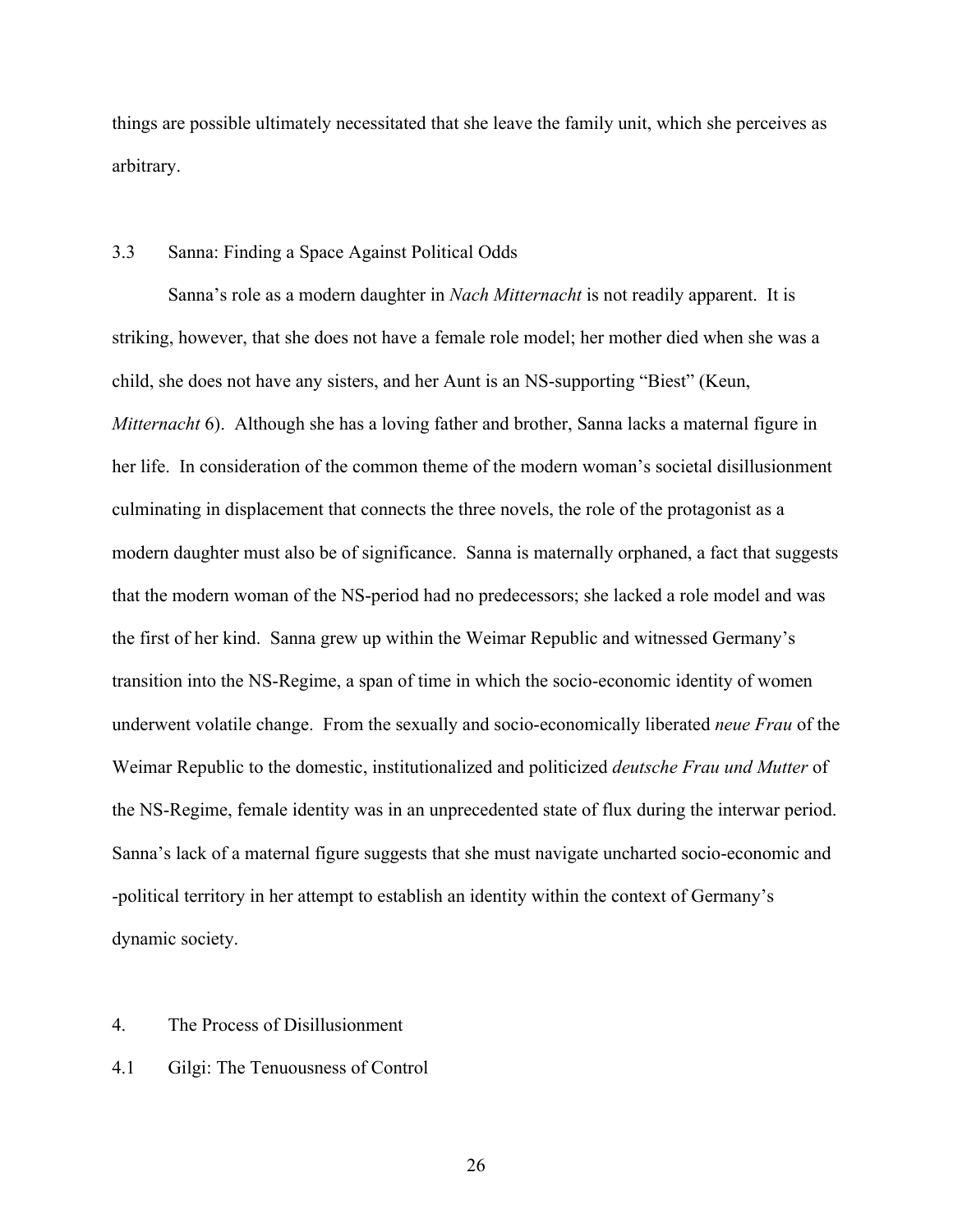In *Gilgi – eine von uns*, Keun employs the figure of *die kleine Frau* to expose *die neue Frau* of the Weimar Republic as an unattainable socio-economic construct. As a lower middle class salaried worker of average intelligence and without extraordinary qualities, the protagonist Gilgi represents *die kleine Frau* of the Weimar Republic. At the beginning of the novel, however, Gilgi is ironically unaware that she is "eine von uns" but rather conceives of herself as distinct from the masses and immune to the socio-economic forces that repress them. She identifies herself with the concept of *die neue Frau*, a self-determining, financially independent, and sexually liberated figure. As the novel develops, however, Gilgi experiences a process of societal- and self-disillusionment that underscores the tenuousness of her identity as a *neue Frau*; her loss of emotional independence and financial security reveals her socio-economic susceptibility as a member of the lower middle class and ultimately calls into question her power of self-determination as a *kleine Frau*.

Gilgi's initial sense of autonomy is two-fold; she believes that she is immune to socioeconomic forces from without as well as to the powers of human emotion from within. At the pith of her emotional control is her objective perspective on romantic relationships. Although Gilgi is sexually liberated and dates, she perceives the romantic relationship as a form of entertainment that should not encroach on her career. Gilgi's unwillingness to define herself relative to the romantic relationship is apparent in her view that, "außer Ehe, Filmschauspielerin und Schönheitskönigin zieht sie jede Existenzmöglichkeit in Betracht" (Keun, *Gilgi* 22). Her rejection of marriage illuminates her aversion not only to the traditional female role of wife and mother, but to a self-definition dependent on men as well; "Gilgi rejects both the Father and the Husband, and the patriarchal authority which they represent" (Harrigan 119). Gilgi's unwillingness to subjugate her life to the opinions and influence of men is further evident in her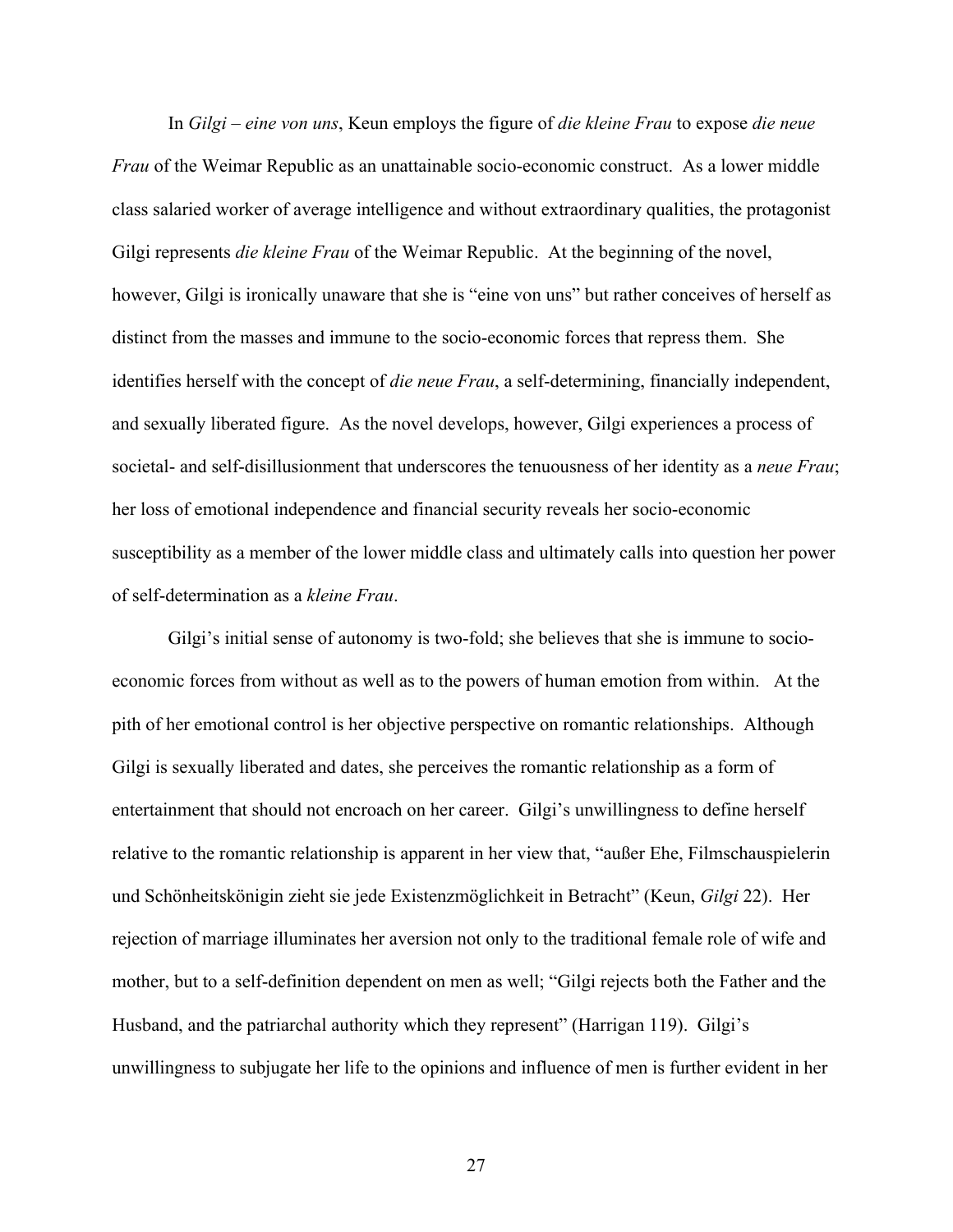rejection of movie star and beauty queen as careers. Both of these roles, based upon female beauty, possess a latent sexual quality, and thus give significant value to male judgment and admiration. Gilgi's preservation of her autonomy relies on her ability to maintain emotional independence from and intellectual perspective on her romantic relationships.

The fragility of Gilgi's emotional control becomes apparent once Martin enters her life. From their first meeting, Gilgi is captivated by Martin, despite the great differences in their world-views. Whereas Gilgi derives great satisfaction from her career and planning her lifecourse, Martin is a free spirit who avoids work and prefers to wander through life. A natural affinity exists between them, however, which actuates the spiral of their love. Ironically, on their first date alone Gilgi explains to Martin her emotional independence and objectivity: "…sie ist keine sentimentale Gans, sie braucht niemanden, kommt allein durch. Sie weiß, was sie will und kann, was sie will…natürlich ist man verliebt – hier und da –das nimmt man nicht weiter Ernst, gibt Wichtigeres. Männer! Was das schon ist…" (Keun, *Gilgi* 93). Throughout the course of their first date, however, there exists an incongruity between how Gilgi presents herself to Martin and his response to that presentation. Gilgi proclaims her sense of control over her life and her independence from men. Martin does not treat her like a strong, independent woman, however, but rather finds her self-proclaimed strength an endearing quality, as evident in his reference to her as "Mädelchen" and "kleines Fräulein" (94). Although both of these names are terms of endearment, they are also double-diminutive structures that underscore Martin's perception of Gilgi as adorable, not powerful. "Mädelchen" contains both the –l and –chen diminutive suffixes, and the adjective "small" in "kleines Fräulein" is emphasized by the diminutive suffix – lein. The tension resulting from Gilgi's sense of power and Martin's disregard of it represents the incongruity between power and insignificance that recurs throughout the novel. This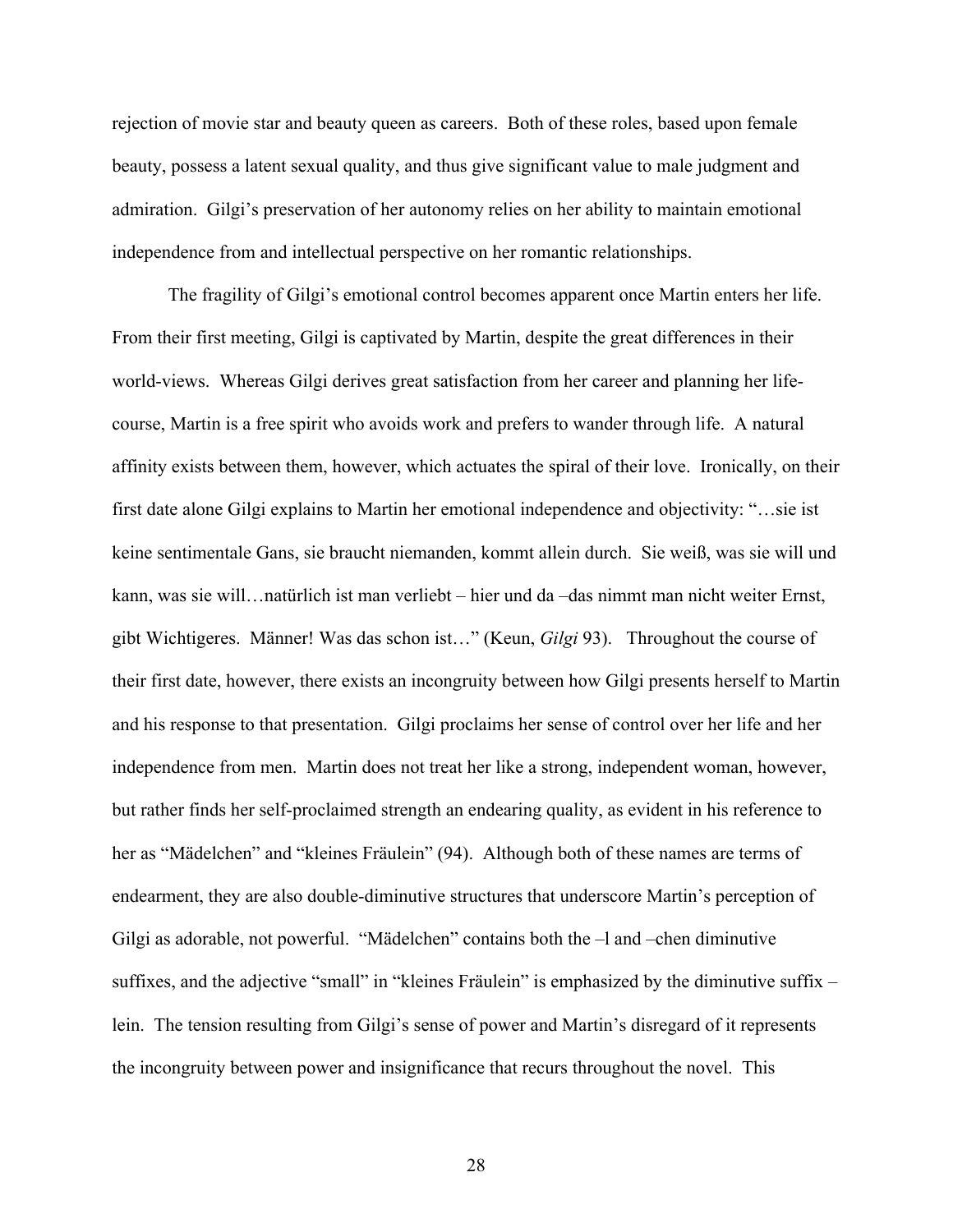incongruity is present from the opening line of *Gilgi – eine von uns*: "Sie hält es fest in der Hand, ihr kleines Leben, das Mädchen Gilgi" (5). The initial statement in the sentence, "sie hält es fest in der Hand," exudes control and power. It is directly followed, however, by a description that trivializes that which is "in der Hand;" the use of "klein" to describe Gilgi's life renders it inconsequential. The juxtaposition between power and insignificance creates a tension that is inherently related to Gilgi's experience as a *kleine Frau*; it parallels her eventual realization of her susceptibility to both repressive socio-economic forces and those of human emotion and her consequent attempt to maintain a degree of self-determination.

As Gilgi and Martin's relationship develops, Gilgi becomes continually more estranged from her objective, driven and career-focused world-view. She forgoes time with friends and career-promoting language lessons in favor of being with Martin. When she realizes how Martin has influenced her, she feels as if she has been disloyal to her identity: "sie hat ein beschämendes Gefühl von Untreue gegen Olga, Pit, das Zimmer, ihre kleine Privatarbeit, ihr ganzes Leben" (105). He has upset the external and internal rhythm of her life. Prior to Martin, she maintained a harmonious life-balance with her career as the gravitational center around which friends, family and romance orbited. Her growing love for Martin, however, destroys this balance and renders Gilgi incapable of restoring it:

> Büro, Zuhause, Arbeit, Liebe – wie hat sie das früher nur vereint? War anders, ganz anders…wenn man sich sah, war's gut – wenn nicht – hatte man eben Andres zu tun. Beide. Partner und Partnerin. Hauptsache blieb Arbeit und Weiterkommen. Man hatte sich gern auf eine etwas nüchterne, unbeschwerte Art, und daß ein freundlich verliebtes Gefühl für einen Mann sich je zur Betriebsstörung auswachsen könnte, das wäre das letzte gewesen, das Gilgi für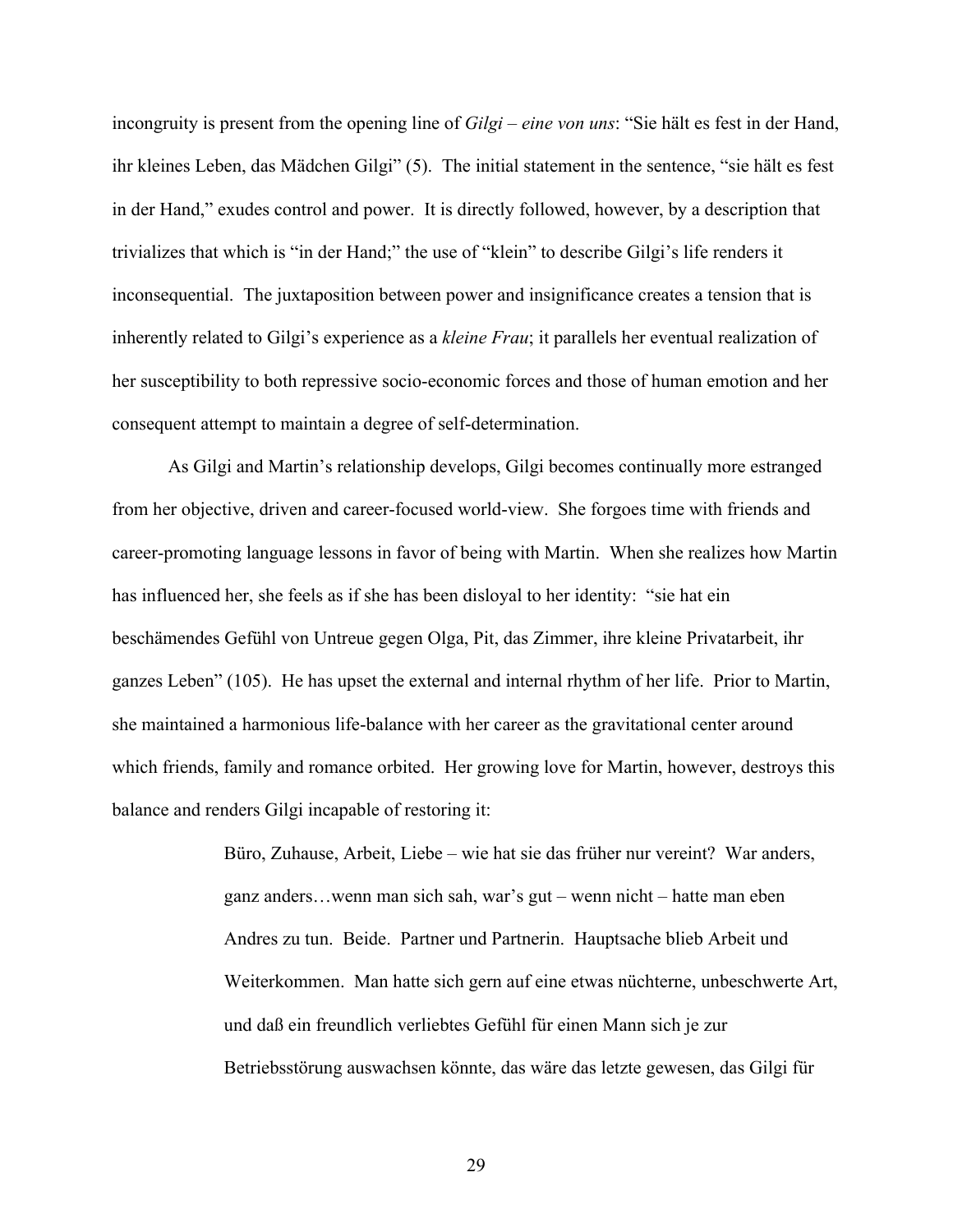möglich gehalten hätte. Und nun! Der Martin ist eine Betriebstörung. Und das schlimmste: diese Störung ist ihr lieber als der ganze Betrieb zusammen. (106)

As Martin displaces her career as the center of Gilgi's life, her life-balance is disrupted and she becomes estranged from the *sachlich*, driven person that she originally identified herself to be. With career and personal success as the focal point of her life, Gilgi felt in control of her existence. This control derived from the fact that she made herself the center of her own life. Once her relationship with Martin becomes paramount to all else, Gilgi loses control because the variable of another person is entered into the equation of her identity. Whereas prior to her relationship with Martin Gilgi was secure in herself and her societal position as a young whitecollar worker, she now defines herself in terms of her relationship with him. When Gilgi moves in with Martin, he becomes physically "home" for her, and from this physical sense of "home" an emotional sense of "home" dependent on him develops. This emotional sense of "home" and belonging is conveyed throughout the novel with the verb *hingehören*. After she leaves the Krons' home it is noted, "…traurig ist sie nicht mehr, sie ist hier bei Martin, also da, wo sie hingehört" (113-114). There is a mutual quality to the belonging that Gilgi describes; they belong together and to each other. As their love develops, however, this mutuality is lost. Gilgi remarks, "ich gehöre mir ja nicht mehr. Das, was ich im Spiegel seh', hat ein andrer aus mir gemacht, ich kann nicht stolz darauf sein" (135). She tells Martin, "Ich gehöre dir ja, Martin – wünschte nur, ich gehöre – zu – dir..." (136). Here it is apparent that there is something amiss with Gilgi's sense of belonging to Martin. In the first half of this quotation, "ich gehöre dir," Gilgi admits that she belongs to Martin, in the sense that he possesses her. Directly following that, however, is Gilgi's admission that she wishes that the nature of the belonging were more mutual, as reflected in the "zu" of "ich gehöre – zu – dir." In explaining the sudden changes in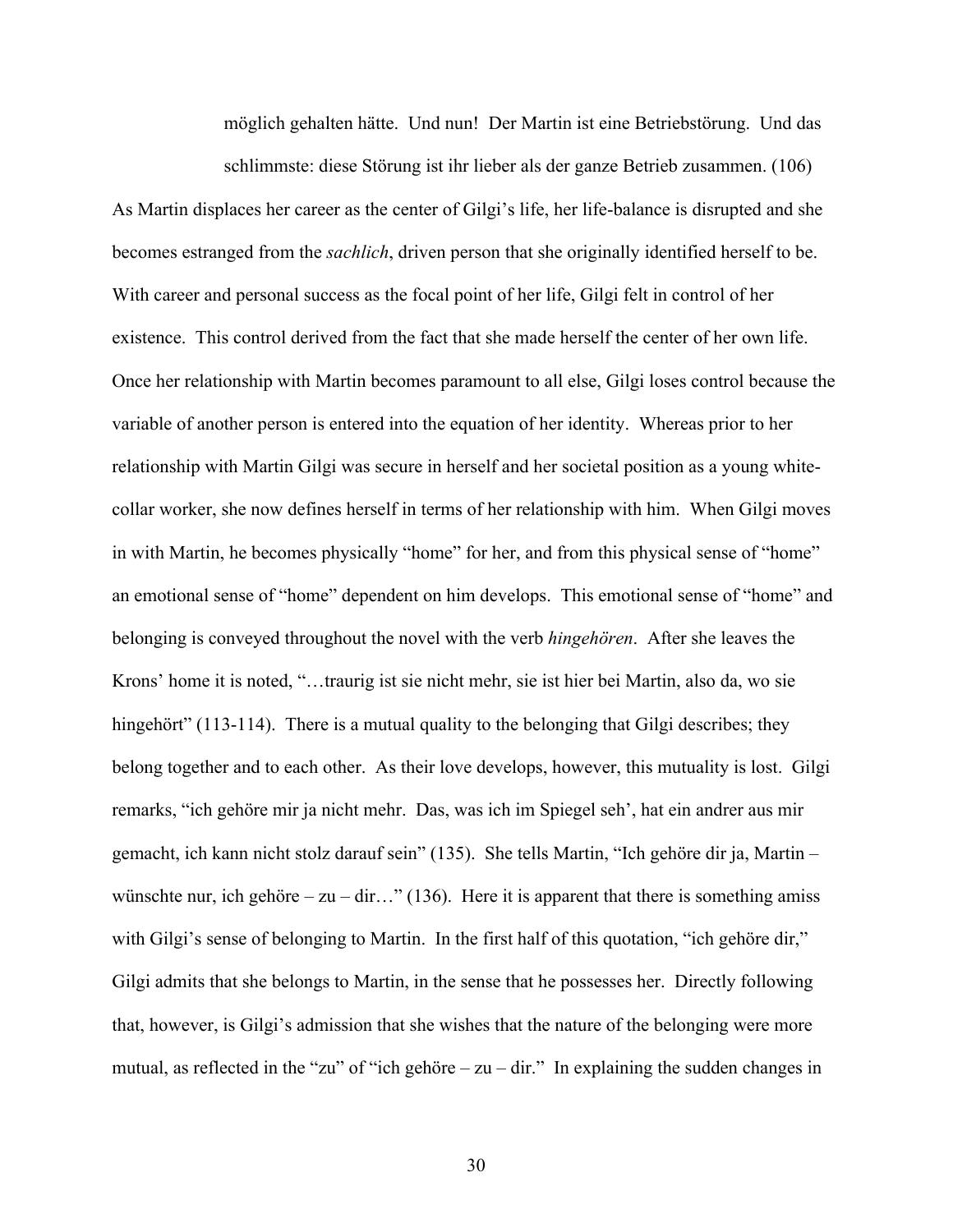her behavior to Olga, Gilgi states: "ich will einen Menschen, einen, einen – gehöre nirgens hin – warum gerade den einen? Weiß ich ja nicht – aber ich will ihn – haben – behalten – will, will, will..." (147). Here Gilgi conveys a sense of displacement. Her statement that she does not belong anywhere reflects the fact that she is no longer secure of her identity. She is estranged from the person who she was in her former life, as well as from the person who she is in her current life – she is displaced within herself. With her love for Martin now as the sole focus of her life, Gilgi comes to define herself by him and thereby entirely forfeits her sense of control and self-determination: "ich habe keine Grenze mehr und keinen Willen, ich kann von heute auf morgen nicht mehr für mich garantieren. Ich glaubte mich unendlich sicher und geborgen in meiner Liebe – jetzt hat sie mich wehrlos gemacht, vollkommen schutzlos…" (171). She has lost her emotional control and thereby her autonomy – she *needs* Martin.

Ironically, it is her love for Martin that facilitates Gilgi's flight from him. When Gilgi becomes pregnant, she decides to not tell Martin and to get an abortion. Beyond the financial reasons that Gilgi cites for the abortion, at the heart of her decision is the fact that she does not want to change the nature of the love that exists between them:

> Vielleicht würde er sich verpflichtet und gezwungen fühlen, sein ganzes Leben umzustellen – todunglücklich würde er dann werden und ich auch…ja, wenn man Martin nur ein bißchen weniger lieb hätte, dann wäre alles viel einfacher. So aber hat man diese sinnlose verrückte Angst, daß irgend etwas diese Liebe zerstören könnte, diese Liebe, an der man hängt, der man ausgeliefert ist, die man sich erhalten will um jeden, jeden, und jeden Preis. (177)

Their love is of paramount importance to her, and she will do anything to preserve it. Here again the theme of juxtaposed power and insignificance manifests itself. Although her love for Martin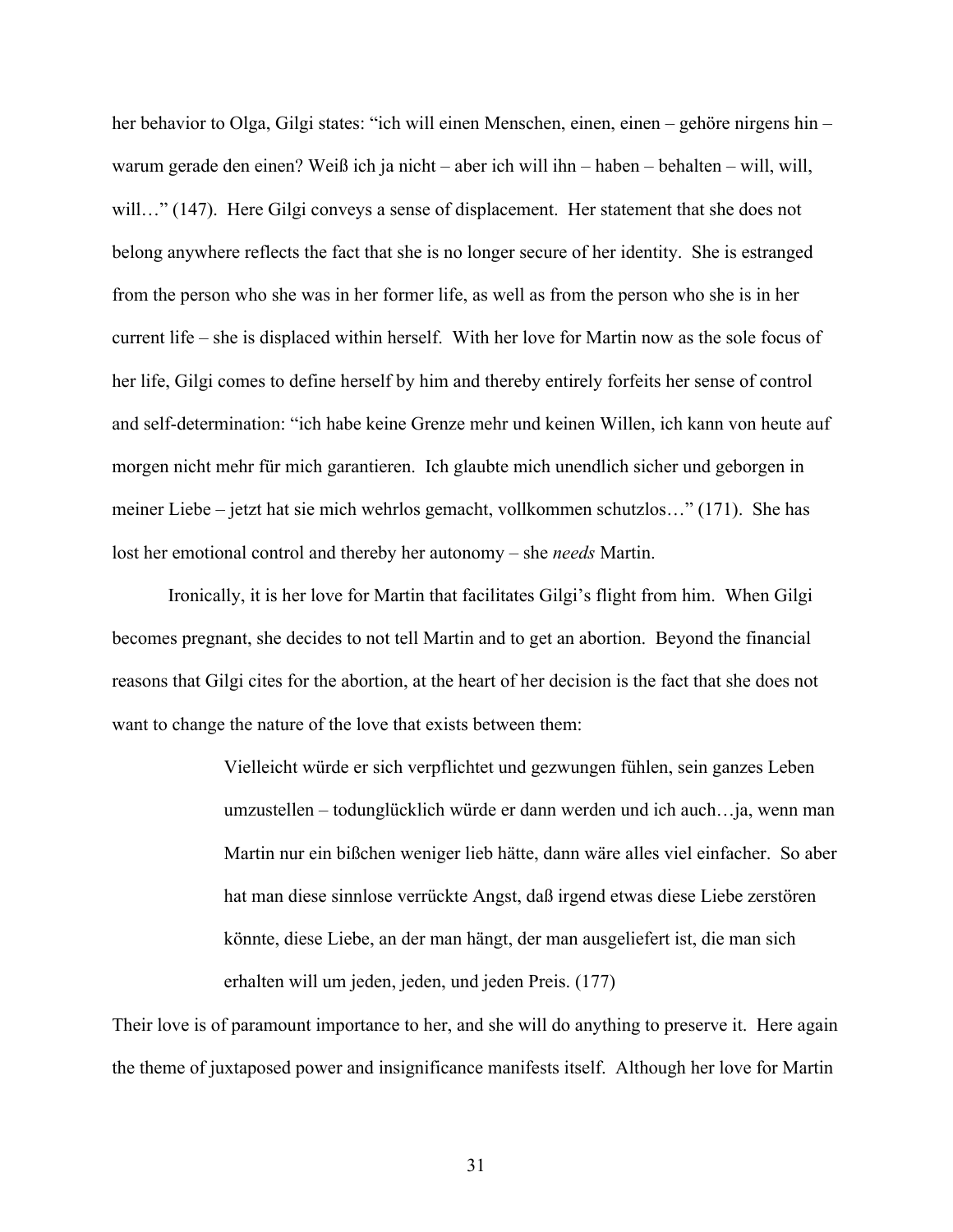has made Gilgi "wehrlos," in her decision to get an abortion and maintain the nature of their relationship, Gilgi exhibits a degree of power (170). The duality of *die kleine Frau* manifests itself in Gilgi's relationship with Martin; although in her love for him she seemingly loses herself, Gilgi ultimately does not forfeit all power of self-determination to the force of love. She refuses to allow the romantic relationship to become the foreplay for the traditional domestic relationship of husband and wife, into which their relationship would inevitably evolve were she and a child to become financially dependent on Martin.

Gilgi's flight from Martin is further instigated when she witnesses how the marriage and consequent interdependence of two friends, Hans and Hertha, destroys their love for each other. Although she once loved Hans, Hertha grows to resent him for impregnating her three times and his inability to support the growing family due to the economic depression of the early 1930s. Gilgi visits Hertha, and upon seeing the destitution and misery in which the family lives she realizes that she and Martin are destined to a similar fate if they were to stay together and start a family. Hertha warns Gilgi, "Hör Gilgi, ich sag' dir eins – noch ist's Zeit für dich – und wenn's dir jetzt noch so gut geht: schaff' dir Selbständigkeit und Unabhängigkeit – dann kannst du einen Mann lieben und dir die Liebe erhalten. Sorg rechzeitig, dass du nie eines Tages so hilflos und wehrlos dastehst wie ich…" (209). Herta's advice resonates with Gilgi – she does not want to force Martin's relationship to her out of obligation. Gilgi realizes that if she were to become completely financially dependent on Martin, if he were forced to provide for a family, that it would change both him and their relationship. The impossibility of a future domestic life with Martin is confirmed when Hans and Hertha take their own lives and those of their children out of desperation and hopelessness. After the incident, Gilgi is empowered by the fact that she, her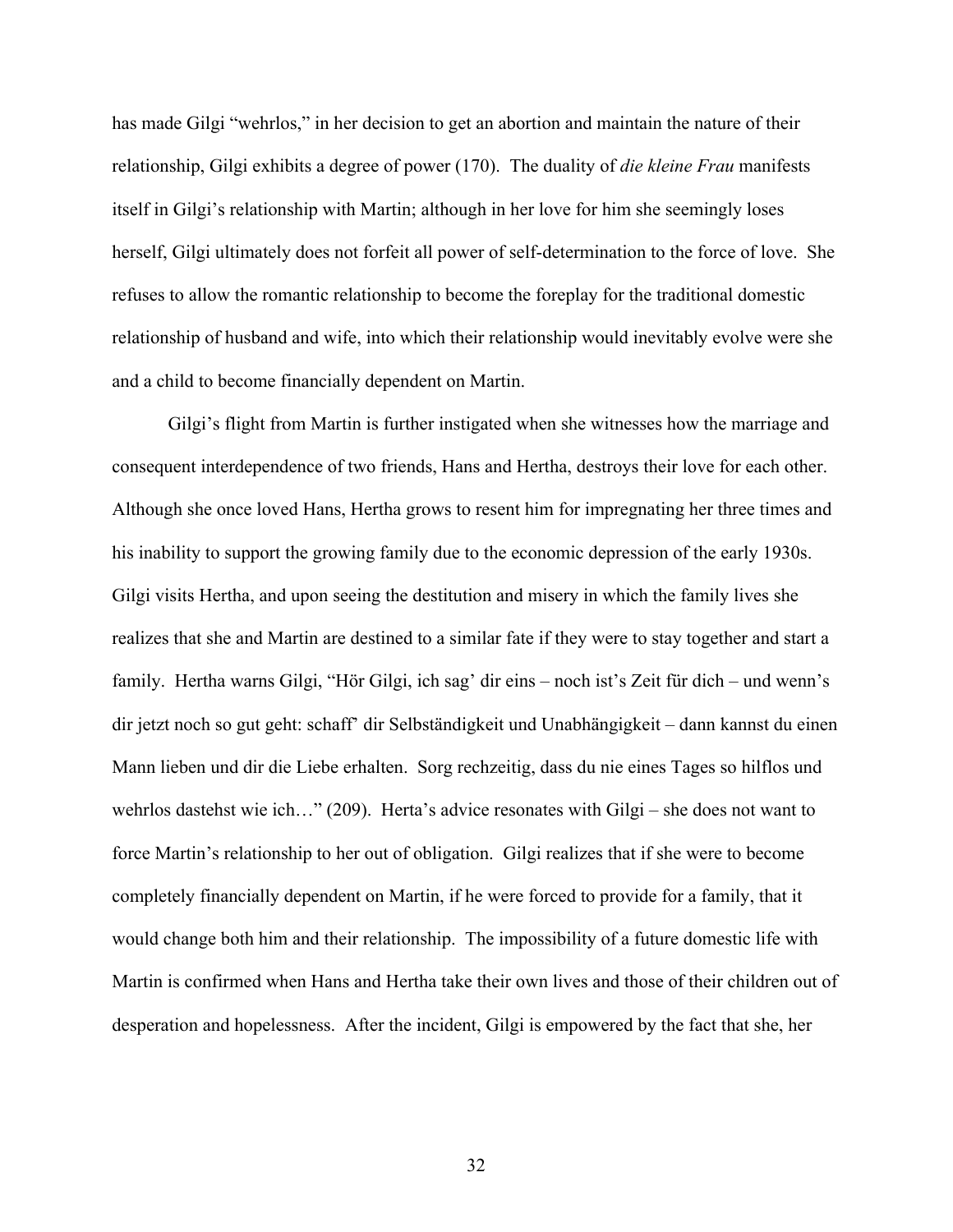unborn child, and Martin are all still alive and that there still exists hope for them. Gilgi decides to keep the child and leaves Martin. She explains to her friend Pit:

> …auch wenn das Kind nicht wär' – ich müßt' fort von ihm – um meinetwillen und um seinetwillen. Ich kann nicht arbeiten, Pit – mit ihm zusammen. Ich hab's ja versucht und gesehen und erlebt, wie's geht. Ich liebe ihn eben zu sehr…ich muß arbeiten und Ordnung haben – er hat nicht soviel Geld, daß ich davon mitleben könnte – abgesehen davon, daß ich's auch nicht gern wollte, wenn er genug hätte…ein Mensch kann sich wohl von sich aus ändern – aber einen andern ändern wollen, heißt sich und ihm nur das Leben schwer machen. (256)

Gilgi realizes that in being with Martin, she conformed her identity to suit the needs of their love. Her autonomy and emotional independence were incongruous with her love for him – she could not have both herself and Martin as the center of her life. Gilgi's flight from Martin represents not only her attempt to restore her identity as it was before she met him, but also the simultaneous inability of the modern *kleine Frau* to either maintain the status of *die neue Frau* or conform to the traditional female role. As representative of the modern *kleine Frau*, Gilgi must negotiate an identity between the extremes of complete sexual, emotional and financial independence, which she realizes is not feasible, and reliance on a man in a traditional domestic relationship. Her emotional control and objectivity at the beginning of the novel were incongruous with her humanity – love is a force to which one, as a human, is susceptible. The traditional domestic role and the consequent complete reliance on a man is also not an option for Gilgi. She refuses to let their love be defined by the predetermined traditional roles of husband and wife. Foreshadowing the necessity of her flight from him, Gilgi tells Martin that, "das darf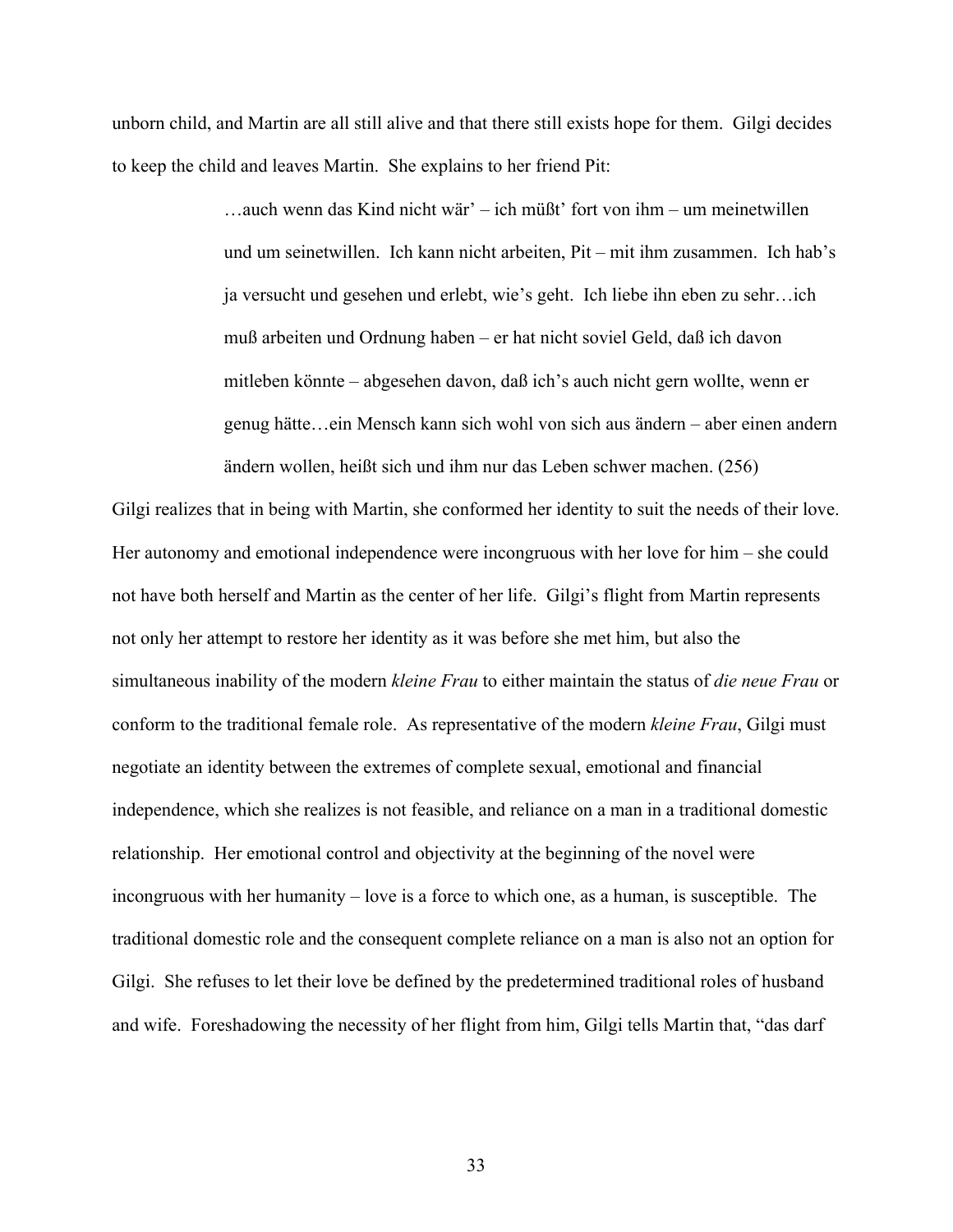nicht geschehen, daß du eines Tages nur Mann für mich bist – du mußt immer Martin für mich sein" (174).

Beyond her susceptibility to the powers of human emotion, Gilgi also realizes over the course of the novel that she is also not immune to socio-economic forces. At the beginning of the novel it is evident that Gilgi believes that she is entirely responsible for everything that she has made out of her life. Looking into the mirror, she even notes that she has "ein gepflegtes Gesicht" of which she is proud because "gepflegt ist mehr als hübsch, es ist eignes Verdienst" (7). Her career and financial success is the direct result, she believes, of her personal drive and capabilities. She therefore distinguishes herself from the struggling masses who appear downtrodden and trapped as cogs of the economic machine. During her commute she notes of the others in the trolley car:

> Die Trostlosen da im Wagen – nein, sie hat nichts mit ihnen gemein, sie gehört nicht zu ihnen, will nicht zu ihnen gehören. Sie sind grau und müde und stumpf. Und wenn sie nicht stumpf sind, warten sie auf ein Wunder. Gilgi ist nicht stumpf und glaubt an kein Wunder. Sie glaubt nur an das, was sie schafft und erwirbt. Sie ist nicht zufrieden, aber sie ist froh. Sie verdient Geld. (15)

Gilgi perceives herself as distinct from the masses; she is driven and feels confident that she can go as far in life as her capabilities will take her, whereas the masses appear to simply be going through the motions of the everyday. Again the theme of *gehören* is present, in this instance in relation to her position in society. The fact that she feels that she does not belong to the disillusioned masses reflects her self-identification as a *neue Frau* in possession of the opportunity of social and economic mobility. Her focus is on herself and she has no sympathy for the struggling masses who are not real to her, as is apparent in her conversation with Pit in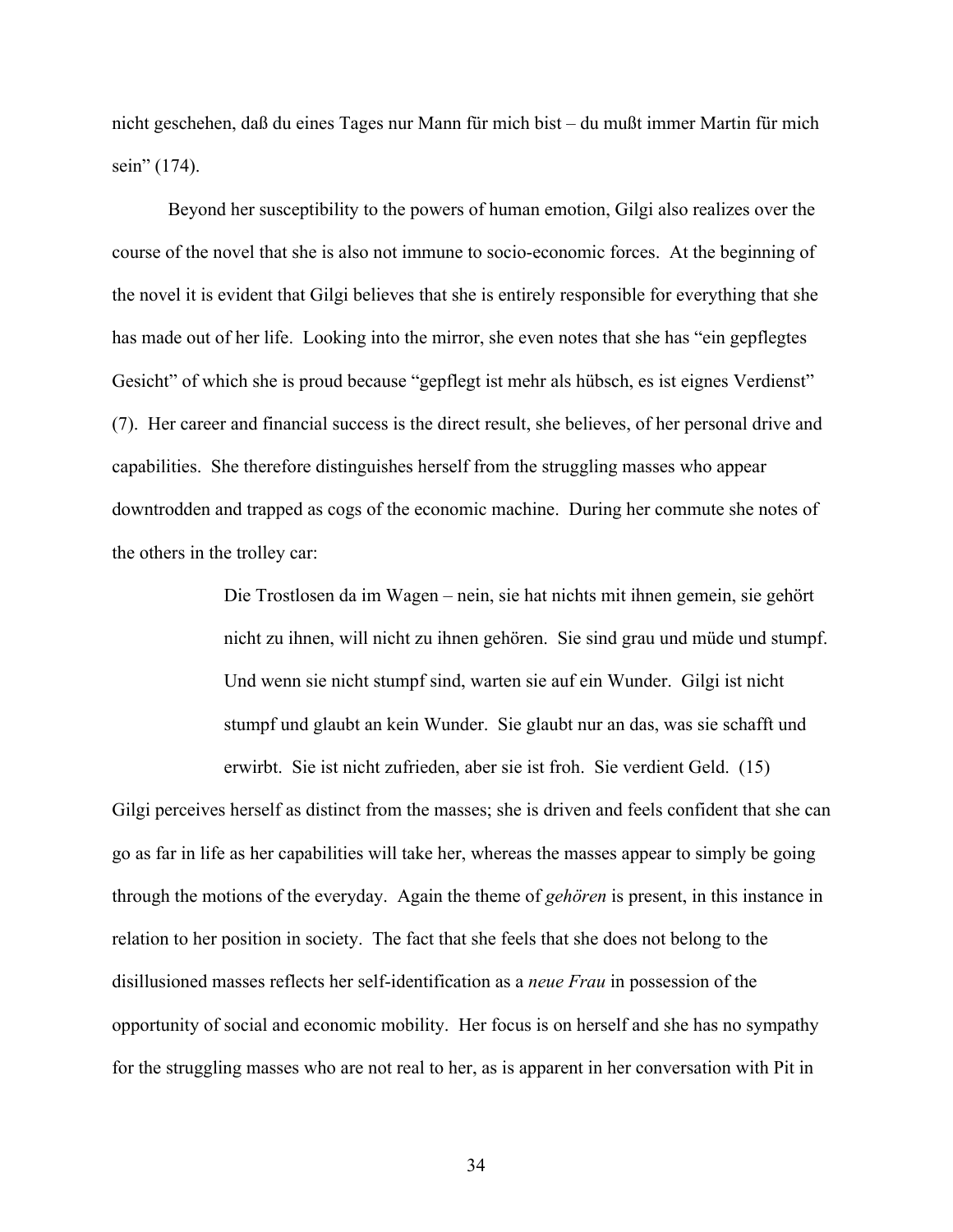which she states, "ich glaub's einfach nicht, ich halt's für eine verdammte Lüge, wenn einer sagt, daß er erst an die Allgemeinheit und dann an sich denkt. Wer ist denn die Masse? Die hat doch kein Gesicht, die ist doch kein Mensch, den man gern hat und darum ihm helfen möchte" (59). The latent irony of her statement lies therein, that she, as representative of *die kleine Frau*, is in fact the "Gesicht" of the masses. Gilgi's perception of the world is so individualistic that she cannot conceive of wide-scale vulnerability to socio-economic forces. Her experience has proven to her that she can attain her career goals through determination and consistent effort – she therefore concludes that, "jeder ist da, wo er hingehört" – everyone has earned his station in life (56).

Gilgi becomes ensnared in the classic trap of *der kleine Mann* in that she seeks individual success within a societal framework that cannot provide her with a stable middle-class socioeconomic position, and yet she does not question the framework itself. In conversation with her communist-supporting friend Pit, Gilgi becomes frustrated when he begins speaking of politics: "und dann fängt er wieder mit seinem Sozialismus an, und was alles anders werden muß, und Gilgi sitzt da und lauert auf einen Augenblick, wo sie ihn unterbrechen und von den Dingen erzählen kann, die ihr jetzt wichtiger und näher sind" (58). Gilgi's perspective of the world is narrow and focused on her individual experience; she does not conceive of herself as part of the greater picture. When she finally interrupts Pit, Gilgi explains to him her apathy toward politics: "ich bin nicht furchtbar klug, und wenn ich da anfange zu denken, verlier' ich den Boden unter den Füßen, ich brauch' mein bißchen Verstand für mich und mein Fortkommen" (58). At this point in the novel, Gilgi is still oblivious to the greater socio-economic forces at play in Weimar Republic; she views the world through the perspective of her individual experience, which has shown her that a strong work ethic yields success. She rejects Pit's political discourse as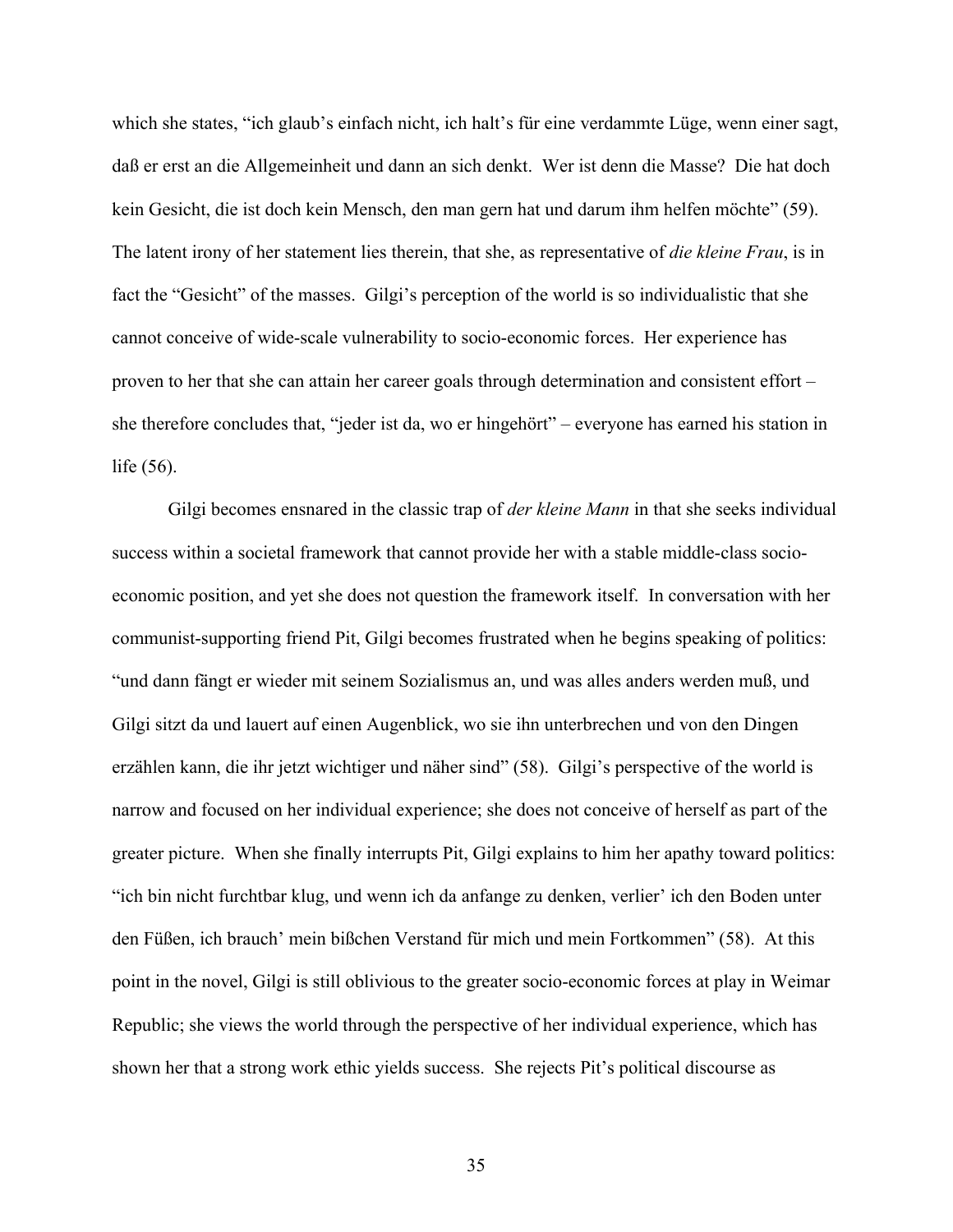confusing and irrelevant to her worldview. Gilgi's disregard of politics and her blind acceptance of the societal framework resonate with Maragete Steffin's criticism of *der kleine Mann* in her poem "Kleiner Mann, was tun!" for his initial inaction and consequent inability to ameliorate his desperate situation (Steffin, *Konfutse* 68-69). Gilgi similarly ignores the progressively worsening economic conditions of the late Weimar Republic because they do not immediately affect her; it is not until she too is unemployed and impoverished that she acknowledges that there is something inherently amiss with the socio-economic situation. As a *kleine Frau*, Gilgi seeks upward social-mobility and the lifestyle of middle class affluence and security; she does not question the socio-economic reality and is consequently is blind to her entrenchment in the lower middle class.

As the novel develops, however, Gilgi realizes that she is not entirely responsible for her success and begins to acknowledge the profound effect that socio-economic forces have in the determination of one's societal position and quality of life. In conversation with an impoverished woman at a bar, Gilgi realizes that her upbringing in a middle-class home provided the foundation for her professional and financial success:

> " 'Konnt ich mir noch nicht machen lassen, hach, mieser Beruf, den man hat.' 'Warum hasten dir ausgesucht?' fragt Gilgi. 'Hab' ich mir eijentlich janich ausjesucht.' 'Dann such' dir doch jetzt 'nen bessern.'…Die Nutte zuckt die Achseln: 'Jott, man is nu' mal dabei, was soll man machen?' Darauf weiß Gilgi keine Antwort. Nur nicht die Nase so hoch tragen, nur nicht immer denken, es wäre so ganz und gar eignes Verdienst, wenn man was besseres ist. Wenn die Krons sie nun nicht adoptiert hätten, wenn sie von der Täschler aufgezogen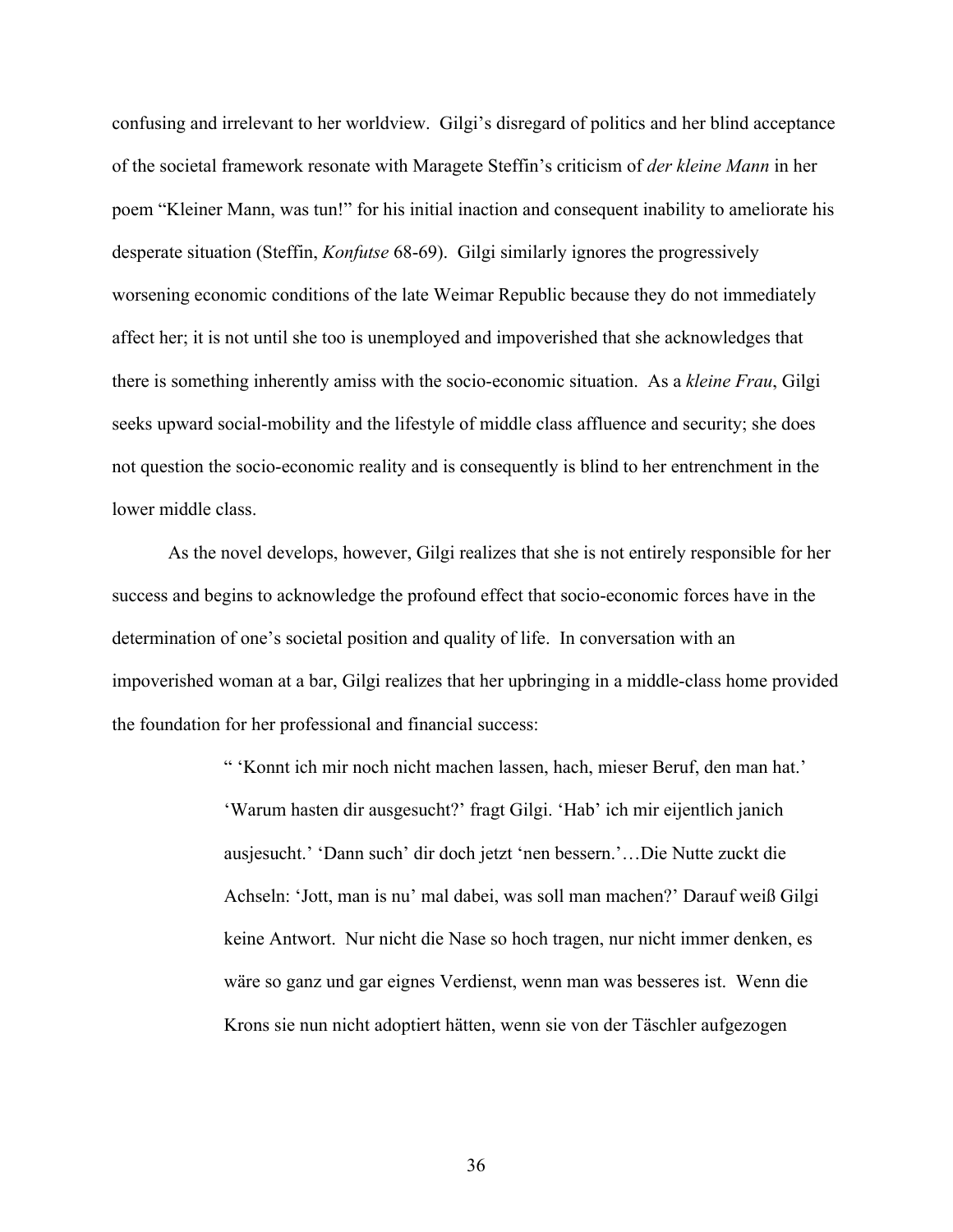worden wäre, hinten in der Thieboldsgasse, wenn sie – man lieber gar nicht dran denken – – – " (Keun, *Gilgi* 57)

In her acknowledgement of the critical role that luck played in defining her socio-economic position, Gilgi begins to question the power of the individual to determine that position. The phrase "eignes Verdienst" recurs here, except now it is marked by doubt; determination and effort alone cannot guarantee financial security. The opportunity for social-mobility is thereby called into question as Gilgi realizes "wer einmal unten liegt, kommt schwer wieder hoch" (124).

By the end of the novel, Gilgi realizes that she has become part of the masses from which she initially considered herself distinct. Distracted by her relationship with Martin, Gilgi's career suffers and she loses her job. She is unable to rely financially on Martin, who is also unemployed, and is forced to seek public assistance. While waiting in line to collect an unemployment stipend Gilgi notes:

> "…ah, warum gehöre ich zu ihnen? Elend und Armut, das ist vielleicht nicht das Schlimmste. Das Schlimmste ist, daß man den Menschen hier jedes Verantwortungsgefühl genommen hat. Das Schlimmste ist, daß manche sind, die sich beinahe behaglich fühlen in dem "ich kann nicht dafür" – betten sich in den Begriff ausschließlich fremder Schuld am eigenen Elend wie in einen Sarg. Lassen sich das gute, gute Wissen um eigene Trägheit und Fehlerhaftigkeit morden, lassen Lebenswillen und Kraftwunsch langsam in sich sterben – können ja nichts dafür. Und daß tatsächlich fremde Schuld das winzige Quäntchen eigene Schuld mit zudeckt – das ist vielleicht das Schlimmste, das ist das Ende, das ist Gestorbensein" (185)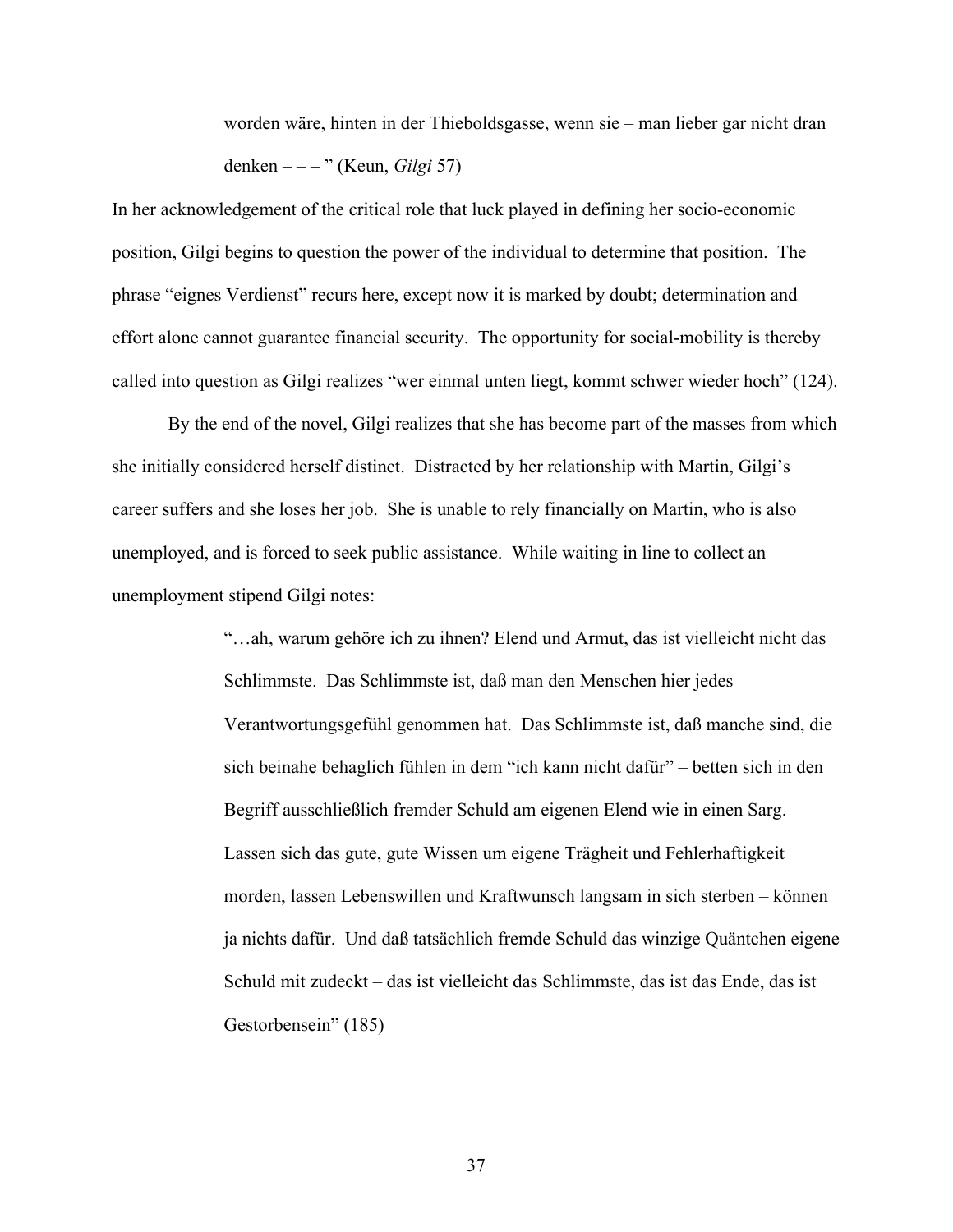The concept of *der kleine Mann* and his power of self-determination – to secure for himself a stable and satisfying socio-economic position – is called into question here from the unique perspective of *die kleine Frau*. Gilgi acknowledges the devastating influence of repressive economic forces and how they consequently destroy the role of the individual in the determination of his or her own fate. The slightest notion that one is responsible for one's own misery and impoverishment, that one has failed oneself, is the equivalent of spiritual death for Gilgi.

This moment represents the lowest point in the process of disillusionment that Gilgi undergoes; she has hit rock bottom. Gilgi acknowledges her own inner-strength, however, and refuses to forfeit all control to socio-economic forces. She explains, "ich bin wirklich tüchtig. Und ich habe einen sehr starken Willen. Ich habe so viele gesehen, die Arbeit suchten und nicht fanden – die meisten aber, die wollten nur halb, denen war schon alles egal. Da ist eine ganze Menge, denen ich überlegen bin, weil ich mehr und stärker will" (258). Gilgi's solution to her situation – to leave Martin, move to Berlin and work in order to support herself and her child – represents Keun's answer to the paradoxical challenge of *die kleine Frau* that Gilgi faces. In her self-perception as a *neue Frau*, Gilgi defined herself in terms of a socio-economic status that she could not maintain and extended her emotional independence to the point of infeasibility. With her career as the defining element of her life, Gilgi's repressed her humanity – her emotions and desires –in order to secure independence. Gilgi's loss of emotional control when she falls in love with Martin serves a criticism of the unnaturalness of the *Neue Sachlichkeit* movement; her vacillation between complete objectivity and engulfing emotional subjectivity represents a call for equilibrium between the two extremes. Gilgi's descent from white-collared worker to unemployment and poverty parallels her emotional evolution and underscores the tenuousness of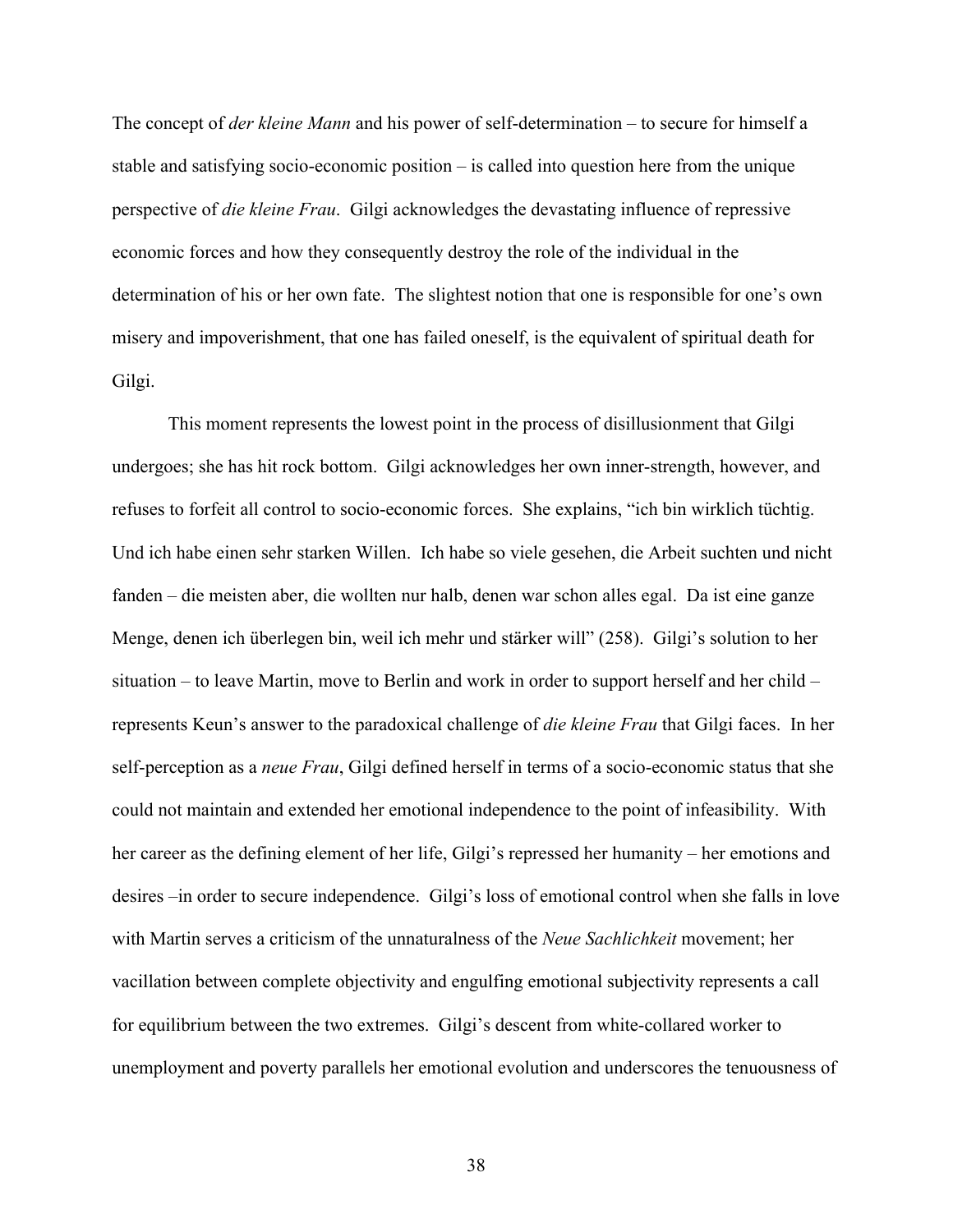her socio-economic standing. In her decision to leave Martin for a new life in Berlin where she expects to financially support herself and her child, Gilgi rejects the socio-economic position of impoverished wife and mother that is readily available to her and thereby maintains a measure of self-determination. As Pit accompanies Gilgi to the train station in Cologne, he notes to himself of Gilgi, "kleiner Mensch…Mensch sein heißt für dich Mensch sein und Frau sein und Arbeiter sein und alles, alles, sein," acknowledging the difficult task that Gilgi, as a *kleine Frau*, faces of weaving together a multi-faceted social identity against the backdrop of socio-economic turmoil.

# 4.2 Doris: The Irony of Empowerment through Manipulation

In *Das kunstseidene Mädchen*, Keun exposes the sexualized, celluloid vision of *die neue Frau* as a media-propagated myth through Doris' process of disillusionment and consequent social displacement within the Weimar Republic. A lower middle class young woman of selfadmitted average intelligence, Doris is representative of *die kleine Frau*. Like Gilgi, however, she is initially unaware of her entrenchment in the lower middle class, but rather conceives of herself as a distinct and socially mobile *neue Frau*. In Doris' futile quest for fame and subsequent plummet to the verge of prostitution, Keun illuminates the chasm between the reality of *die kleine Frau* and the unattainable socio-economic status for which she strives.

Doris, in her aspiration to become a film star and her aversion to work, embodies exactly that which Gilgi eschews, and yet she too initially distinguishes herself from the masses. She notes, "ich erkannte, daß etwas Besonderes in mir ist…und ich bin ganz verschieden von Therese und den anderen Mädchen auf dem Büro und so, in denen nie Großartiges vorgeht" (Keun, *Mädchen* 8). The nature of Doris' sense of distinction differs from that of Gilgi, however, in that it is intangible. Both protagonists believe that their future possibilities are limitless, but Gilgi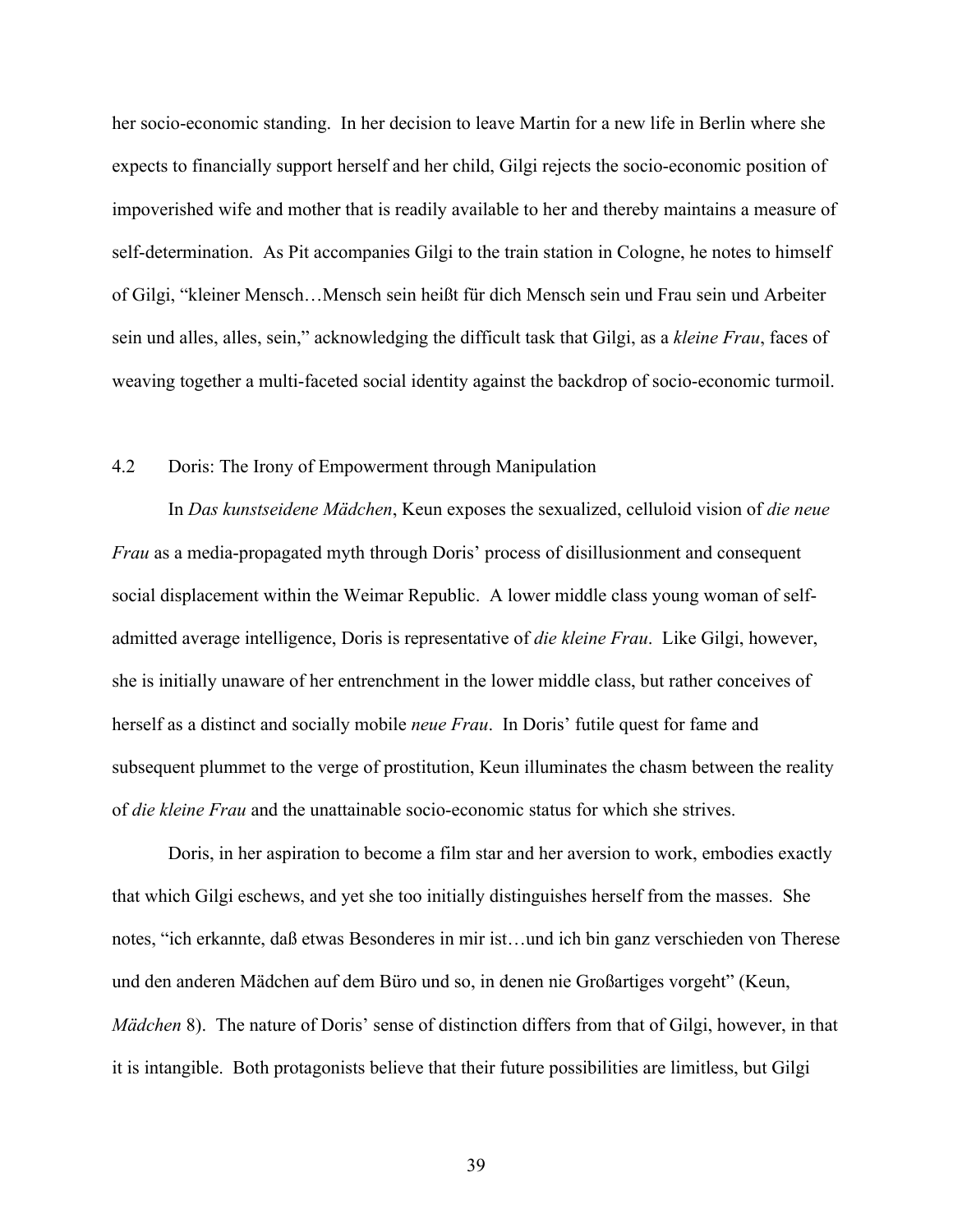bases her goals only on that which she can achieve through her own abilities and efforts, she "glaubt nur an das, was sie schafft und erwirbt" (Keun, *Gilgi* 15). Doris, however, seeks to be discovered as "ein Glanz" (Keun, *Mädchen* 45). Inherent in Doris' desire to become a movie star is her preoccupation with appearances, material possessions and the consequent artificiality of her existence. She considers her life to possess a film-like quality:

> Und ich denke, daß es gut ist, wenn ich alles beschreibe, weil ich ein ungewöhnlicher Mensch bin…Aber ich will schreiben wie Film, denn so ist mein Leben und wird noch mehr so sein. Und ich sehe aus wie Colleen Moore, wenn sie Dauerwellen hätte und die Nase mehr schick ein bißchen nach oben. Und wenn ich später lese, ist alles wie Kino – ich sehe mich in Bildern. (Keun, *Mädchen 8*).

Doris' association of her life with film reflects the superficiality of her existence and the paramount significance of appearances for her worldview. Doris' projection of what she sees in film onto her perception of her own life underscores the disconnect between *die kleine Frau*'s belief in her social mobility, as presented by the media, and the limited opportunities actually available to her.

As a film is intended to appeal to and be viewed by an audience, Doris calculates her actions and appearance to create a specific impression upon her own target audience. The intentional and constructed nature of Doris' appearance is evident in a scene in which she attempts to imbue her presence with an element of intrigue by writing in public. At a café, Doris writes in a notebook onto which she has taped a dove, which adds an additional nuance of flair to her stylish clothing and natural beauty. As she begins to write, the image is complete – she is both beautiful and interesting. Her belief that there is "etwas Großartiges" within her is now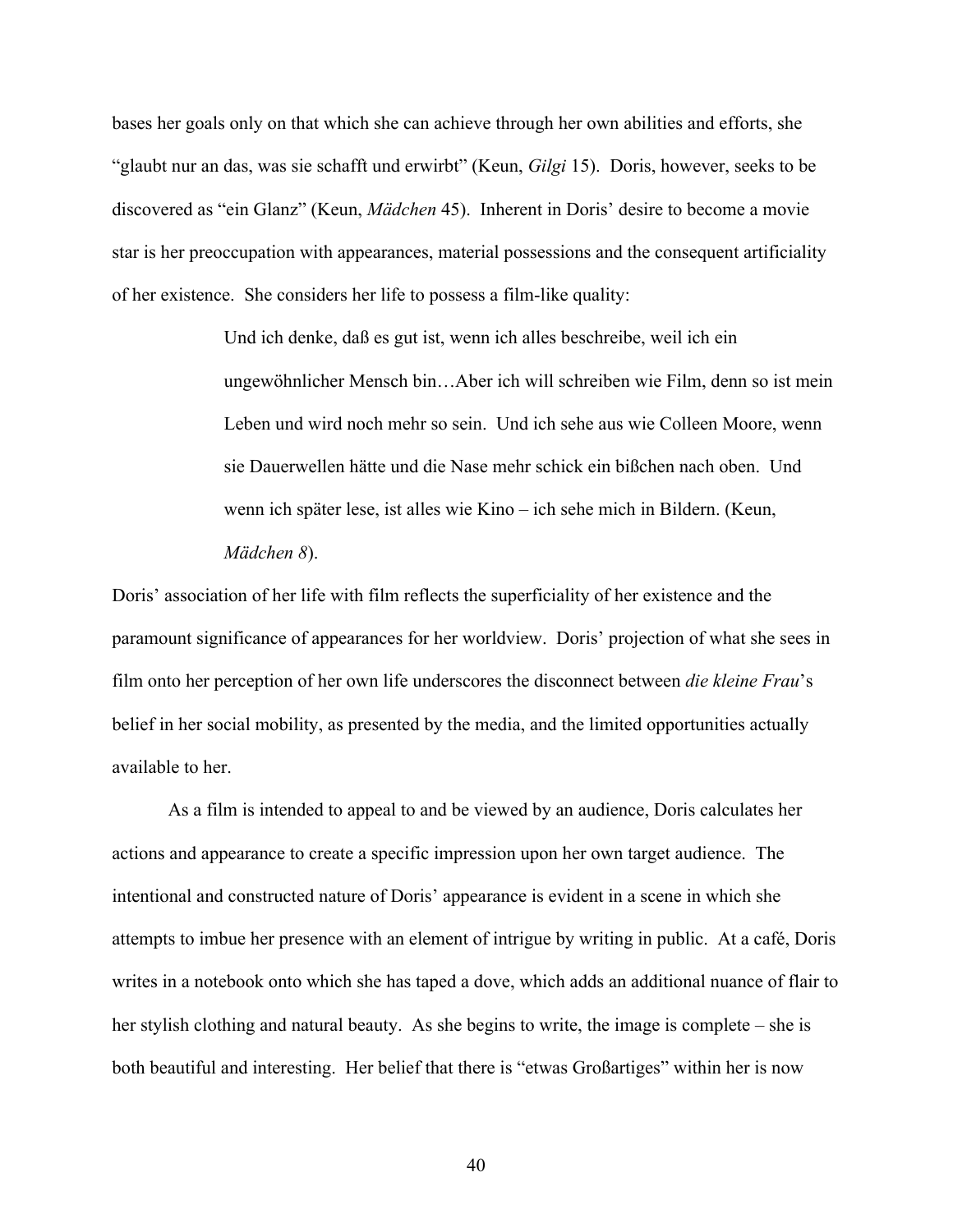projected through her appearance, which she perceives as the only medium through which she can express this inner magnificence (14).

Doris' obsession with appearances is also apparent in her observation of the interaction between a man and woman in the café. The man, she notes, "ist was Feineres – aber nicht sehr" and the woman "hat ein Gesicht wie eine Schildkröte und ist nicht mehr ganz jung und hat einen Busen wie ein Schwimmgürtel" (11). In her evaluation of the woman's appearance, Doris determines her own superiority. This is later confirmed in her mind when the man raises his voice while telling the woman about his boat, which Doris believes he does in order to catch her attention. She comments, "aber ich merke genau, wie er laut redet, damit ich's höre – Kunststück! – ich mit meinem schicken, neuen Hut und dem Mantel mit Fuchs – und daß ich jetzt anfange, in mein Taubenbuch zu schreiben, macht ohne allen Zweifel einen sehr interessanten Eindruck" (14). This scene provides insight into Doris' world-view on multiple levels. Foremost, it demonstrates the importance that she places on physical appearance. Based solely on a comparison of her appearance with that of the "Schildkröte," Doris concludes that she is a more desirable partner for the man. She takes no other factors, such as personality or intellect, into consideration in her comparison. The implication is thus that she believes that one's value as a woman is fundamentally based on appearance. Further, her valuation of herself and the woman relative to the man indicates the value that she places on male judgment.

Doris' esteem of male judgment is at the pith of the contradiction that she embodies: she is empowered by her beauty and uses it to manipulate men, but by doing so she ultimately subjugates herself to them. This contradiction parallels the paradox of *die kleine Frau*; in her manipulation of men for material gain, Doris ironically forfeits the power to them, just as *die kleine Frau*, in her attempt to secure an elevated and self-determined socio-economic position,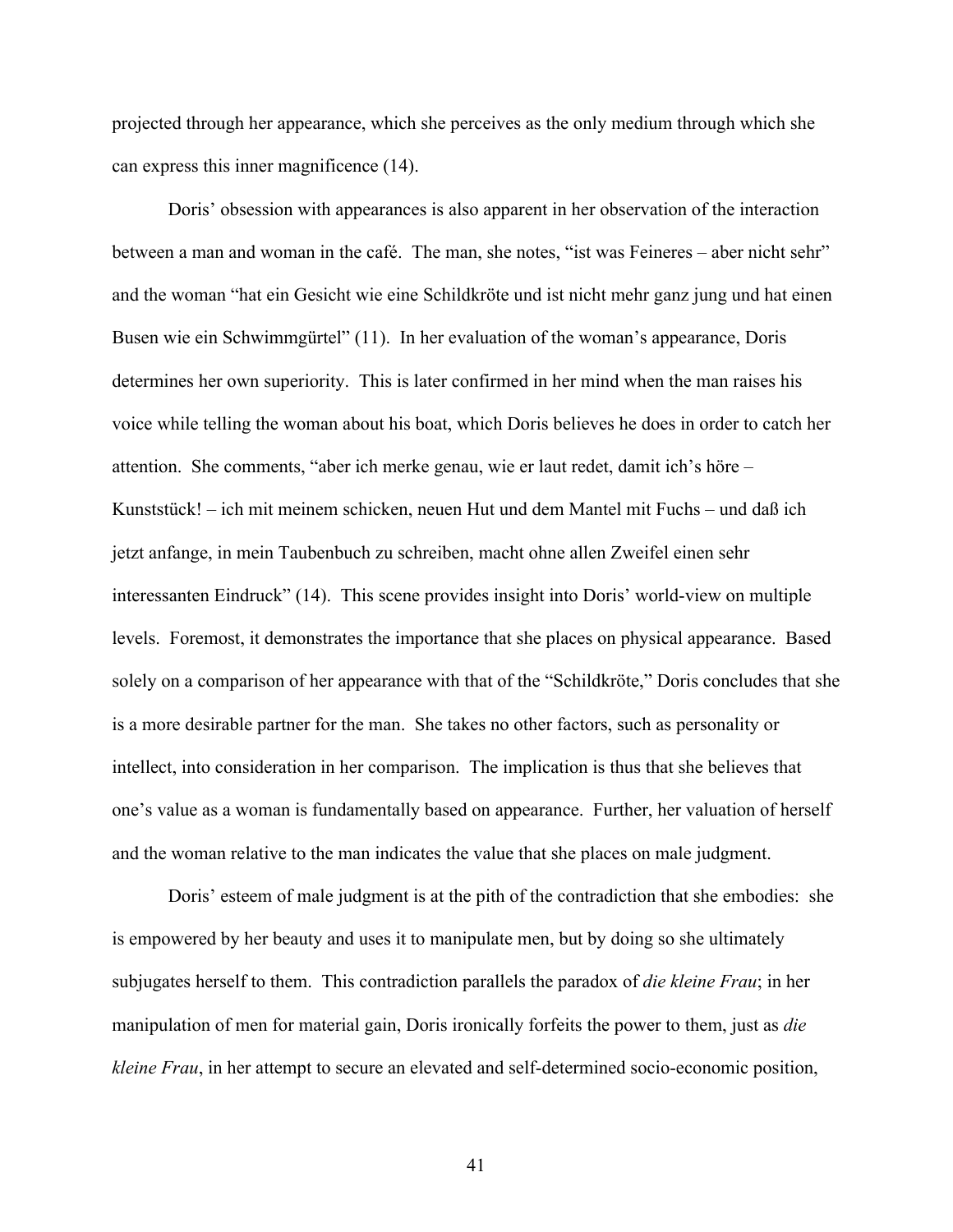subjugates herself to a social structure that cannot provide her with it. At the beginning of the novel, Doris believes that she is in a position of control in her romantic relationships. Her behavior with Arthur Grönland evidences a duality to her relationships; she is attracted to him, but she also recognizes him as a possible source of material gain. Of their initial dating Doris explains:

> Er war bild-schön und hatte Kommant. Aber ich sagte mir: Doris, sei stark – gerade so einem mit Kommant imponiert letzten Endes was Solides, und ich brauchte eine Armbanduhr, und besser ist, es wenigstens drei Abende zu nichts kommen zu lassen. Aber ich kenne mich doch und wußte, Arthur Grönland bestellt Kupferberg naß und dabei noch Musik! Ich also an Büstenhalter und Hemd insgesamt sieben rostige Sicherheitsnadeln gesteckt. Ich war mächtig blau – wie achtzig nackte Wilde – aber die rostigen Sicherheitsnadeln vergaß ich nicht. (12)

In her construction of a public identity intended to make a specific impression upon her target audience, Arthur Grönland, Doris disassociates her desires and her calculating rationale. Over the course of the novel, this chasm widens, but at this point Doris is still in tune with and influenced by her instinctual notions of attraction. It is evident that the premise for her relationship with Arthur Grönland is her natural sense of affinity for him. She also realizes, however, that he represents a lucrative opportunity and restrains herself from fulfilling her sexual desires until she obtains her target-watch. Doris believes that she is in control of the situation; she is with a man to whom she is attracted, she successfully manipulates him into buying her a watch, and she ultimately satiates her longing to be with him. There is an element of femalesubjugation inherent in such a relationship, however; despite the fact that she manipulates Arthur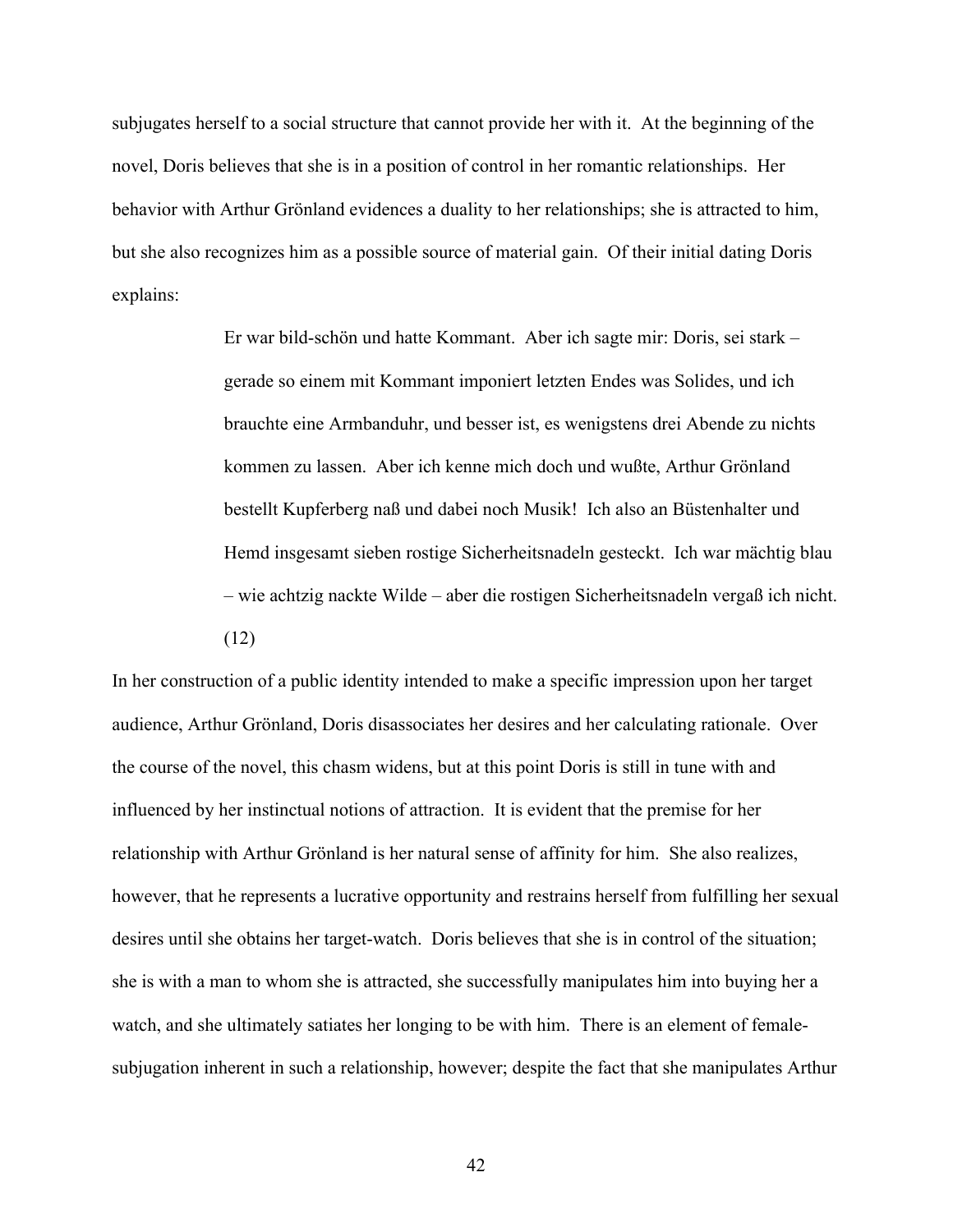Grönland, he maintains the position of power in that he is the source of the watch and it is ultimately his decision as to whether or not Doris receives it.

Over the course of the novel, the chasm between Doris' personal desires and calculating rationale widens as she relies continually more on men for money, clothing, and food. Her dependence on men is exacerbated when she moves to Berlin, fleeing her hometown after stealing a fur-coat. She falls into the rhythm of the city, and her material standing becomes directly equated with the men whom she dates. Doris thus vacillates between poverty and hunger and brief periods of a decadent lifestyle, depending on the socio-economic position of the man in her life. A distinct shift in the balance between the subjugating and empowering influences of sexual manipulation is thus apparent; Doris now perceives men more as "Geldquellen" than as romantic partners (67).

Despite Doris' use of her body for financial and material gain, she continually refutes the insinuation that she is a prostitute. She conceives of herself as distinctly and fundamentally different than street prostitutes and harshly rejects the overtures of men who mistake her for one of them. Integral to her negotiation of a social identity is her realization of the rampant doublestandards and contradictions that exist toward female sexuality in the Weimar Republic. This is evident in the example of her brief affair with the wealthy husband and father, "der Onyx," whom she worked for as a nanny. When Doris sleeps with his friend, to whom she is deeply physically attracted, der Onyx fires her with the justification: "Sie sind eine Dirne, machen Sie sich fort von meinen reinen Kindern" (87). Doris is enraged by her realization that "socially sanctioned sex for money and without desire is…rewarded, while desired but unsanctioned sex meets with scorn" (McCormick 137). Marriage socially validates the exchange of sex for financial gain, whereas sex out of wedlock that is the result of mutual attraction and desire is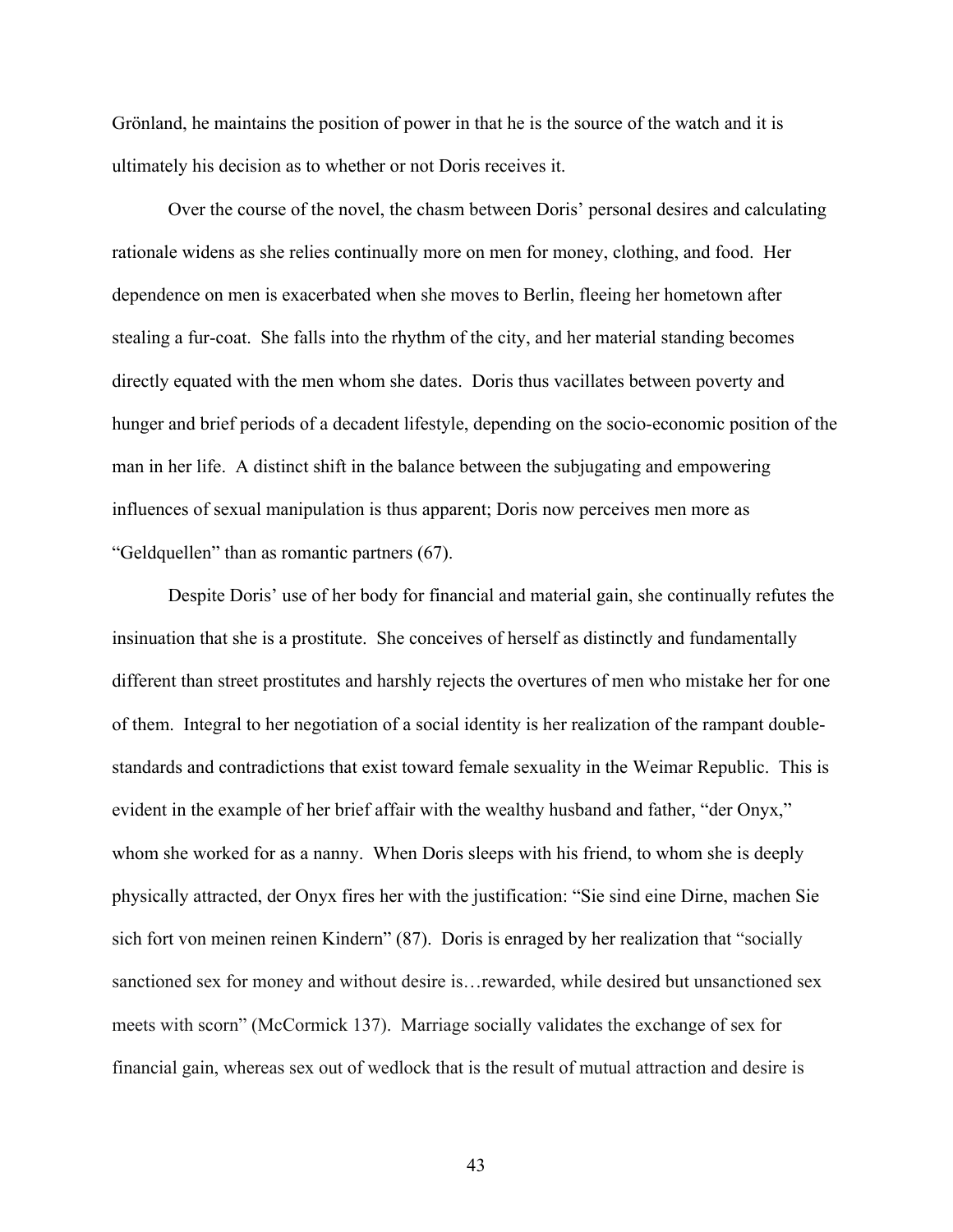disdained, a fact especially true for women. Jill Suzanne Smith explains of Doris' reaction to being called a prostitute, "her expression of rage toward such labels fits well with her repeated rejection of those men on the street who mistake her for a prostitute. Her resistance to this external designation signifies her continued efforts to define her sexuality and her survival tactics on her own terms" (462). The power of self-determination is the existential question that faces *die kleine Frau* in addition to socio-economic survival; Doris uses her body to survive and promote her social standing in a society where female beauty and sex are commodities, and yet despite the dependency on male valuation, she attempts to be in control of the exchange.

Apparent in Doris' refusal to identify herself as a prostitute is her desire to maintain a sense of autonomy. Doris draws a clear distinction between herself and Hulla, a prostitute who befriends her. Hulla commits suicide out of fear of the wrath of her pimp, whose beloved fish she killed. The absurdity that the life of a fish is of tantamount – or perhaps even of paramount – importance compared to that of a human being underscores Hulla's loss of self-worth. Reflecting on Hulla's death, Doris comments:

> Die Hulla war eine Hure, vielleicht hat solche kein Grab, und man macht den Menschen das Leben auf der Erde manchmal wohl zu sehr schwer und darum ist es ganz albern für sie zu beten, wenn sie dann glücklich tot sind. Und wenn es keine Männer gibt, die bezahlen, dann gibt es doch auch keine Hullas – kein Mann darf Schlechtes über die Hulla sagen. (136)

Doris draws a clear distinction between herself and Hulla, despite the fact that she too relies on "Männer…die bezahlen." Her refusal to acknowledge the similarities between her lifestyle and that of a street-prostitute indicates not only a remnant of her initial belief that there is something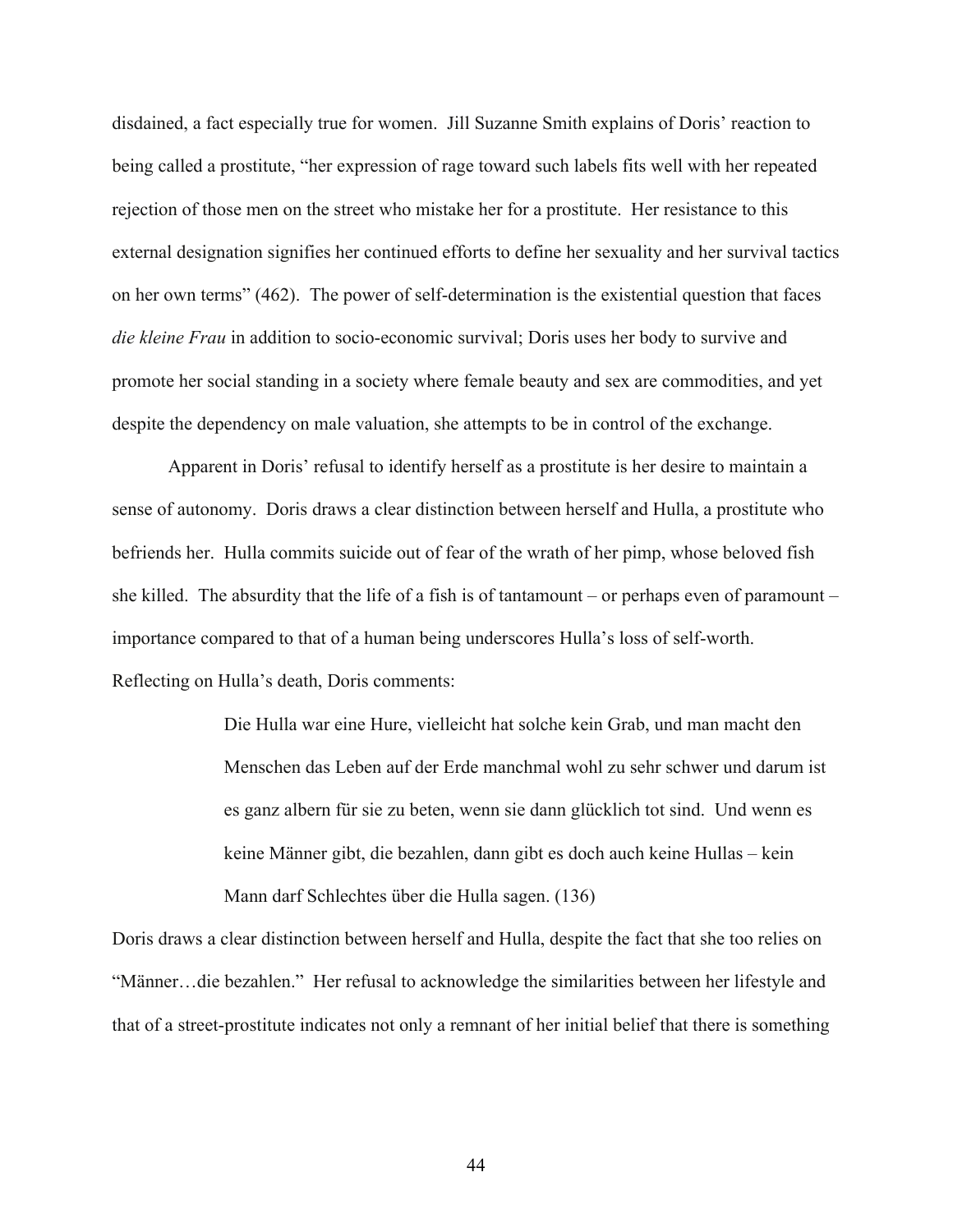"Großartiges" within her, but her attempt to maintain a degree of self-determination relative to sexual desire as well. Smith explains:

> But there is even more at stake for Doris in this distancing gesture, for what Hulla's life and death represent is a complete loss of self—and with that, a complete relinquishment of desire. […] By resisting definition as a prostitute, Doris clings desperately to the idea that she can still play an active role in her own fate and that hope for intimacy is not lost. (463)

Prostitution represents for Doris a reconfiguration of the power structure of the sexual relationship in which female desire plays no role; mutuality and the value of the female as an individual are lost. As money replaces desire as the premise for sex, the prostitute reduces herself to a commodity and thereby forfeits an element of her humanity.

Indicative of the economic instability of the late Weimar Republic, it is difficult for Doris to find men willing and capable of providing for her. Despite the precariousness of such a lifestyle, Doris prefers it to steady, white-collar work:

> Kommt denn unsereins durch Arbeit weiter, wo ich keine Bildung habe und keine fremden Sprachen außer olala und keine höhere Schule und nichts. Und kein Verstehen um ausländische Gelder und Wissen von Opern und alles, was zugehört. Und Examens auch nicht. Und gar keine Aussicht für über 120 zu gelangen auf eine reelle Art – und immer tippen Akten und Akten, ganz langweilig, ohne inneres Wollen und gar kein Risiko von Gewinnen und Verlieren[…]Da hat eine Hure denn doch mehr Spannung, ist ja ihr eignes Geschäft. (181-183)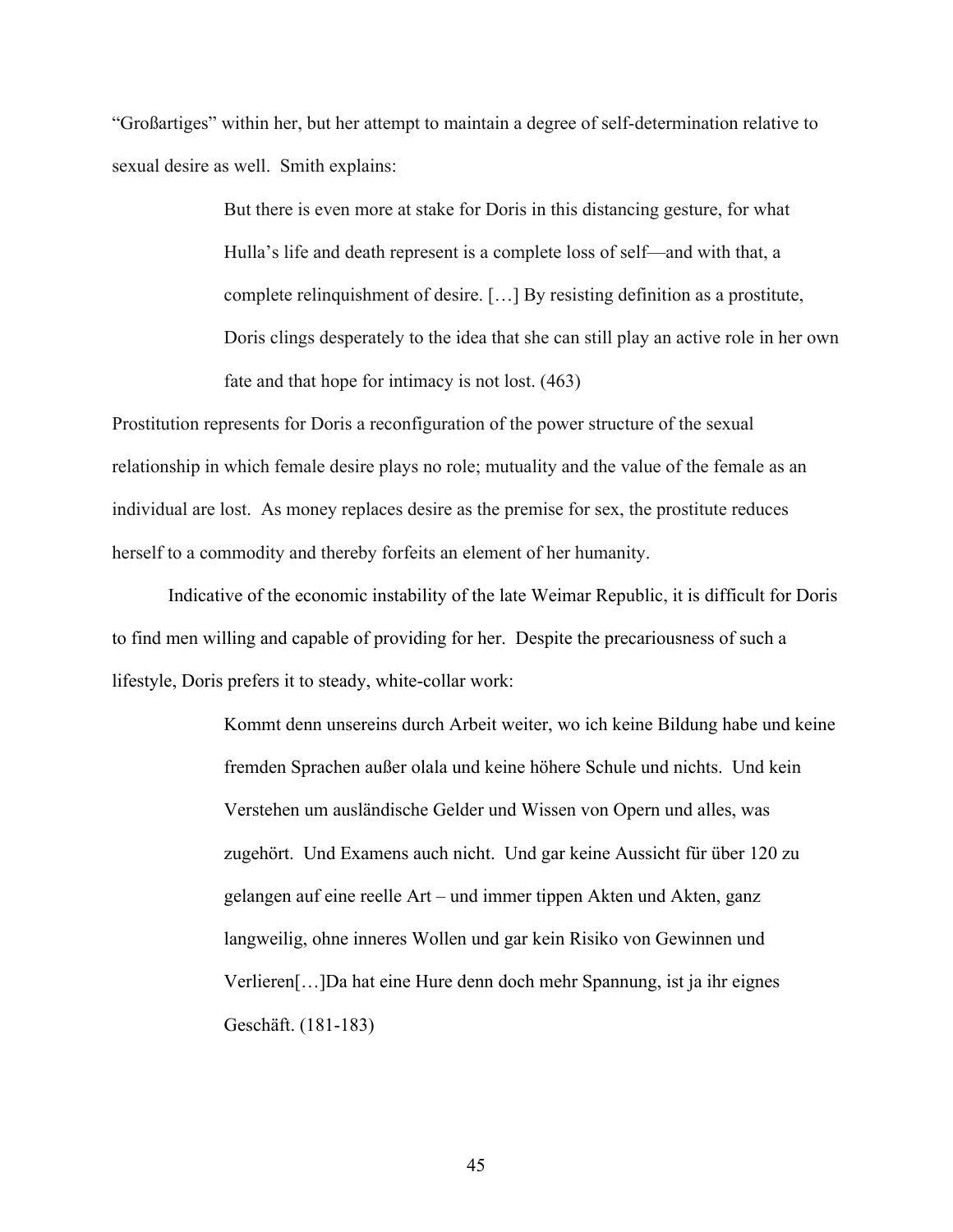The comparison of white-collar work and prostitution forms a striking juxtaposition of the options that Doris conceives of for herself. An expression of Doris' sense of desperation at her lack of education and the monotony of the work available to her, this passage reflects Kracauer's conclusions on the existence of white-collar workers in *Die Angestellten* (Smith 460). Doris perceives white-collar work as a worse form of prostitution than sexual prostitution because one is held captive in the monotony of the position, without hope of socio-economic advancement; ironically, she believes that a prostitute not only leads a more exciting life, but that she maintains a larger degree of self-determination as well.

As Doris' financial situation deteriorates, she begins to conceive of prostitution as her most viable option for survival. In reducing herself to a commodity, Doris' perception of the value of women in general changes; she now conceives of them as interchangeable units of exchange rather than individuals. This is apparent in the scene in which she meets Ernst, a man who is reeling from loneliness because his wife left him. When Doris sees Ernst's apartment and the relative wealth that he enjoys, she cannot understand his emotional distress at the loss of his wife. She comments, "hat da 'ne Wohnung mit Korkteppich, drei Zimmer mit Bad, einen Gummibaum und ein Diwan so breit mit seidiger Decke und so feine stahlene Zahnarztlampen – hat er alles, und heult in seinem Bauch über 'ne ausgerückte Frau. Gibt doch so viele" (157). The value of the woman as an individual is completely lost to Doris as her perspective has narrowed to a focus on mere survival. Von Ankum explains, "Der Besitz der Wohnung verstärkt noch die männliche Machtposition gegenüber der Frau von der Straße. Dabei sieht Doris die Frau, die sie sich wie ein Möbelstück inmitten der modern eingerichteten Wohnung vorstellt, als auswechselbares Objekt" (382). The apartment in this context represents a stable societal space when contrasted with Doris' nomadic lifestyle, her wandering through Berlin in search of men,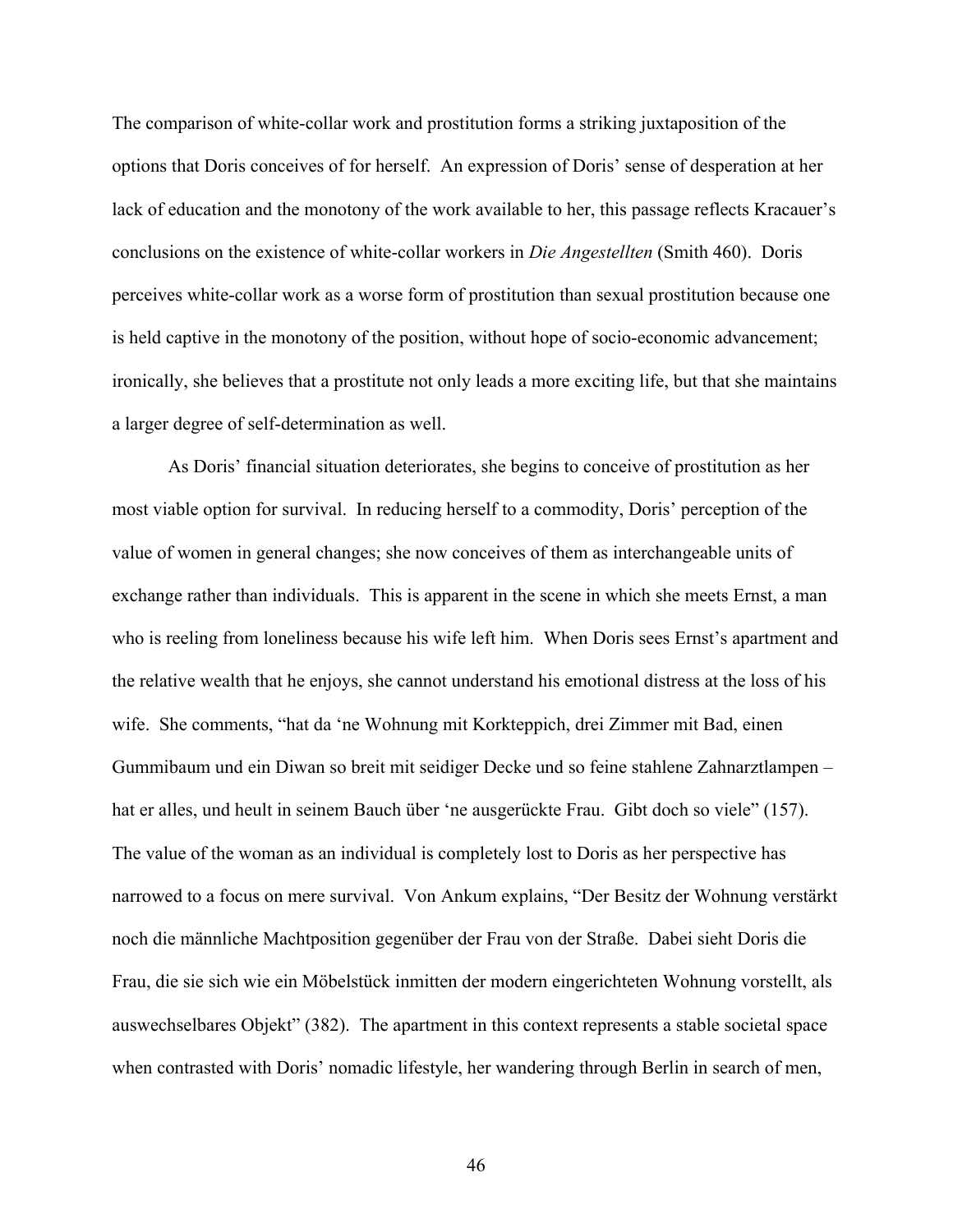who have become a means of survival. When Ernst suggests that they go to bed, Doris instinctually thinks that he wishes to have sex with her. Looking into the mirror she reflects:

> "Bin ich das? Jawohl, das bin ich…sowas will ein Glanz werden – sowas will – ist ja zum lachen…und zehn Mark muß er mir geben, lieber Gott, zehn Mark muß er mir geben, ich will ihn nur einmal, er ist mir so widerlich, ich will ihn nicht – zehn Mark…wenn ich noch länger in'Spiegel seh, geh ich im Preis runter…"

(158)

Doris' self-mockery in this scene forms a jarring contrast with her initial notion that "etwas Großartiges" was within her. Her sense of distinction and individuality is entirely lost; she is stingingly aware that she is simply one of the masses. Ironically, however, Ernst does not wish to sleep with her, but rather seeks her companionship. From this moment of rock bottom where she gives herself a cash value, Doris slowly rebuilds her sense of self-worth and individuality as she enjoys a domestic life with Ernst. Beyond material security, Doris' domestic partnership with Ernst provides her with a sense of home and belonging that she was unable to secure in the metropolis of Berlin: "Und Berlin ist sehr großartig, aber es bietet einem keine Heimatlichkeit, weil es verschlossen ist" (88). Von Ankum explains that Doris "überwindet…in Berlin nie das Gefühl der Verlorenheit. […] Um in der Großstadt eine Heimat zu finden, muss Doris ihren Anspruch auf uneingeschränkte Beweglichkeit und freies Ausleben ihrer Sexualität aufgeben und sich in die begrenzte Sphäre der Hausfrauenexistenz zurückziehen" (383). Doris thus forfeits her attempt to establish an identity as a *neue Frau* for the security of the middle-class domestic sphere. This security is two-fold; it not only provides Doris with material stability, but also a social identity as *Hausfrau*.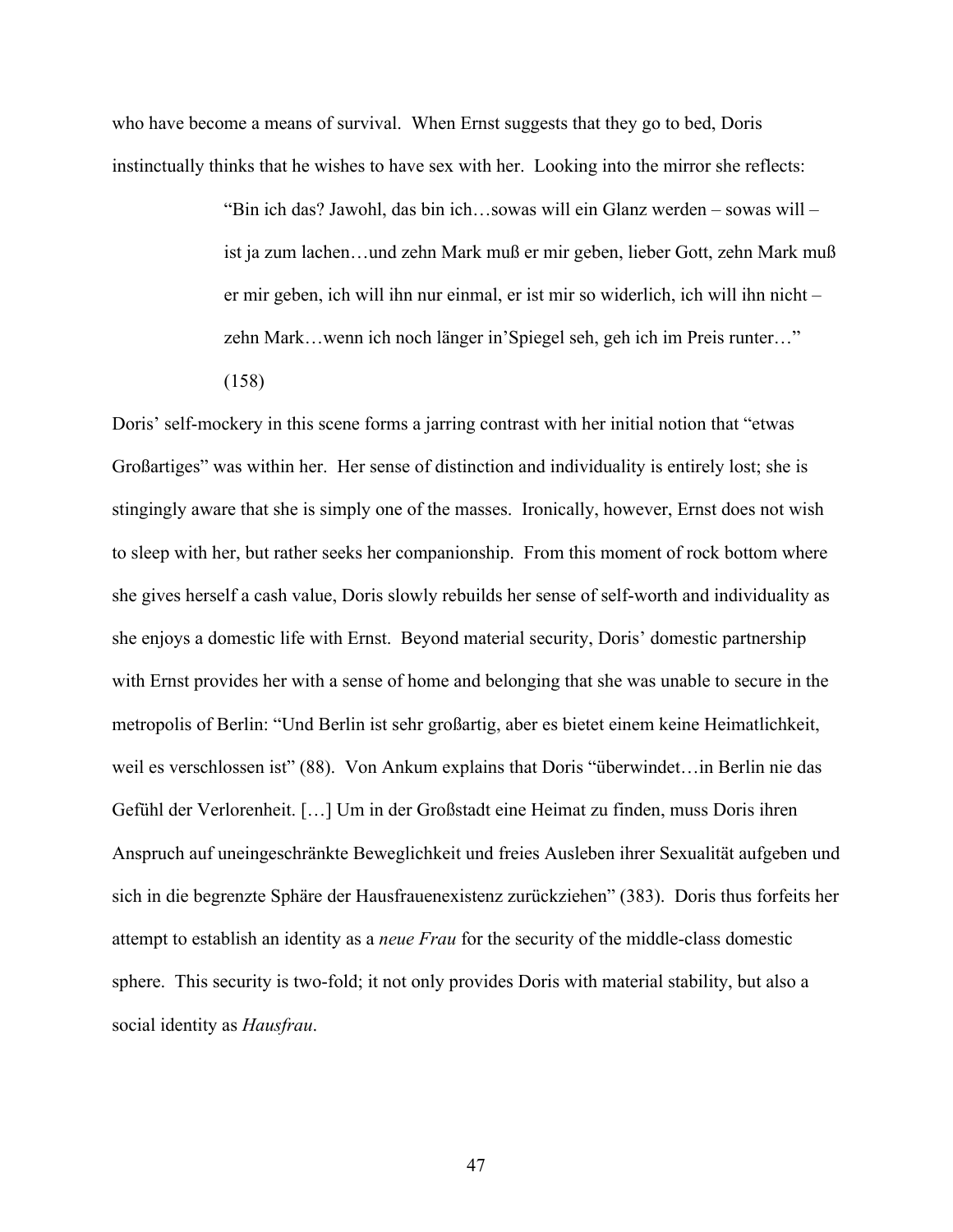When Doris realizes, however, that she cannot replace Ernst's wife and that she will never mean as much to him as his wife did, Doris decides to leave Ernst. The novel ends with a dismal scene of Doris sitting in the waiting room at the Friedrichstraße railway station, considering her limited options for the future. She contemplates moving in with Karl, an unemployed man of the lower class who has offered to take her in, or becoming a prostitute. She no longer, however, considers the option of becoming "ein Glanz." Of her choices she explains, "aber ich kann ja dann auch eine Hulla werden – und wenn ich ein Glanz werde, dann bin ich vielleicht noch schlechter als eine Hulla, die ja gut war. Auf den Glanz kommt es nämlich vielleicht gar nicht so furchtbar an" (219). Doris' new perspective on becoming a "Glanz" completes the debasement of the concept of *die neue Frau* as a viable socio-economic identity for *die kleine Frau*; Doris now deems both white-collared work and stardom, the two primary facets of *die neue Frau*, as worse than prostitution. Her changed perception of the "Glanz" figure not only reflects her failed attempt to achieve this status, but it also suggests her realization that, "*Glanz* as an obtained objective may involve an even greater degradation than walking the streets" (McBride 235). The nature of this degradation lies therein, that as a "Glanz," one loses all substance when becoming a one-dimensional image of beauty defined by a predominantly male conception of female sexuality. Thus, *Das kunstseidene Mädchen*:

> "in evoking the model of the *Bildungsroman* with a character that aspires to bourgeois affluence and respectability while openly flouting the basic bourgeois virtues of modesty, hard work, and cultural refinement…can be seen as painting a symptomatic portrait of the economically fractured and ideologically homeless middle class of Weimar Germany, which, in Siegfried Kracauer's penetrating analysis, responded to the threats of economic proletarization and cultural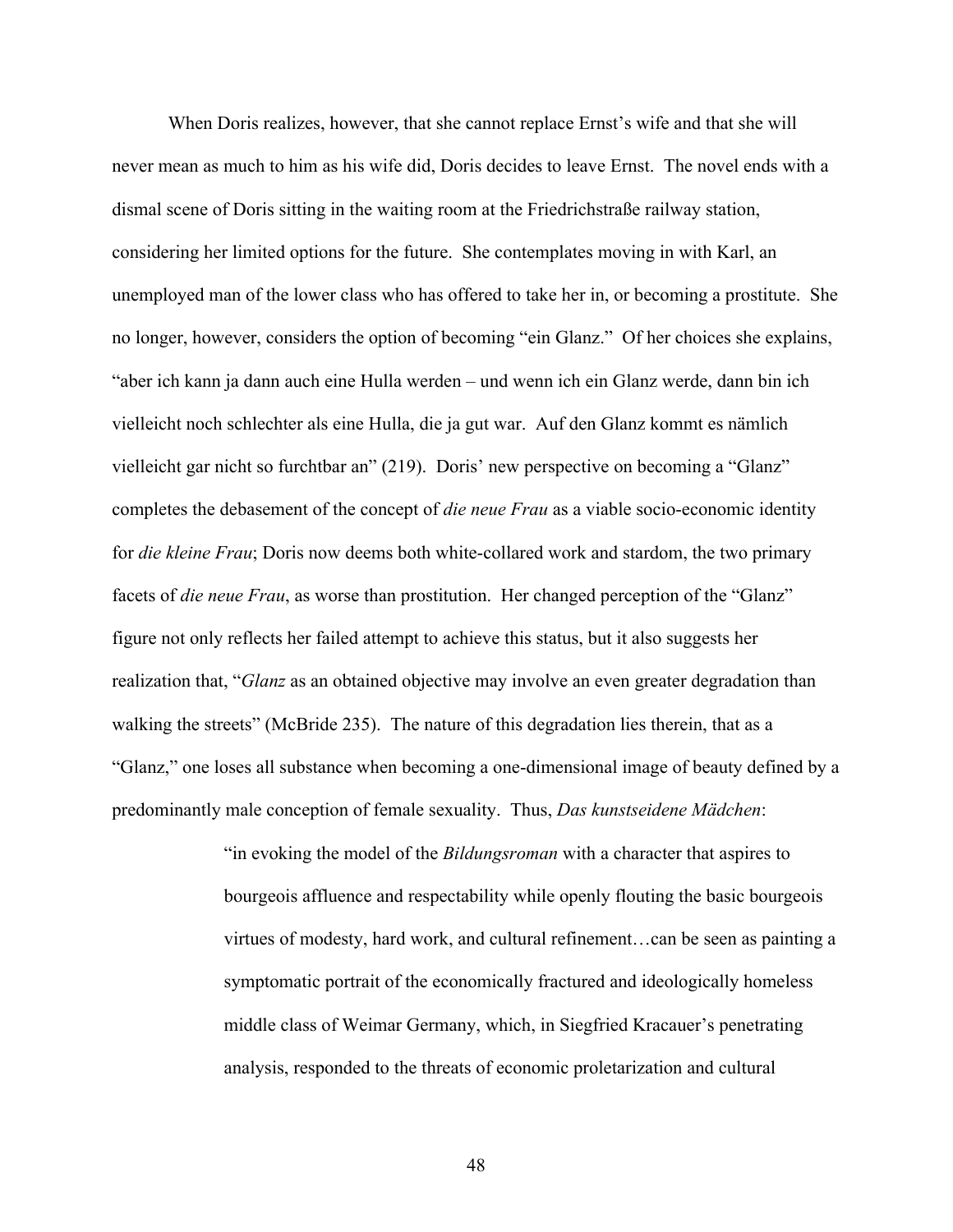massification by clinging to a notion of bourgeois culture hopelessly out of touch with the new realities of mass culture, modern democracy and capitalist economy." (223)

Doris's figure serves to underscore the great disconnect between the lower middle class reality of *die kleine Frau* and the elevated bourgeois social standing for which she strives. Ironically, in her attempt to achieve a higher social status, Doris plummets to the verge of prostitution and thereby debases the Weimar myth of the opportunity for upward social mobility. Keun's *kleine Frau* possesses another dimension beyond social disillusionment, as evidenced by Doris' decision to leave Ernst. It is striking and unexpected that Doris, whose entire life is dedicated to achieving an elevated socio-economic position and the accompanying affluence, leaves the comfort of her middle class life with Ernst. Throughout the novel, Doris sexually manipulates men for items as trivial as a watch, and yet she forfeits the stability of the domestic partnership with Ernst when she realizes that he could never love her as much as he did his wife. Although *Das kunstseidene Mädchen* does not end with the same empowered hope as *Gilgi – eine von uns*, a similar sense of self-determination is apparent in both Doris and Gilgi. Doris' flight from Ernst represents her refusal to conform to a role in which her individuality is subjugated to that of someone else – Ernst's wife. Her rejection of white-collared worker, the "Glanz" figure and Ernst's replacement wife as viable socio-economic identities demonstrates not only Doris' refusal to conform to the subjugated roles available to her, but the power of self-determination that *die kleine Frau*, however desperate, maintains.

#### 4.3 Sanna: The Duality of the Theme of "nicht begreifen"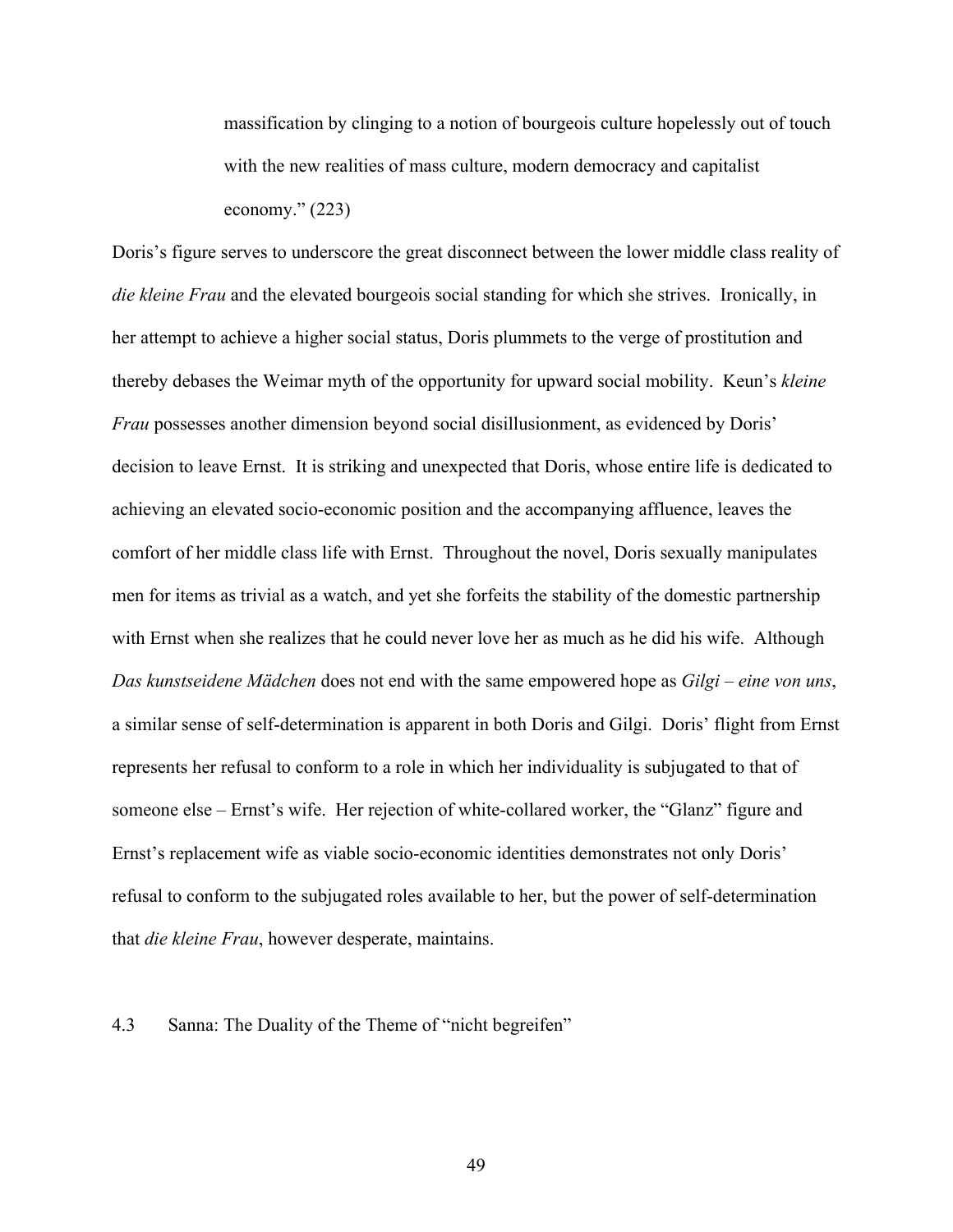Sanna's character development in *Nach Mitternacht* is markedly different from that of Gilgi and Doris, and yet she too, as a young woman of the lower middle class, represents a *kleine Frau* who undergoes a process of societal disillusionment that culminates in physical displacement. Set in the pre-war NS-period of the mid-1930s, *Nach Mitternacht* provides insight into NS society from the perspective of the everyday. Unlike Gilgi and Doris, Sanna is acutely aware of her social displacement at the beginning of the novel. Her inability to understand and embrace NS-ideology renders her more and more out of place in a society that is progressively taking on the form dictated by that ideology. From the beginning of the novel, Sanna's inability to understand NS-ideology manifests itself in the theme of *nicht begreifen*, a phrase that she frequently employs in the description of events and circumstances of which she cannot make sense. As the novel develops, however, a transition is evident in the meaning of *nicht begreifen*. Whereas it initially indicates Sanna's sense of confusion and incomprehension, it later represents her realization that NS-ideology, in its contradiction of the natural order and one's ethos, is simply not to be understood.

Ironically, Sanna's naïveté and simplistic world-view ultimately facilitate her realization that there is something inherently amiss with NS-society. Sanna's reactions to the world around her are instinctual and uncalculated. She soon realizes the danger of expressing these gutreactions, however. Her comments about the radio speeches of NS-leaders serve as one of the most striking examples of her incomprehension of NS-ideology and instinctual reaction of fear to the hate-laced NS-propaganda:

> Es wurde dann davon gesprochen, dass heute Abend Göring im Radio reden würde…ohne mir überhaupt was dabei zu denken, sagte ich, ich wollte ihn lieber nicht hören, weil ich immer das Gefühl habe, ausgeschimpft zu werden. Kein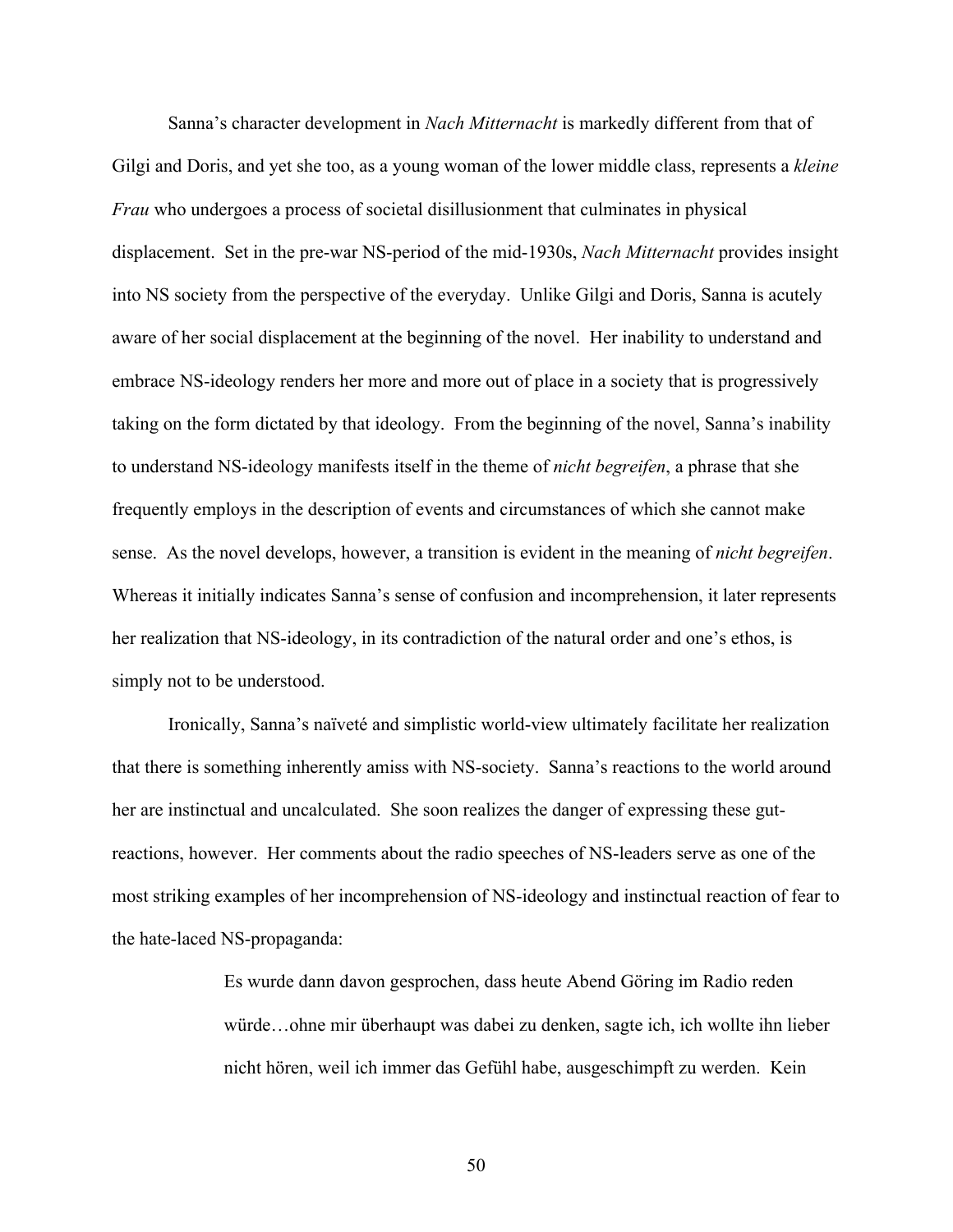Wort mehr habe ich darüber gesagt, aber selbst das war schon zuviel. Dabei ist es wirklich so, dass so eine Rede ganz harmlos anfängt. Vom herrlichen deutschen Volk, das alles überwindet, wird gesprochen – man fühlt sich gelobt und geschmeichelt, weil man ja auch dazugehört. Und dann rast plötzlich ein wildes Schimpfen aus dem Radio: das alle zerschmettert werden, die sich vergehen an dem Aufbauwillen, dass alle schädlichen Nörgler zerstört werden. Mir bleibt immer das Herz stehen bei solchen Reden, denn wie soll ich wissen, ob ich nicht zu denen gehöre, die zerschmettert werden sollen? Das Schlimmste ist, dass ich gar nicht verstehe, was eigentlich los ist... (52)

Sanna's description of the radio speeches provides insight into the nature of NS-propaganda and the society that it seeks to create by force. At the pith of the NS-attempt to promote a German national consciousness is the notion of belonging, which resonates with Sanna; she feels a sense of pride to belong to the superior German *Volk* that the NS-leaders glorify. This sense of belonging possesses a duality, however. NS-leaders seek not only to engender pride in the German nation, but also to enforce the desire to belong through fear. Integral to NS-ideology is the importance of homogeneity and the danger of the *other*. The homogeneity that the NSregime attempts to enforce consists of political, racial and social dimensions. Any person or entity that does not fit the homogeneous NS-mold will be destroyed. With her difficulties in understanding NS-ideology, Sanna cannot ascertain her identity relative to NS-society and fears the possibility that she could belong to those who threaten the regime and that she will consequently be eliminated. Sanna's incomprehension of NS-ideology further heightens her awareness of the tone in which it is conveyed; she is instinctually threatened by the "wild" quality of the radio-speeches, which are marked by an animalistic rage that contributes to the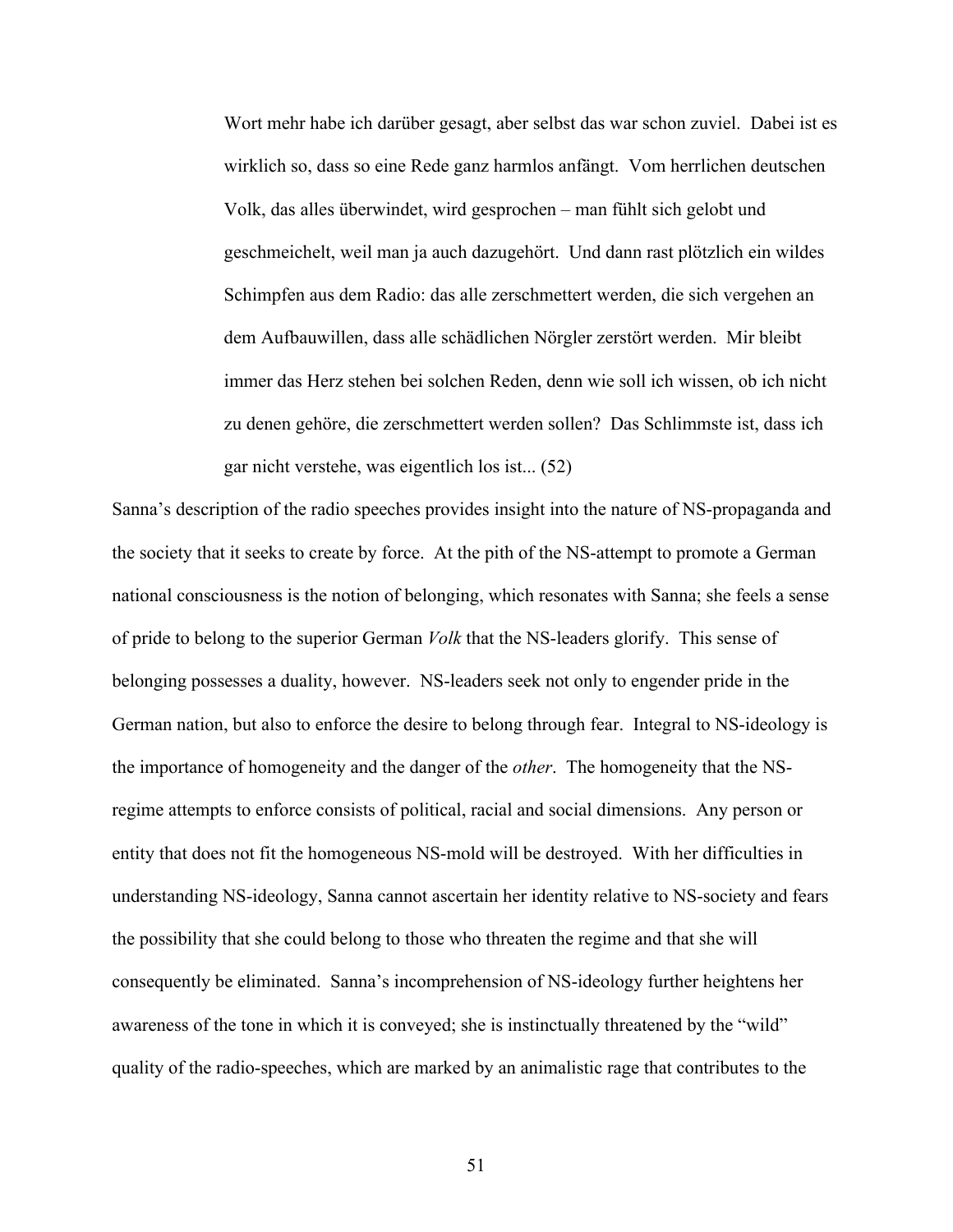notion of the danger of not belonging to the "pack." Integral to the creation of an NS-groupdynamic was the manipulation of *der kleine Mann*, whose indoctrination was fundamental in the creation of a foundation for NS-society.

The emphasis on belonging and its association with survival in NS-society initially manifests itself in Sanna's socialization. At the age of sixteen, Sanna moved from her hometown of Lappesheim to live with her Aunt Adelheid and cousin Franz in Cologne. There she met a group of young people with whom she desperately wanted to fit in, despite the fact that they were malicious and duplicitous. She explains:

> Es waren sehr schicke und sichere Mädchen in der Gesellschaft, ich gab mir wahnsinnige Mühe, zu sein wie sie. Und die Junge taten auch sehr großartig – ich hatte Angst, sie würden mich dumm und lächerlich finden. Oft lachte ich mit ihnen, aus Angst, sie könnten merken, dass ich eigentlich gar nicht wusste, warum sie lachten. Ich wollte, sie sollten mich so großartig finden, wie sie sich fanden. Ich wollte zu ihnen gehören aus Angst, denn sie sind immer alle gegen einen. Ich wollte nicht, dass sie gegen mich waren. Darum war ich mit ihnen gegen den Franz und machte bösere Witze auf ihn als sie. (42)

Sanna's interaction with the group and her desire to belong to them represents a microcosm of the dynamics of NS-society. She does not want to be the outsider because she knows that if she were isolated from the group, that she would become the target of their ridicule. For her social survival, she must secure her position in the group. By joining the group in their mockery of Franz, Sanna secures her place as one of *them* and avoids the role of the *other*. This situation parallels the group dynamic of NS-society. To be accepted in NS-society, one must socially, politically and racially fit in with the German *Volk* as it is defined by NS-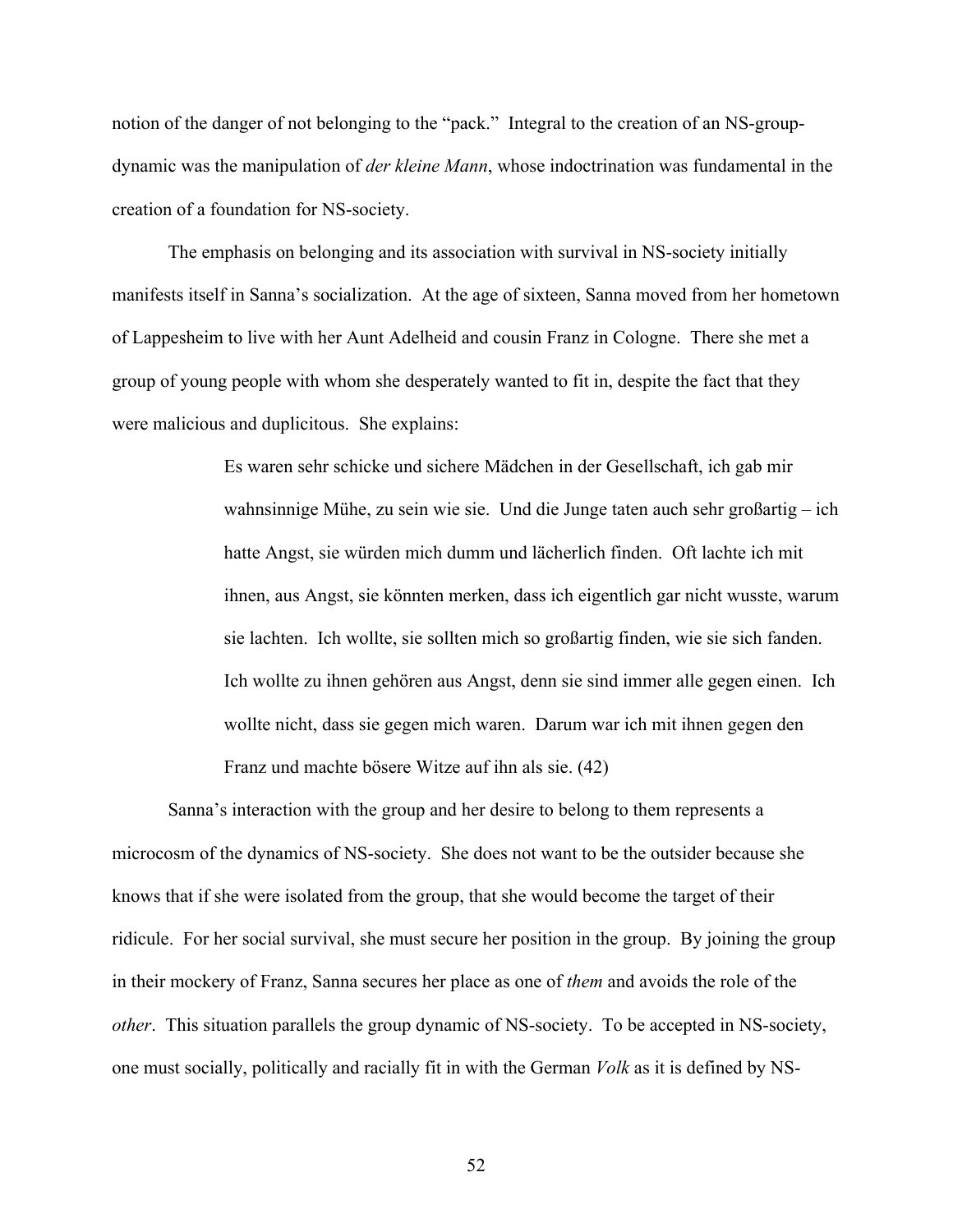ideology. The danger of not belonging, of being associated with the political or racial *other*, is great. Survival in NS-society thus depends upon one's capacity to belong, which requires one to feign understanding of NS-ideology. This is alluded to in Sanna's comment that she at times laughed along with the group, even though she was not sure why there were laughing. Throughout the novel, the most enthusiastic NS-supporters are portrayed as not fully grasping NS-ideology. Their political fervor is emotional, not intellectual. The "Biest," Aunt Adelheid, does not admire Hitler for the content of his speeches, but rather for his emotional performance when he delivers them. Sanna explains: "es ist eine Tatsache, dass das Schwitzen des Führers den größten Eindruck auf die Aunt Adelheid gemacht hat" (53). When Sanna is unable to understand a speech of Hitler's, because "er schrie wahnsinnig," Tant Adelheid is not able to explain it to her because she herself did not understand the speech; she was simply moved by the emotional intensity of its deliverance. Aunt Adelheid, in her blind conformity to ideology for which she possesses only a marginal understanding, represents another aspect of *die kleine Frau* in her susceptibility to political forces to which it is easier to conform than to question.

Interestingly, Sanna's susceptibility to the group dynamics of the social circle does not ultimately portend her embracement of NS-ideology as a means to secure belonging within German society. Sanna regrets her exclusion and mockery of Franz and later falls in love with him. The turning point in her character development that marks the transition of her naïveté to her awareness that something is greatly amiss ironically occurs when she is officially isolated from the "group" of NS-society as a possible dissident. Aunt Adelheid reports Sanna to NSofficials for her comment about feeling "ausgeschimpft" when listening to NS-radio programs. Taken into custody by the Gestapo, Sanna watches as countless people come and go from the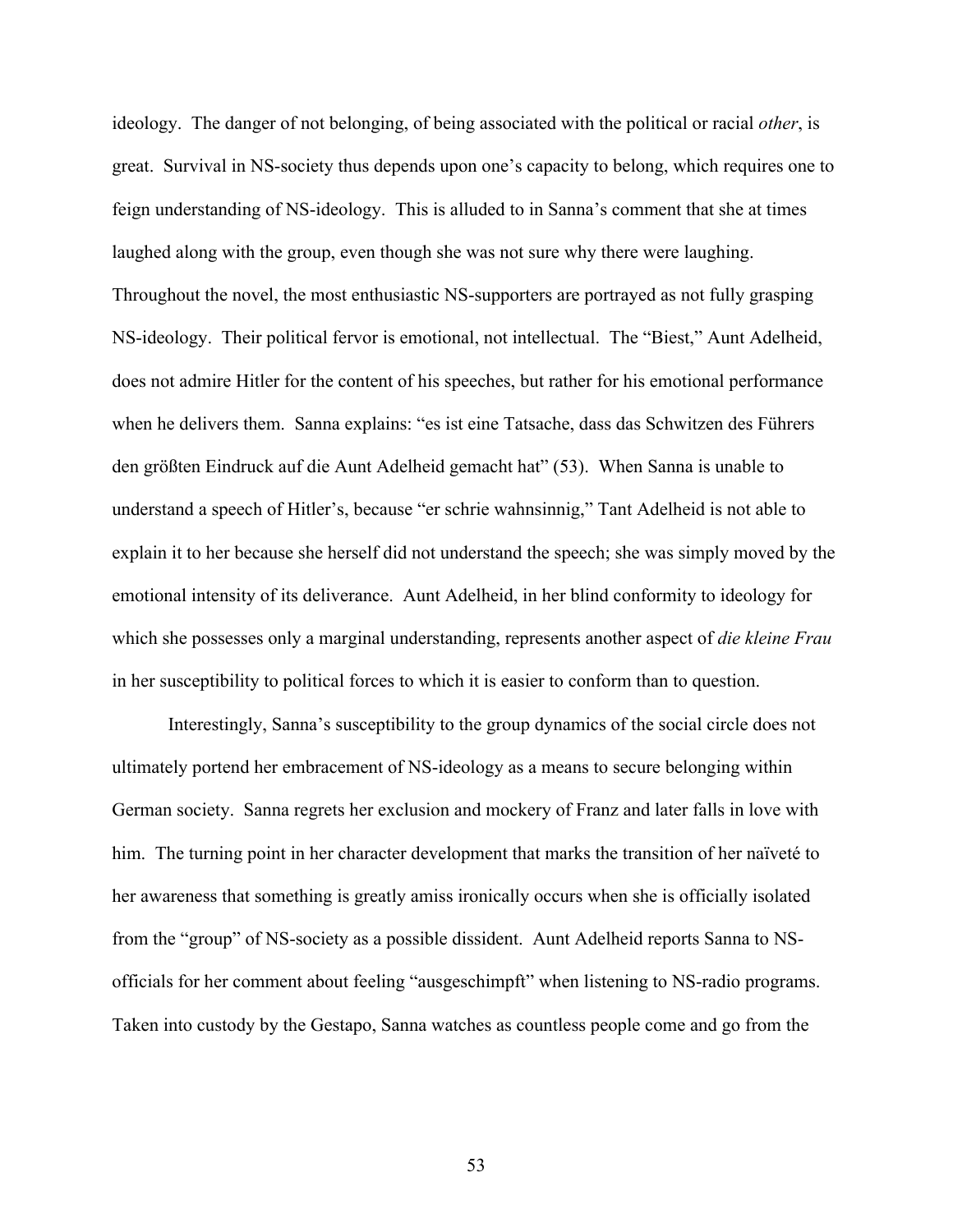Gestapo headquarters, reporting family, neighbors and friends for violations against the NSregime. Sanna notes:

> Und immer mehr Menschen strömen herbei, das Gestapo-Zimmer scheint die reinste Wallfahrtstätte. Mütter zeigen ihre Schwiegertöchter an, Töchter ihre Schwiegerväter, Brüder ihre Schwestern, Schwestern ihre Brüder, Freunde ihre Freunde, Stammtischgenossen ihre Stammtischgenossen, Nachbarn ihre Nachbarn. Und die Schreibmaschinen klappern, klappern, klappern, alles wird zu Protokoll genommen, alle Anzeigenden werden gut und freundlich behandelt. Zwischendurch kommen Mütter, deren Söhne verschwunden sind, Frauen, deren

> Männer verschwunden sind, Schwestern, deren Brüder verschwunden sind... (56)

Sanna is deeply disturbed by the scene; there is something distinctly unnatural about the loss of loyalty to family and friends. The NS-regime has restructured the natural social order that gives paramount importance to familial and friendship loyalties, replacing them with loyalty to the regime. Here again the manipulation of group dynamics is evident. Whereas the natural social order dictates that the strongest group loyalties be associated with personal, familial and friendship groups, the NS-regime constructs a social-order in which one's association with the national group and its various representative units supersedes all other group identifications.

During her interrogation, Sanna is reminded of the words of her friend Paul, who told her about countries in which people are free and live by the basic law of the Ten Commandments. She notes:

> Da überkam's mich plötzlich. Hier saß ich und sollt bestraft werden und wusst nicht warum. Ich wusst nicht mehr, was gut war – ich wusst nicht mehr, was böse war. Ich dachte an die Länder mit den heiligen Zehn Geboten, in denen gut gut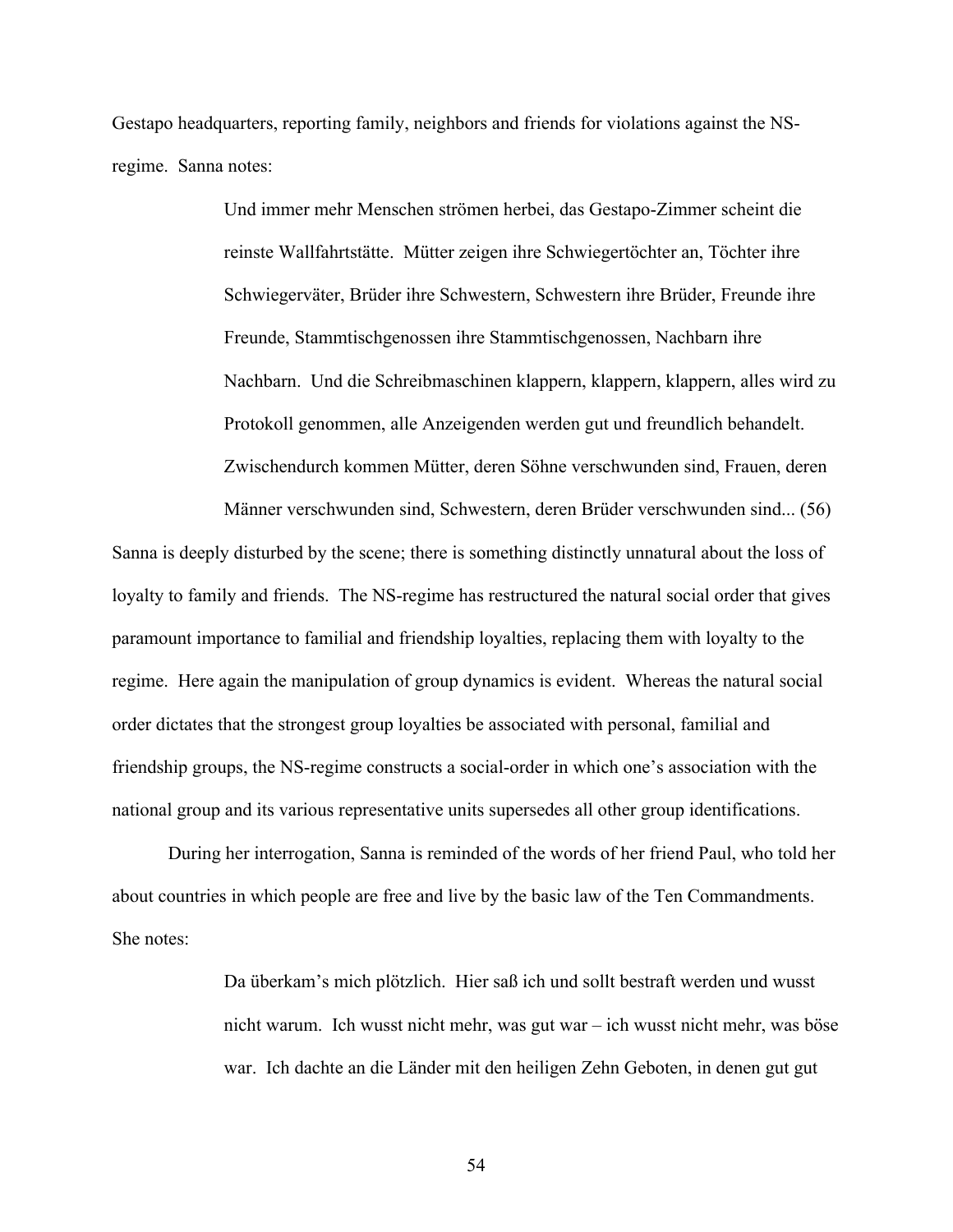und böse böse ist. Ich dachte an die fernen fremden Länder, von denen Paul erzählte. Ich musste weinen, wie ich noch nie in meinem Leben geweint hatte. (57-58)

Sanna is overcome by her realization of her complete ideological displacement in NS-society. Although she is an apolitical figure, Sanna is highly in tune with her ethos, and Keun employs her character to undermine the politics of the NS regime. A duality in Sanna's characterization as a *kleine Frau* is thus evident; although in her inability to understand NS-ideology she appears naïve, Sanna's power as a character ultimately lies in her purely ethical perspective of the political situation, which underscores a loss of basic notions of ethics and loyalty in NS-society. Further, this excerpt calls into question the notion of belonging and *Heimat*. In conjunction with the journalist Heini's response to the Jewish doctor Breslauer's regret that he must flee NS-Germany, that "Heimat ist, wo man gut behandelt wird," this passage "läßt keine Zweifel daran, daß dieser Begriff [(Heimat)] im Roman keine geographisch fixierte Bedeutung hat" (Siegel 74). *Heimat* and the notion of societal place are thus fundamentally psychological. Maier-Katkin notes an intensification of the protagonist's sense of social alienation in *Nach Mitternacht*:

> The political backdrop in *Nach Mitternacht* differs noticeably from that in her earlier novels by intensifying the descriptions of marginality, alterity, Otherness and difference. Consequently, Keun's previous themes of dualism between minor and dominant discourse, difference and identity, individual criticism and cultural acceptance receive sharper and more poignant signifiers in her 1937 novel. (300)

The transition from the Weimar Republic and the NS-Regime, as presented in Keun's novels, thus exacerbated the social displacement of *die kleine Frau*.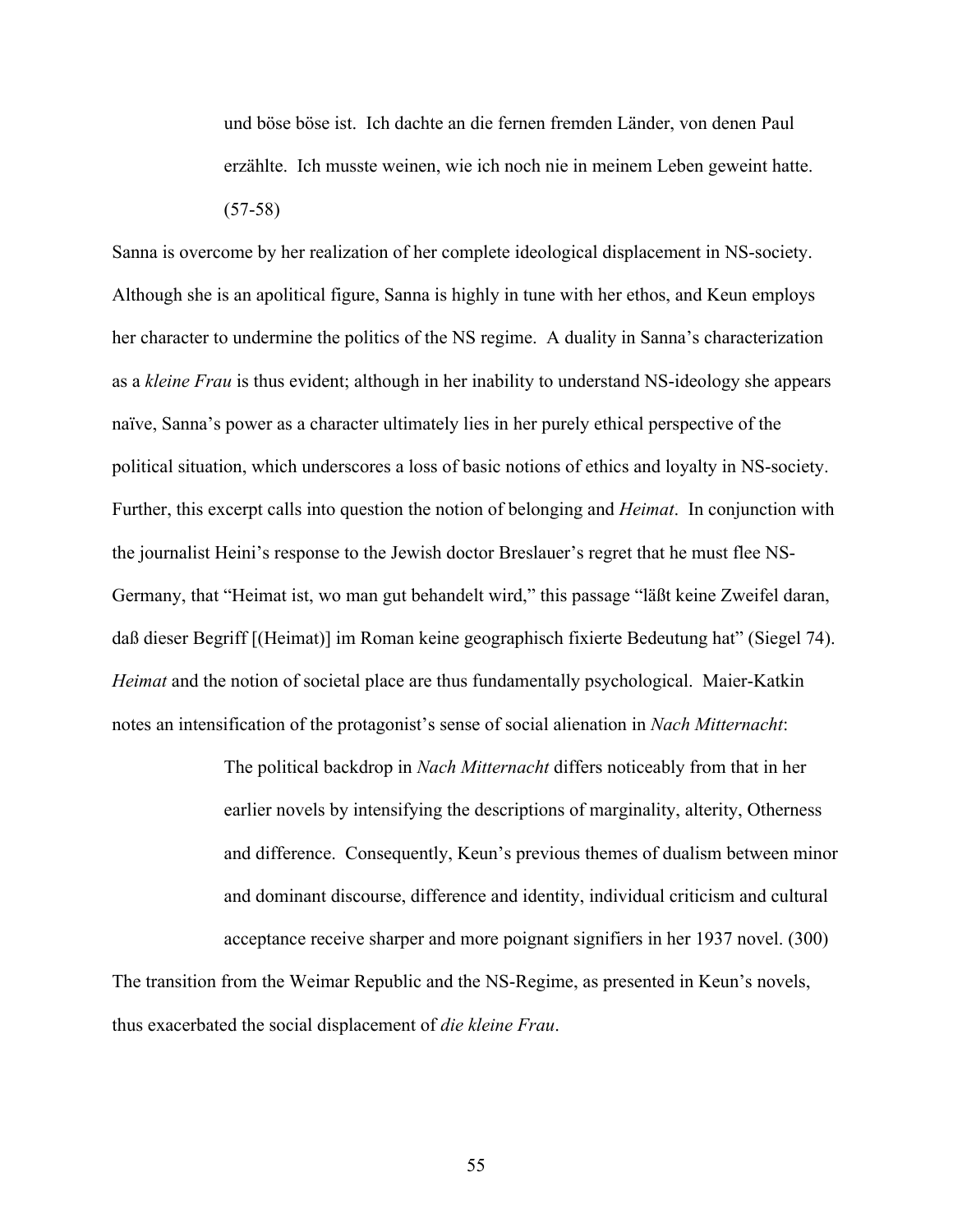After the interrogation, from which she is released with a warning and subsequently flees to Frankfurt to live in safety with her half-brother, Algin, a change is Sanna's character is evident. She is now acutely aware of her ideological displacement within NS-society and the dangers of expressing her incomprehension and criticisms. As Leonie Marx explains,

> …[es] findet sich hier für Sanna Moder der archimedische Punkt, der ihrer persönlichen Entwicklung eine andere Richtung gibt. Bereits hier erlebt Sanna die Erschütterungen, die ein genaueres Verständnis für die gesellschaftlichen Sachverhalte auslösen. Mit ihrer Flucht nach Frankfurt setzt die achtzehnjährige Sanna den Wechsel in ein anderes soziales und geistiges Milieu durch, leitet damit den Übergang in eine neue Phase ihrer Bewusstseinserweiterung und Charakterentwicklung ein. (181-182)

Despite this awareness, however, Sanna continues to navigate the socio-political climate. Sanna's time in Frankfurt marks a progression in her development as a *kleine Frau*; she realizes her ideological displacement and yet she does not act to ameliorate her situation. She is not compelled to physically flee NS-Germany until she must do so to be with Franz. Although Sanna does not initially appreciate Franz, she eventually falls in love with his gentle and kind spirit. She leaves him behind, however, when she flees Cologne for Frankfurt, and does not hear from him for several months. Franz comes to Sanna in Frankfurt and informs her that he killed a man who had reported him and his friend Paul, who consequently disappeared, to the Gestapo for allegedly being in possession of and disseminating communist propaganda. Franz must flee the country or risk imprisonment or even death. Sanna's decision to escape with him into exile does not come easily; although she initially immediately decides to flee with him, she is soon overcome with doubt. She reflects: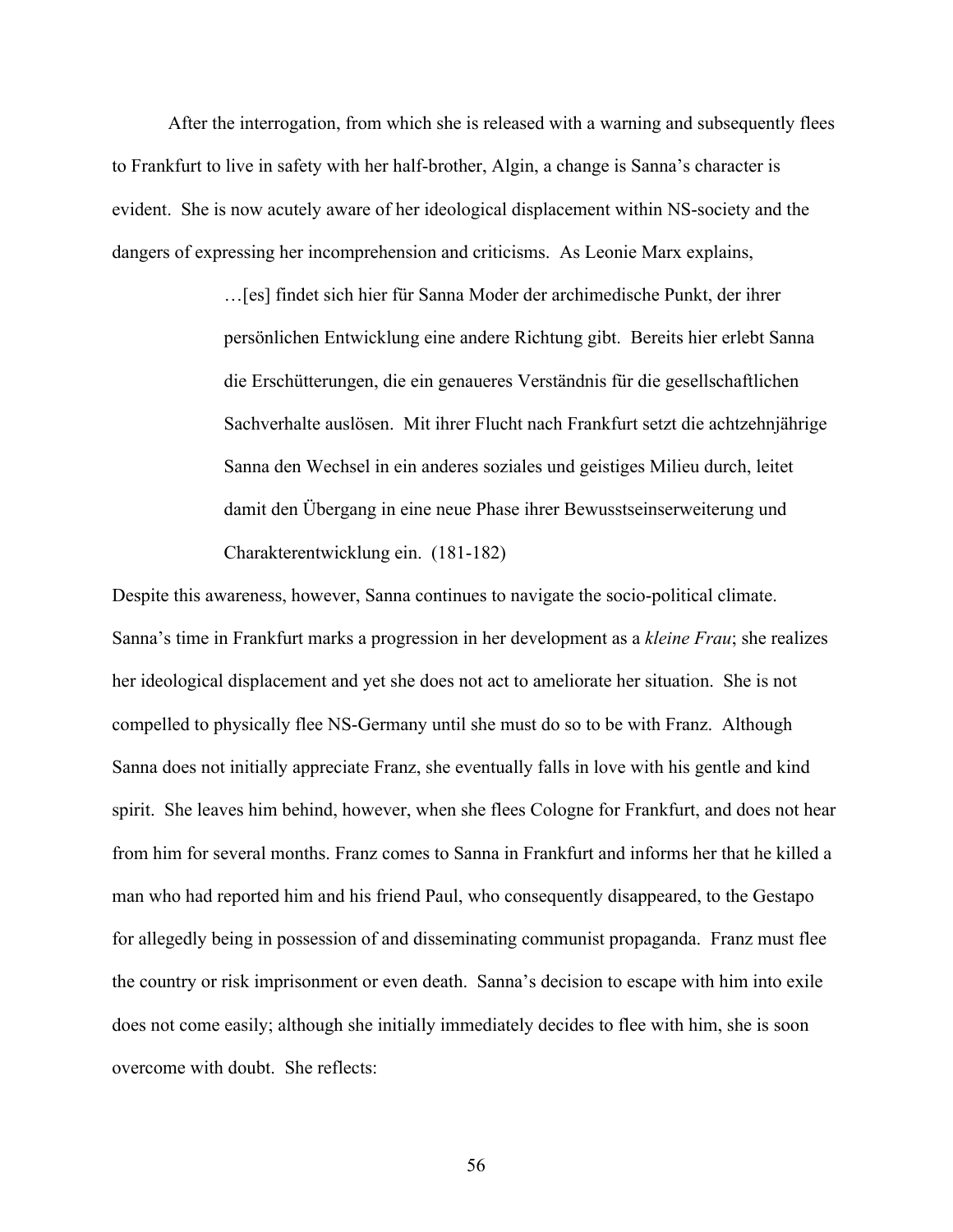Ich habe Angst, ich habe Angst. Vor meinem Fenster der Magnolienbaum fängt an zu blühen, es ist so schön hier im Frühling. Mein Bett ist weich und warm. Hier könnt ich liegen und schlafen, heute Nacht, morgen Nacht, jede Nacht. Meine Hände zittern, meine Knie sind lahm vor Müdigkeit. Mir ist übel, ich muss mich übergeben. Ich bin krank, ich habe Fieber, ich kann nicht fliehen. Klingelt es? Vielleicht kommen sie schon, um Franz zu verhaften. Ich kann dann hierbleiben, es ist nicht meine Schuld, ich habe alles getan, alles...Oh, ich Schwein, ich Schwein. Gott verzeih mir die Sünde. Franz, ich liebe dich. (115-116)

This passage underscores the temptation of conformity that *die kleine Frau* faced; to resist meant to forfeit all physical and material security. Sanna realizes that a life in exile will be marked by the unknown, whereas in her current situation she is relatively comfortable and her basic needs are met. As she builds herself an excuse, Sanna suddenly catches herself and is ashamed at her attempt to dissolve herself of ethical responsibility to Franz and ultimately to herself. Sanna's decision to escape with him into exile underscores what Franz represents for her; her love for him is based on his pure and kind heart. He symbolizes a form of humanity seemingly lost in a society where NS-ideology has superseded ethics, familial bonds and loyalty to friendship. As Marx explains, Sanna's flight into exile marks a further and final development in her character: "Markierte Sannas Flucht aus Köln die Trennung von sozialer Abhängigkeit und geistiger Unterdrückung, so verdeutlicht die zweite Flucht mit der Absage an ein Leben unter der Diktatur, dass ein kultureller Wechsel erforderlich geworden ist" (183). Sanna's self-determined exile represents her realization of her ethical incompatibility with NS-society and the necessity of her search for a new societal environment.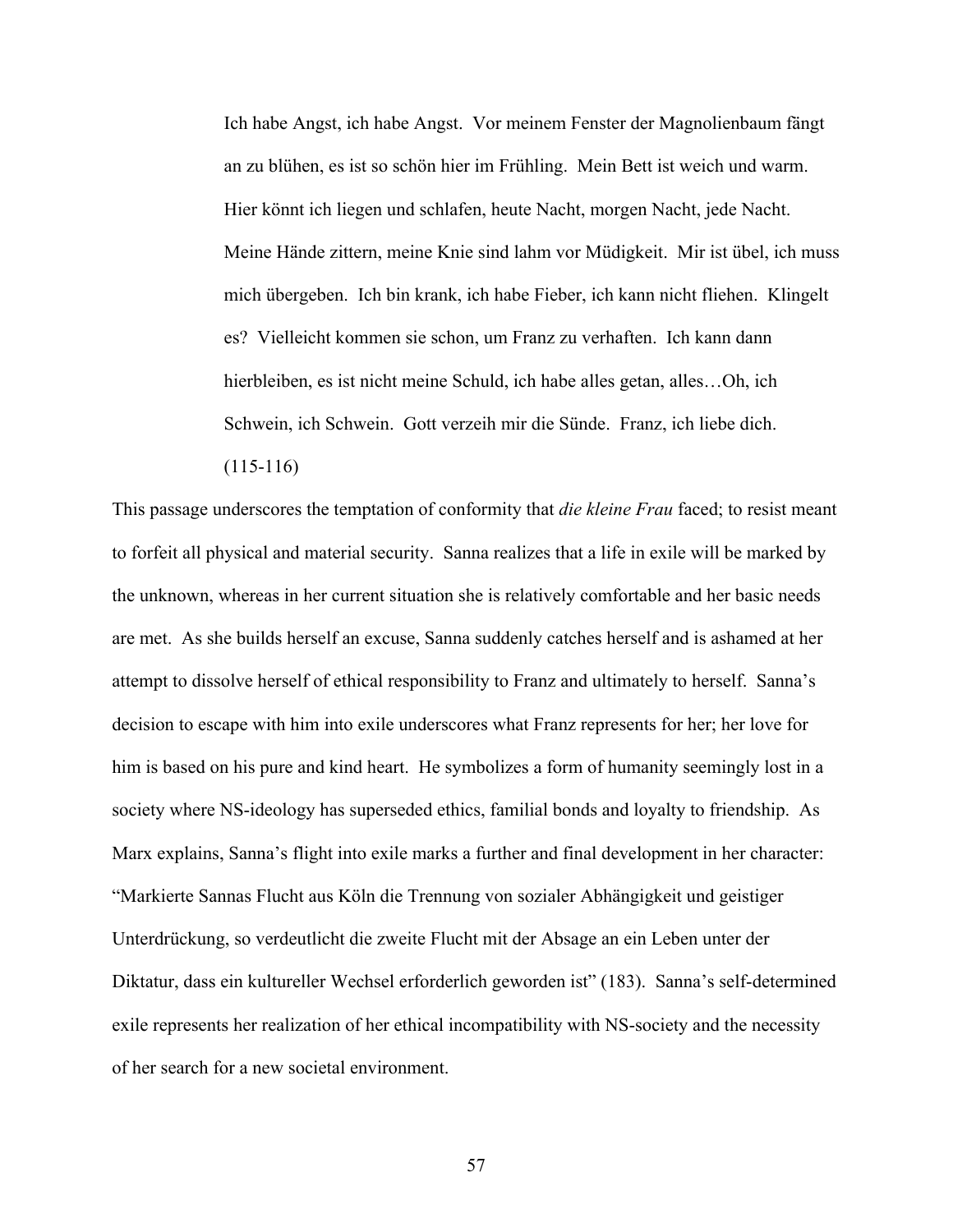Over the course of *Nach Mitternacht*, Sanna becomes increasingly aware of the suffocating and toxic socio-political climate of the NS-regime. Her decision to leave NS-society, although facilitated by Franz' situation, represents the culmination of her sense of displacement. Once Franz comes to her, she plans and leads their escape to Rotterdam. While on the train Sanna notes, "wir fahren durch die Nacht, alle Lichter fahren schwebend mit. Mein Kopf liegt in Franz' Schoß. Ich muss mich schwächer zeigen, als ich bin, damit er sich stark fühlen und mich lieben kann" (120). This statement underscores Sanna's ironic control; although she is following Franz in his escape, she is also the driving before behind the flight into exile. Sanna's selfdetermined exile underscores the power of *die kleine Frau* to reject a prescribed socioideological identity.

#### 5. *Die kleine Frau*: Self-determined Homelessness

In all three works, the female protagonist, a young woman from the lower-middle class, experiences a process of social disillusionment that culminates in her intellectual and physical displacement. In *Gilgi, eine von uns* and *Das kunstseidene Mädchen*, the root of the protagonists' disillusionment lies in the disconnect between *Erfahrungsraum* and *Erwartungshorizont.* Both protagonists in Keun's novels seek to fulfill identities based upon aspects of the "new woman," a figure whose image was projected through all media outlets and who represented the modern and its opportunity of self-determination for women. Like Fallada's Pinneburg, who seeks individualism and success within a socio-economic structure that is unable to provide him with either, both protagonists believe that they are distinct from the masses whom they ironically represent. Their ultimate inability to attain the socio-economic status of *die neue Frau* and their consequent sense of displacement within society resonates with the experience of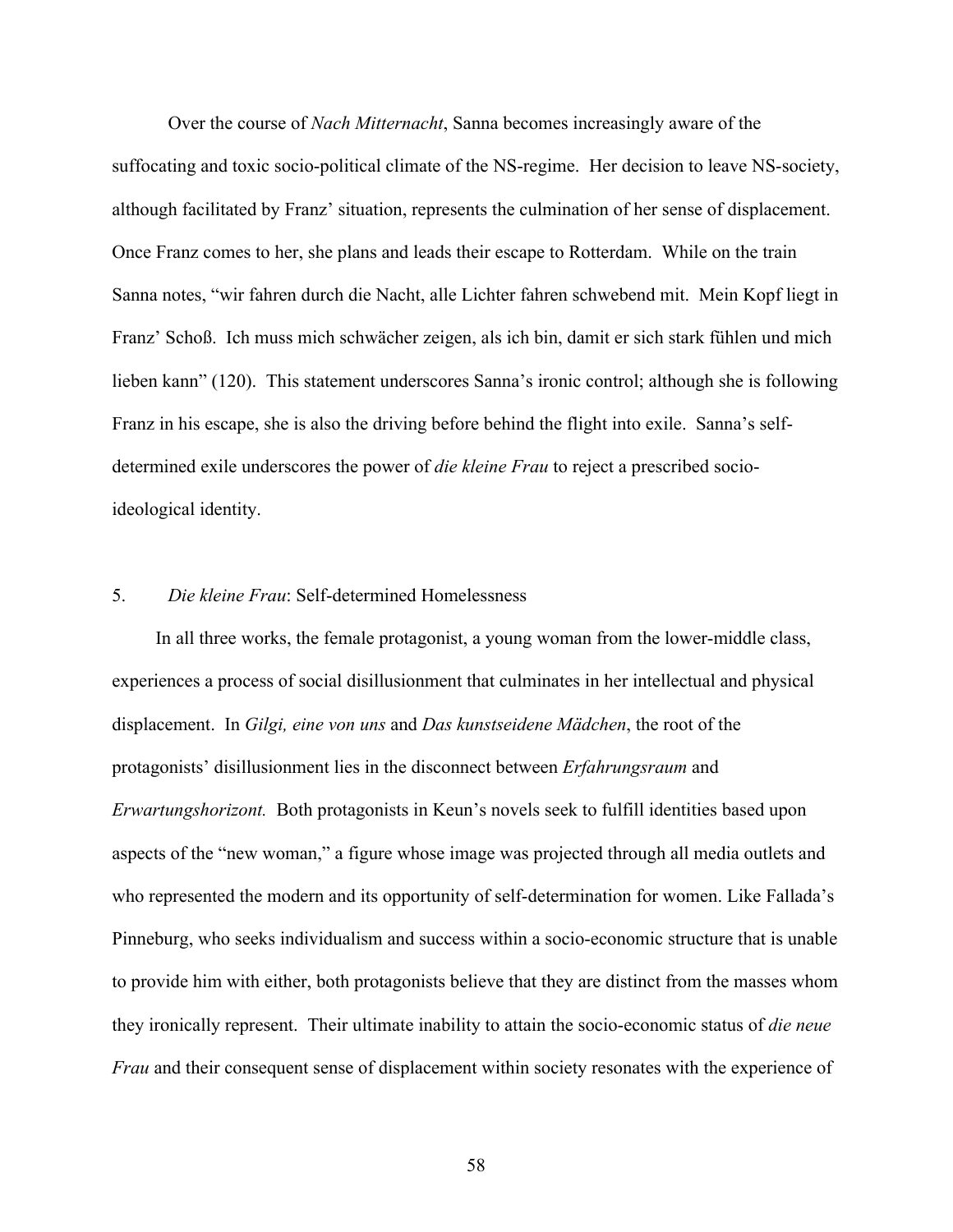Fallada's *Kleiner Mann* and Kracauer's observation that the lower-middle class of the Weimar Republic is "geistig obdachlos." Through the process of disillusionment, Keun not only illuminates the contradictions and economic challenges that women faced in the Weimar era, but also criticizes the attempt of *die kleine Frau* to establish her social identity in a gilded socioeconomic structure within which she cannot fulfill her expectations for herself.

The process of disillusionment that Sanna undergoes in *Nach Mitternacht* is different from that of Gilgi and Doris. Whereas Gilgi and Doris struggle to achieve a socio-economic status that they ultimately realize is unattainable, Sanna does not actively seek to carve out a specific societal role for herself. Rather, it is her inability to reconcile her ethos with NSideology that instigates her progressive disillusionment with NS-society that culminates in flight into exile.

Despite variances in their characterization and the processes of disillusionment that they experience, all three protagonists exhibit a paradoxical duality. In direct contradiction to the conclusions of Maier-Katkin, who states that Sanna's "final decision, is more severe than that of either Doris or Gilgi, both of whom eventually submit to their inferior and dissatisfying position in order to accept a place in society" this thesis demonstrates how Keun's protagonists, as representatives of *die kleine Frau*, maintain a degree of self-determination, despite their vulnerability to greater socio-economic and –political forces of the volatile interwar period. None of the protagonists are willing to conform to the subjugated societal positions available to them at the end of the novels, and consequently flee their respective situations for an uncertain future. The open-ended conclusions of the novels underscore the struggle of *die kleine Frau* to attain a sense of place within a society in flux. The nature of this abstract notion of societal place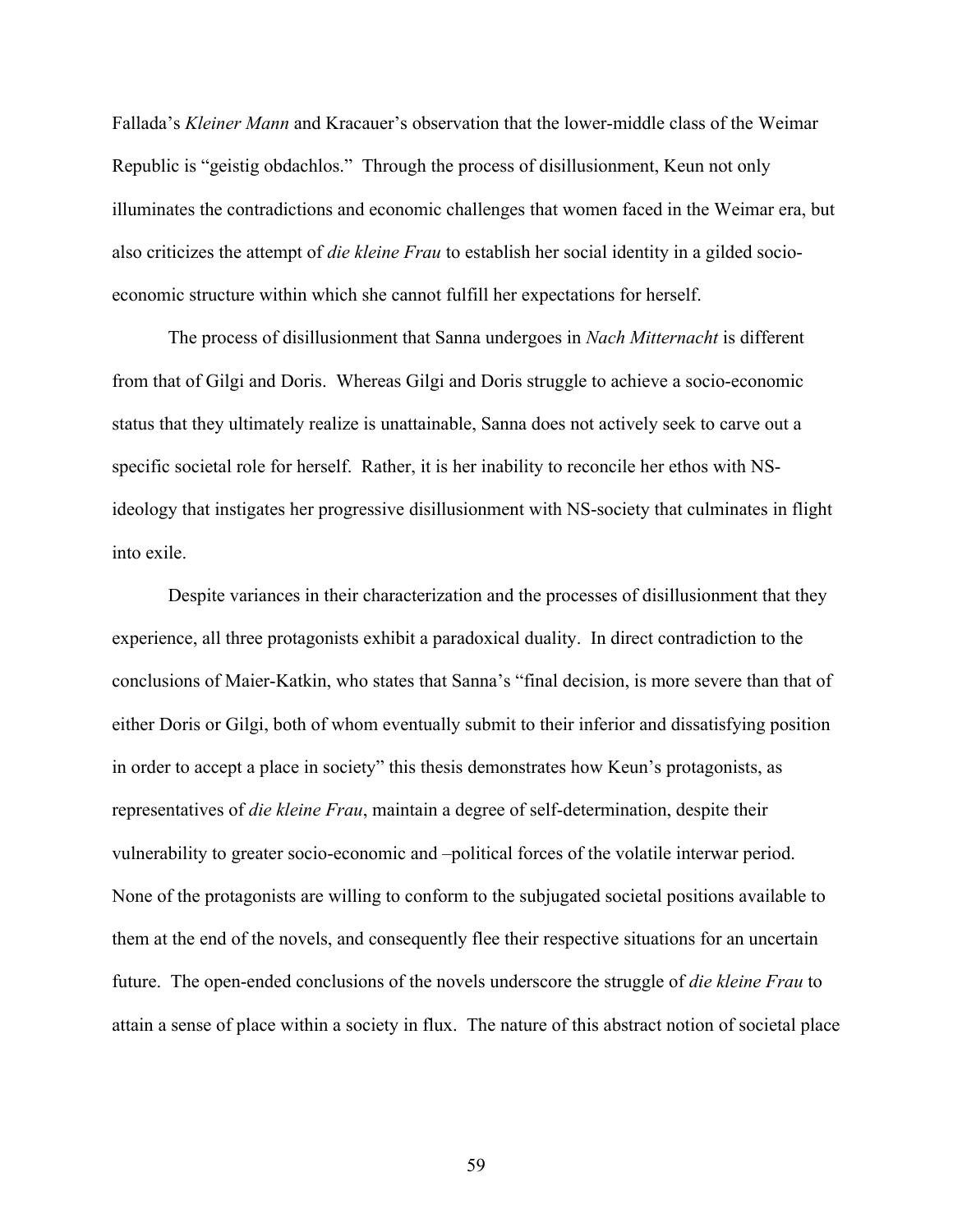differs for each of the protagonists, and yet for all three it represents a sphere of independence in which she can realize and determine her identity.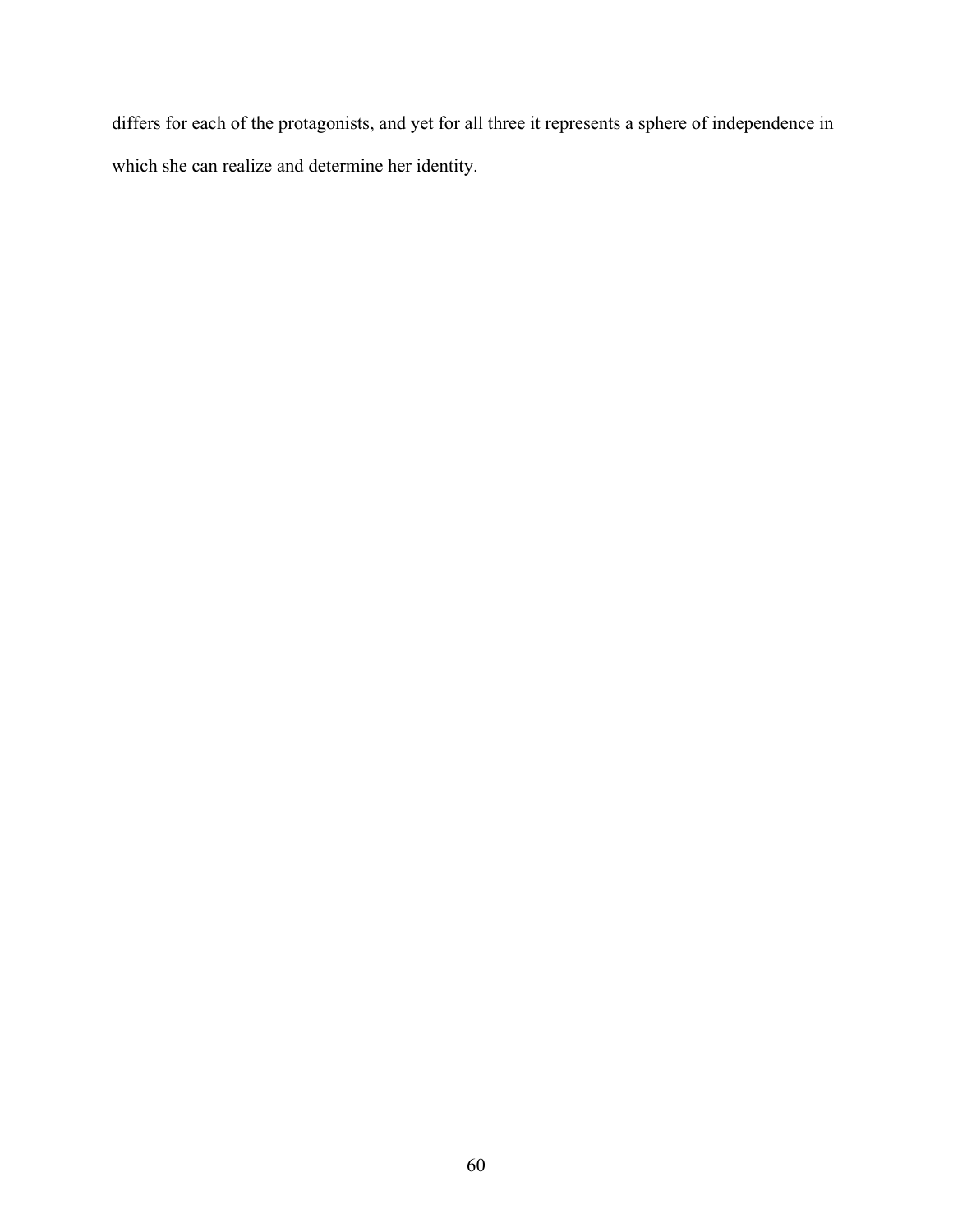#### Bibliography

# Primary Literature

Brecht, Bertolt. *Schweyk im zweiten Weltkrieg* [1956]. Frankfurt am Main: Suhrkamp, 1965. Print.

Fallada, Hans. *Kleiner Mann – was nun?* [1932]. Hamburg: Rowohlt, 1985. Print.

Keun, Irmgard. *Das kunstseidene Mädchen* [1932]. Berlin: List, 2009. Print.

---. *Gilgi – eine von uns* [1931]. Berlin: List, 2003. Print.

---. *Nach Mitternacht* [1937]. Stuttgart: Ernst Klett, 2008. Print.

---. *Ich lebe in einem wilden Wirbel: Briefe an Arnold Strauss, 1933 bis 1947*.

Eds. Gabriele Kreis und Marjory S. Strauss. Düsseldorf: Claassen, 1988. Print.

Remarque, Erich Maria. *Im Westen nichts Neues* [1929]. London: Methuen, 1984. Print.

Steffin, Margarete. "Kleiner Mann, was tun!" *Konfutse versteht nichts von Frauen*.

Ed. Inge Gellert. Berlin: Rowohlt, 1991. Print.

#### Secondary Literature

Beutel, Heike and Anna Barbara Hagin, eds. *Irmgard Keun: Zeitzeugen, Bilder und Dokumente erzählen.* Cologne: Hermann Josef Emons, 1995. Print.

- Bridenthal, Renate, Atina Grossmann and Marion Kaplan. "Introduction: Women in Weimar and Nazi Germany." *When Biology Became Destiny.* Eds. Bridenthal, Grossmann and Kaplan. New York: Monthly Review, 1984. Print.
- --- and Claudia Koonz. "Beyond *Kinder, Küche, Kirche*: Weimar Women in Politics and Work." *When Biology Became Destiny*. New York: Monthly Review, 1984. Print.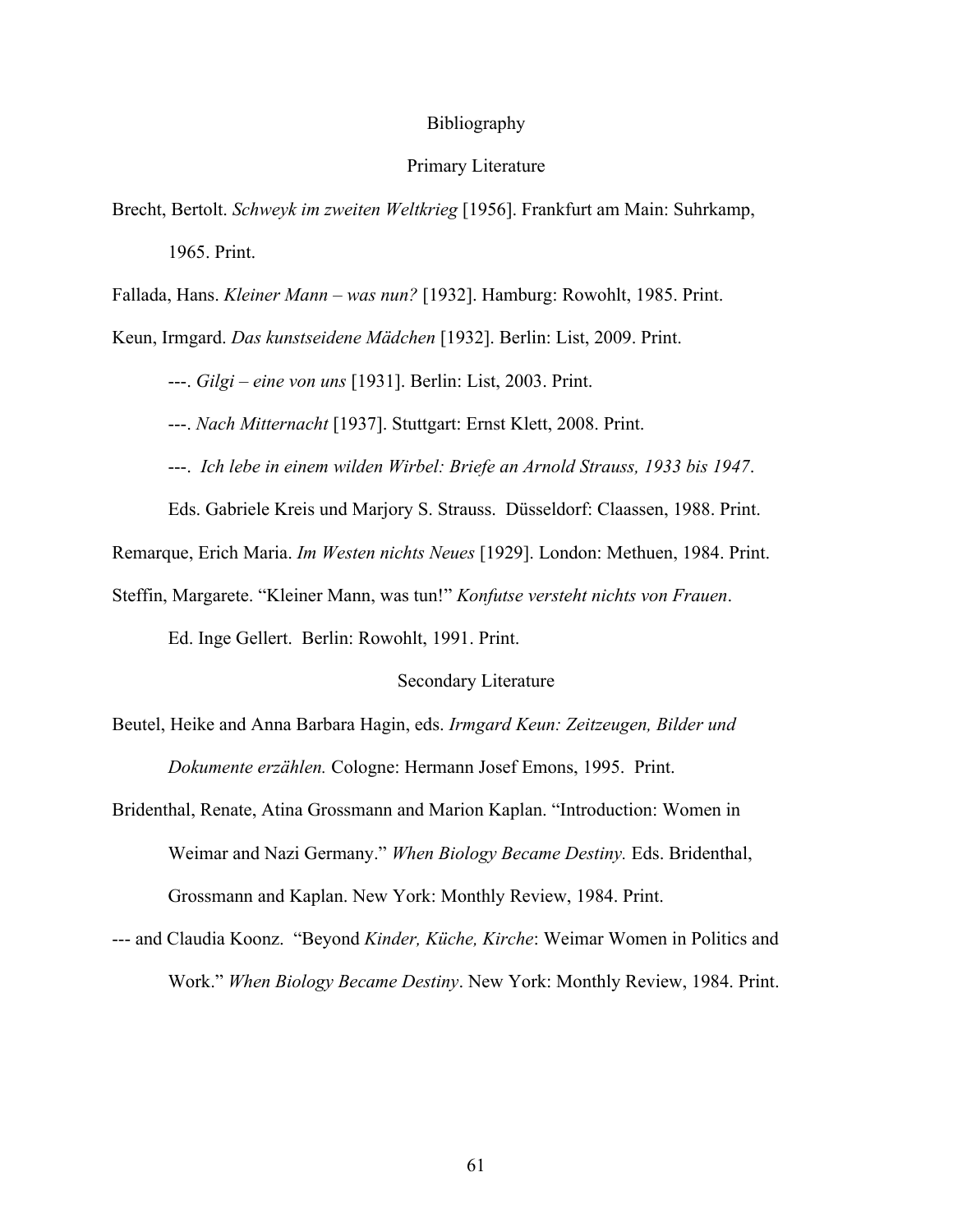- Graf, Rüdiger. "Anticipating the Future in the Present: "New Women" and Other Beings of the Future in Weimar Germany." *Central European History* 42 (2009): 647-673. Print.
- Harrigan, Renny. "Novellistic Representation of die Berufstätige during the Weimar Republic." *Women in German Yearbook* 4 (1988): 97-124.

Häntzschel, Hiltrud. *Irmgard Keun*. Reinbek bei Hamburg: Rowohlt, 2001. Print.

- Koselleck, Reinhart. "Erfahrungsraum und Erwartungshorizont—Zwei historische Kategorien," in *Vergangene Zukunft. Zur Semantik geschichtlicher Zeiten*, 3rd ed. Frankfurt am Main: Suhrkamp, 1995. 349–375. Print.
- Kosta, Barbara. "Unruly Daughters and Modernity: Irmgard Keun's *Gilgi eine von uns*." *The German Quarterly* 68 (Summer 1995): 271-286.

Kracauer, Siegfried. *Die Angestellten* [1929]. Frankfurt am Main: Suhrkamp, 1971. Print.

Kreis, Gabriele. *Was man glaubt, gibt es: das Leben der Irmgard Keun*. Zürich:

Arche, 1991. 13-75. Print.

- Lorisika, Irene. *Frauendarstellungen bei Irmgard Keun und Anna Seghers*. Frankfurt am Main: Haag und Herchen, 1985. Print.
- Maier-Katkin, Birgit. "Alterity, Alienation, and Exile in Irmgard Keun's *Nach Mitternacht*" *Seminar* 39.4 (November 2003): 298-315.
- Marx, Leonie. "Schattenwürfe: Zu Irmgard Keuns Inszenierungskunst in *Nach Mitternacht*" in *Auf den Schultern des Anderen*. Eds. Andrea Bartl and Antonie Magen. Paderborn: mentis, 2008. 177-201. Print.
- McBride, Patrizia. "Learning to See in Irmgard Keun's *Das kunstseidene Mädchen*." *The German Quarterly* 84 (Spring 2011): 220-239.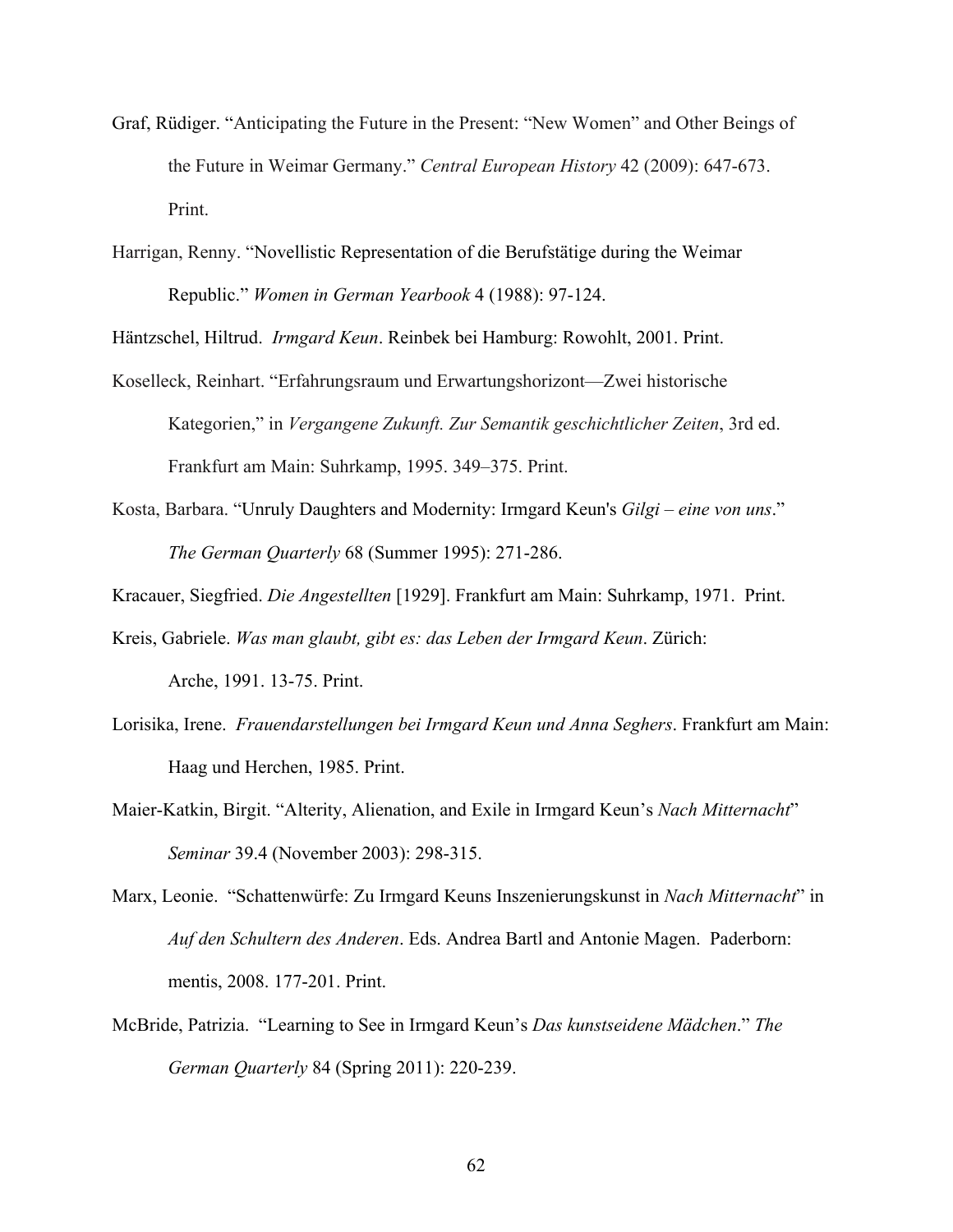- Meskimmon, Marsha and Shearer West, eds. *Visions of the 'Neue Frau': Women and the Visual Arts in Weimar Germany*. Aldershot: Scholar, 1995. Print.
- Mouton, Michelle. "From Adventure and Advancement to Derailment and Demotion: Effects of Nazi Gender Policy on Women's Careers and Lives." *Journal of Social History* 43.4 (Summer 2010): 945-971.
- Mülder-Bach, Inka. Introduction. *The Salaried Masses: Duty and Distraction in Weimar Germany*. By Siegfried Kracauer. Trans. Quitin Hoare. New York: Verso, 1998. Print.
- Panayi, Panikos. *Weimar and Nazi Germany: Continuities and Discontinuities*. London: Pearson Eduction, 2001. Print.
- Rainey, Lawrence. "Fables of Modernity: The Typist in Germany and France." *Modernism/Modernity* 11.2 (2004): 233-240.
- Roos, Julia. *Weimar through the Lens of Gender.* Ann Arbor: The University of Michigan, 2010. Print.
- Siegel, Eva-Maria. *Jugend, Frauen, Drittes Reich*. Pfaffenweiler: Centaurus-Verlagsgesellschaft, 1993. Print.
- Smith, Jill Suzanne."Working Girls: White-Collar Workers and Prostitutes in Late Weimar Fiction." *The German Quarterly* 68 (Fall 2008): 449-469.
- Sneeringer, Julia. *Winning Women's Votes: Propaganda and Politics in Weimar Germany*. Chapel Hill: University of North Carolina, 2002. Print.

Stephenson, Jill. *Women in Nazi Germany*. London: Pearson Eduction, 2001. Print.

von Ankum, Katharina. "Motherhood and the "New Woman": Vicki Baum's stud. chem. Helene Willfüer and Irmgard Keun's Gilgi-eine von uns." *Women in German Yearbook: Feminist Studies in German Literature & Culture* 11(1995): 171-188.